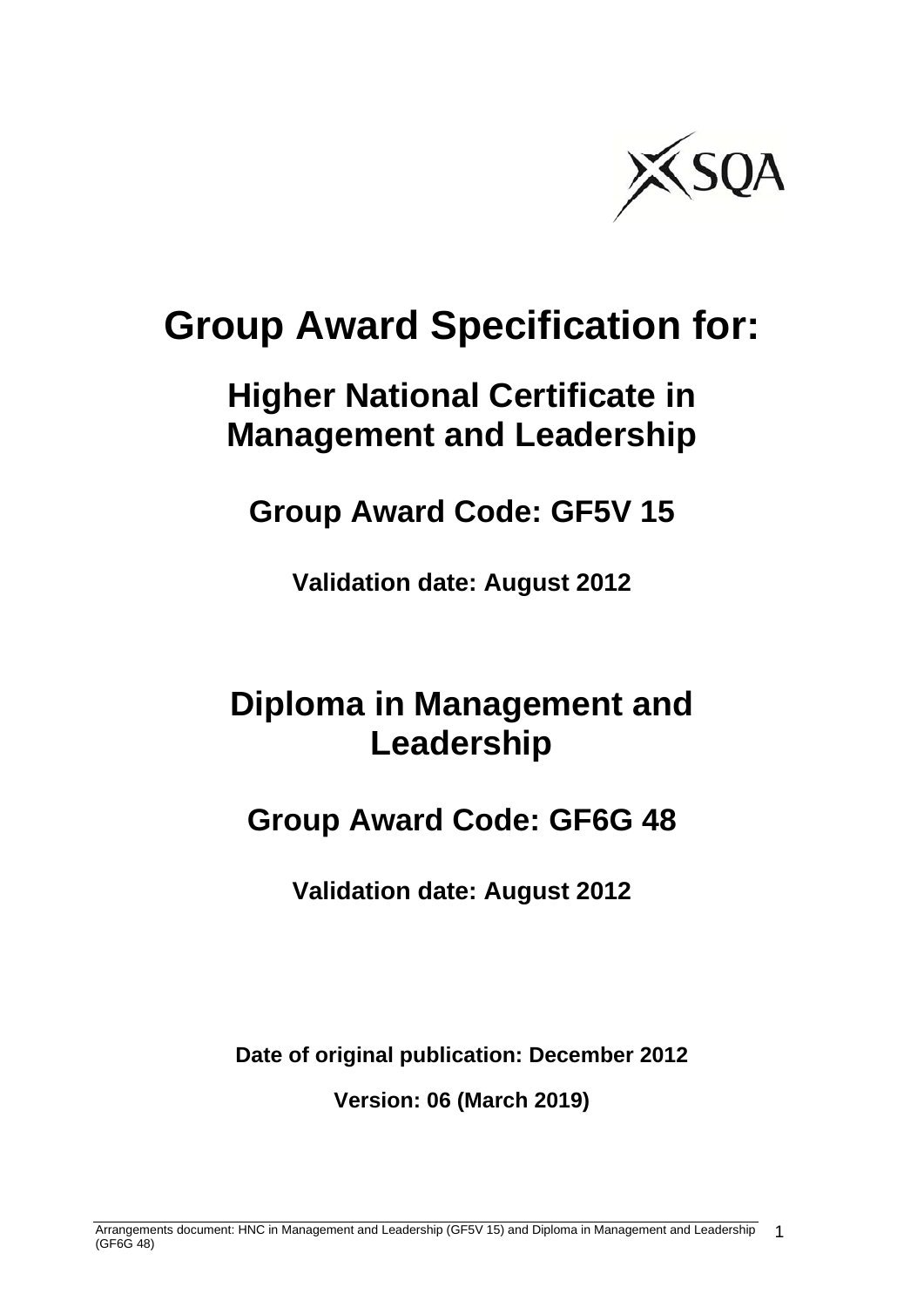## **Acknowledgement**

SQA acknowledges the valuable contribution that Scotland's colleges have made to the development of Higher National qualifications.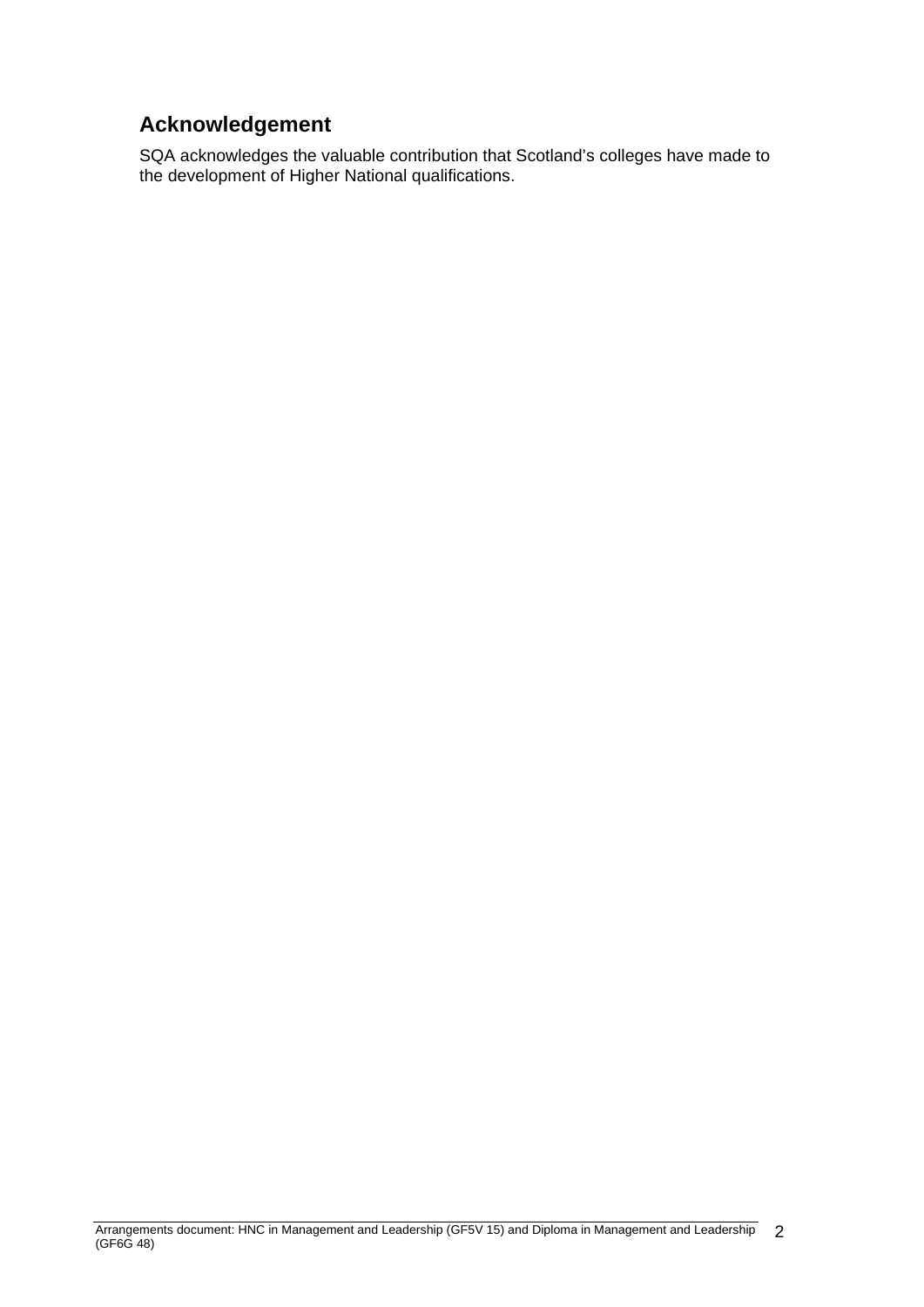## **Contents**

| 1           |                                                                   |  |
|-------------|-------------------------------------------------------------------|--|
| 2           |                                                                   |  |
| 2.1         |                                                                   |  |
| 2.2         | Rationale for the HNC in Management and Leadership and Diploma in |  |
|             |                                                                   |  |
| 2.3         | Market Research, Consultation and Development Processes 6         |  |
| 2.4         |                                                                   |  |
| 2.5         |                                                                   |  |
| 2.6         |                                                                   |  |
| 2.7         |                                                                   |  |
| 3           |                                                                   |  |
| 3.1         |                                                                   |  |
| 3.2         | Aims of the Diploma in Management and Leadership 12               |  |
| 4           |                                                                   |  |
| 5           |                                                                   |  |
| 5.1         |                                                                   |  |
| 5.2         |                                                                   |  |
| 5.2.1       |                                                                   |  |
| 5.2.2       |                                                                   |  |
| 5.3         |                                                                   |  |
| 5.4         |                                                                   |  |
| 6           |                                                                   |  |
| 6.1         |                                                                   |  |
| 6.2         |                                                                   |  |
| 6.3         |                                                                   |  |
| 6.3.1       |                                                                   |  |
| 6.3.2       |                                                                   |  |
| 6.3.3       |                                                                   |  |
| 6.4         |                                                                   |  |
| 6.4.1       |                                                                   |  |
| 6.5         | Guidance on the format and style of Unit specifications  24       |  |
| 6.6         |                                                                   |  |
| 6.7         |                                                                   |  |
| 7           |                                                                   |  |
| 8           |                                                                   |  |
| 9           |                                                                   |  |
| Appendix 1: |                                                                   |  |
| Appendix 2: |                                                                   |  |
| Appendix 3: |                                                                   |  |
| Appendix 4: | Mapping of Mandatory Units to Management and Leadership National  |  |
|             |                                                                   |  |
| Appendix 5: |                                                                   |  |
| Appendix 6: |                                                                   |  |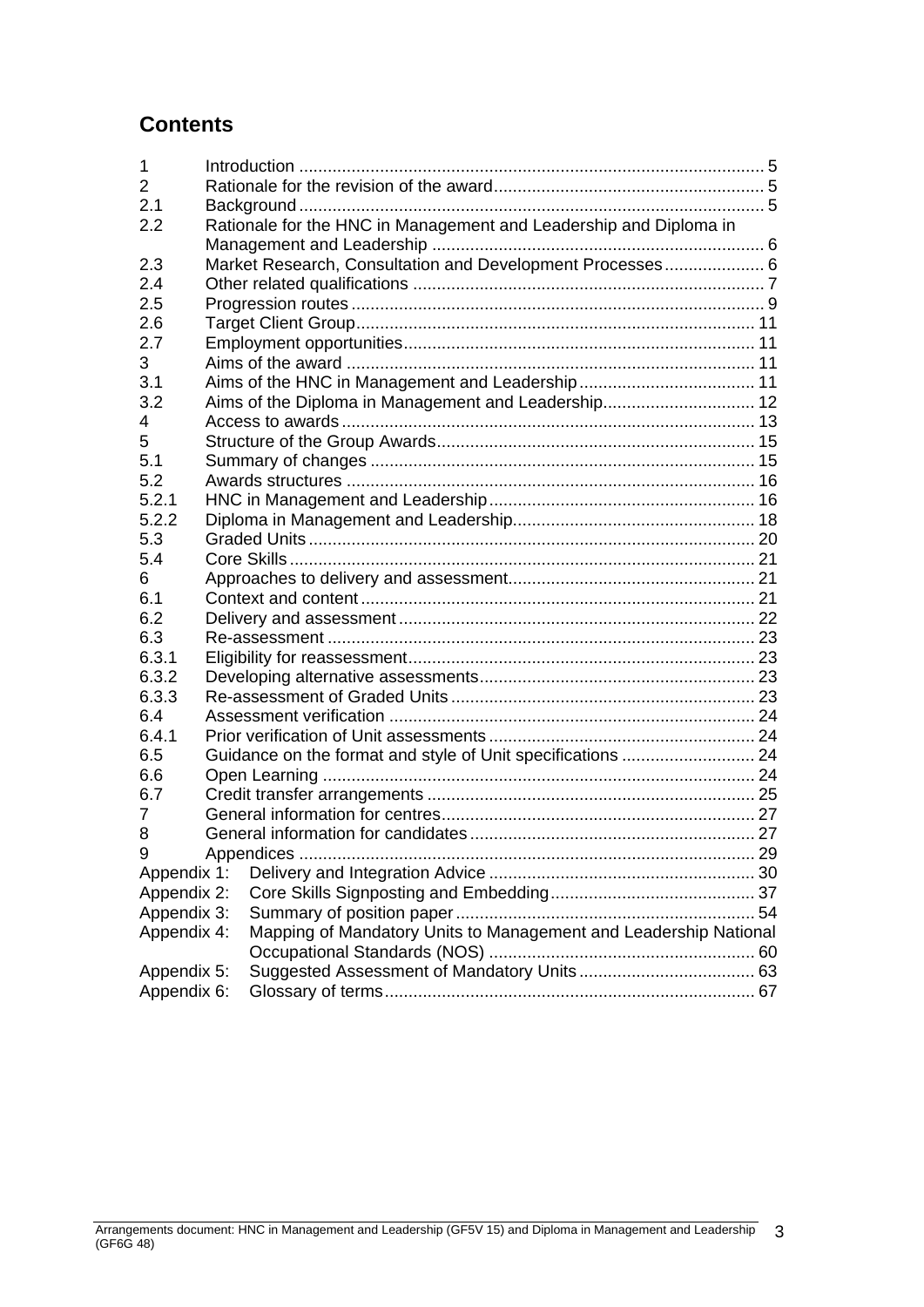## **History of changes**

It is anticipated that changes will take place during the life of the qualification, and this section will record these changes. This document is the latest version and incorporates the changes summarised below.

| <b>Version</b> | <b>Description</b>                                                                                                                                                                                                                                                                                                                                                                                                                                                                                                                                                                                                                                                                                                                                                                                                                                                                                                         | <b>Date</b> |
|----------------|----------------------------------------------------------------------------------------------------------------------------------------------------------------------------------------------------------------------------------------------------------------------------------------------------------------------------------------------------------------------------------------------------------------------------------------------------------------------------------------------------------------------------------------------------------------------------------------------------------------------------------------------------------------------------------------------------------------------------------------------------------------------------------------------------------------------------------------------------------------------------------------------------------------------------|-------------|
| number         |                                                                                                                                                                                                                                                                                                                                                                                                                                                                                                                                                                                                                                                                                                                                                                                                                                                                                                                            |             |
| 06             | Revision of Unit: H1F4 34 - Managing and Working with<br>People (finish date 31/07/2021) has been replaced by J1NH<br>34 Managing and Working with People in HNC and Diploma<br>frameworks.                                                                                                                                                                                                                                                                                                                                                                                                                                                                                                                                                                                                                                                                                                                                | 15/03/19    |
| 05             | Revision of Unit: H1S8 35 Management: Organisational<br>Leadership and Development (finish date 31/07/2021) has<br>been replaced by J1C0 35 Management: Organisational<br>Leadership and Development (start date 01/08/2018). F0EG<br>35 Organisational Management (finish date 31/07/2021) has<br>been replaced by J1C2 36 (start date 01/08/2018). DV80 36<br>Management: Organisational Innovation (finish date<br>31/07/2018) has been replaced by J1BX 36 Management:<br>Organisational Innovation (start date 01/08/2018). DV83 36<br>Managing in a Global Environment (finish date 31/07/2021)<br>has been replaced by J1C1 36 Managing in a Global<br>Environment (start date 01/08/2018). For HND framework<br>only.<br>H1F5 Manage Operational Resources (finish date<br>31/07/2021) has been replaced by J1BY 34 Manage<br>Operational Resources (start date 01/08/2018) for both the<br>HNC and HND framework. | 01/08/18    |
| 04             | <b>Revision of Unit:</b><br>DG6P 35 Marketing Planning for a Domestic Market has been<br>replaced in both HNC and HND frameworks by HX3T 35<br>Marketing Planning: Domestic Market and will finish on<br>31/07/2021                                                                                                                                                                                                                                                                                                                                                                                                                                                                                                                                                                                                                                                                                                        | 15/12/17    |
| 03             | Revision of Unit: DE1K 33 Workplace Communication in<br>English has been revised by H8T2 33 and finishes on<br>31/07/2016.                                                                                                                                                                                                                                                                                                                                                                                                                                                                                                                                                                                                                                                                                                                                                                                                 | 18/05/15    |
| 02             | Changes to code and title: Supply Chain Management: An<br>Introduction from DL5G 34 (lapse date 31/07/2012, finish date<br>31/07/2014) to Supply Chain Fundamentals H31L 34.                                                                                                                                                                                                                                                                                                                                                                                                                                                                                                                                                                                                                                                                                                                                               | 06/02/13    |
|                |                                                                                                                                                                                                                                                                                                                                                                                                                                                                                                                                                                                                                                                                                                                                                                                                                                                                                                                            |             |
|                |                                                                                                                                                                                                                                                                                                                                                                                                                                                                                                                                                                                                                                                                                                                                                                                                                                                                                                                            |             |
|                |                                                                                                                                                                                                                                                                                                                                                                                                                                                                                                                                                                                                                                                                                                                                                                                                                                                                                                                            |             |
|                |                                                                                                                                                                                                                                                                                                                                                                                                                                                                                                                                                                                                                                                                                                                                                                                                                                                                                                                            |             |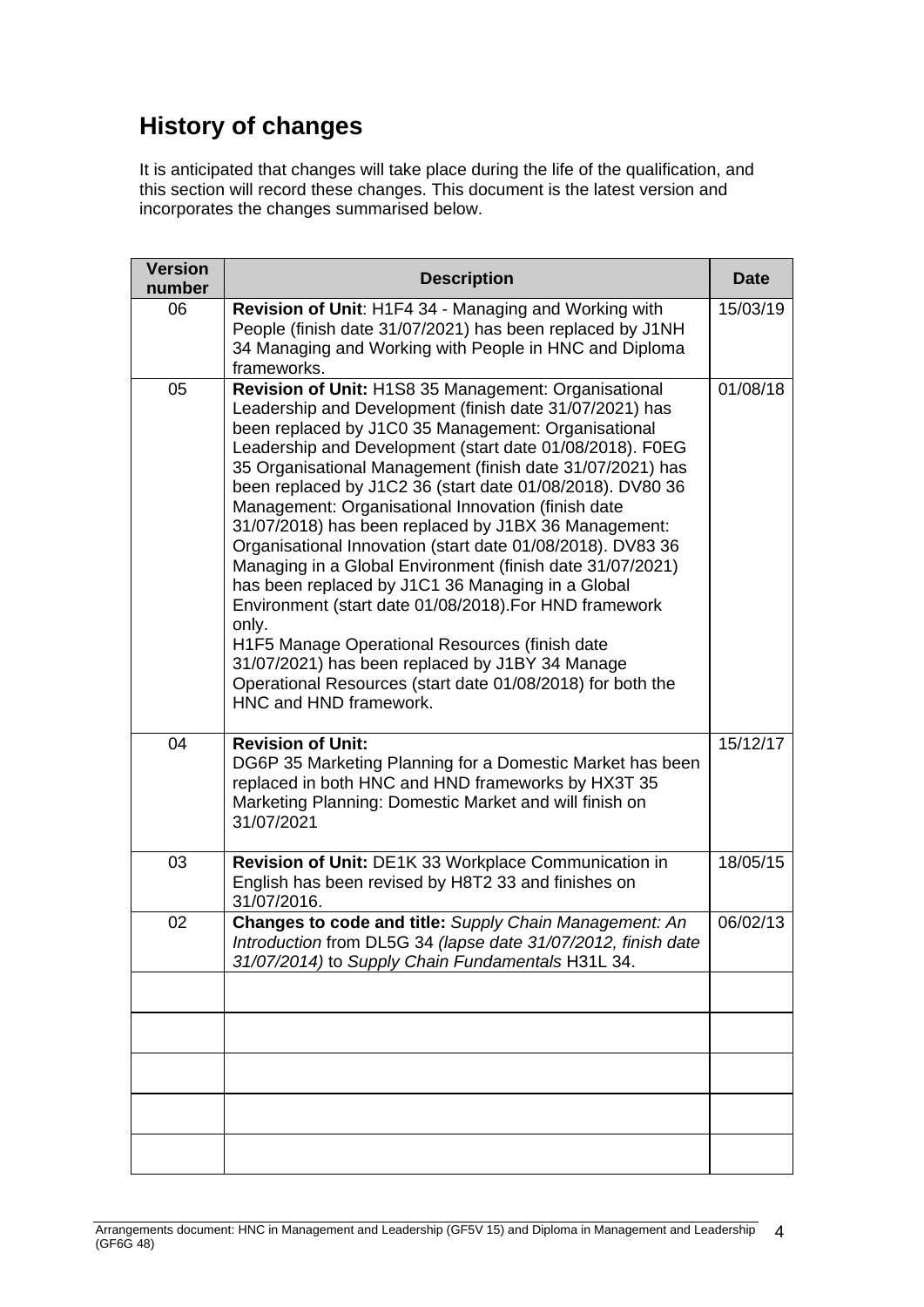## **Introduction**

This is the Arrangements Document for the HNC in Management and Leadership and Diploma in Management and Leadership which were validated in August 2012. This document includes: background information on the development of the Group Award, its aims, guidance on access, details of the Group Award structure, and guidance on delivery and assessment.

These HN qualifications in Management and Leadership are designed to equip candidates with the knowledge, understanding and skills required for success in current and future employment in a management role or progression to further academic and/or professional qualifications.

## **2 Rationale for the revision of the award**

#### **2.1 Background**

The HNC and Diploma in Management awards were first offered in centres from 1990 and were the first competence based courses at HN level with the Diploma being a Professional Development Award (PDA) offered by SQA.

Following a major review of the first HNC and Diploma in Management, the awards were updated and validated in 1996. The awards reflected the emerging role and functions of management in the late 1990s and into the new millennium.

As part of the HN Modernisation programme, these awards were again reviewed and validated (in 2006) to reflect the changing demands placed on managers, new management skills required, new technologies and new working practices. In the case of the HNC in Management, operational managers are expected to be highly proficient in change management, performance management, customer-handling, self-development and knowledge management. And in the case of the Diploma in Management, senior managers are expected to be highly proficient in strategic planning, strategic change management, organisational leadership and development.

The 2006 awards took account of:

- $\bullet$  the need for a general Management qualification with specialist provision accommodated for within a flexible structure.
- Units which allow for progression to meet the HN design principles and SCQF requirements.
- ◆ articulation routes from and to other awards.
- the need to have qualifications that are suitable for both aspirant and experienced operational/senior managers.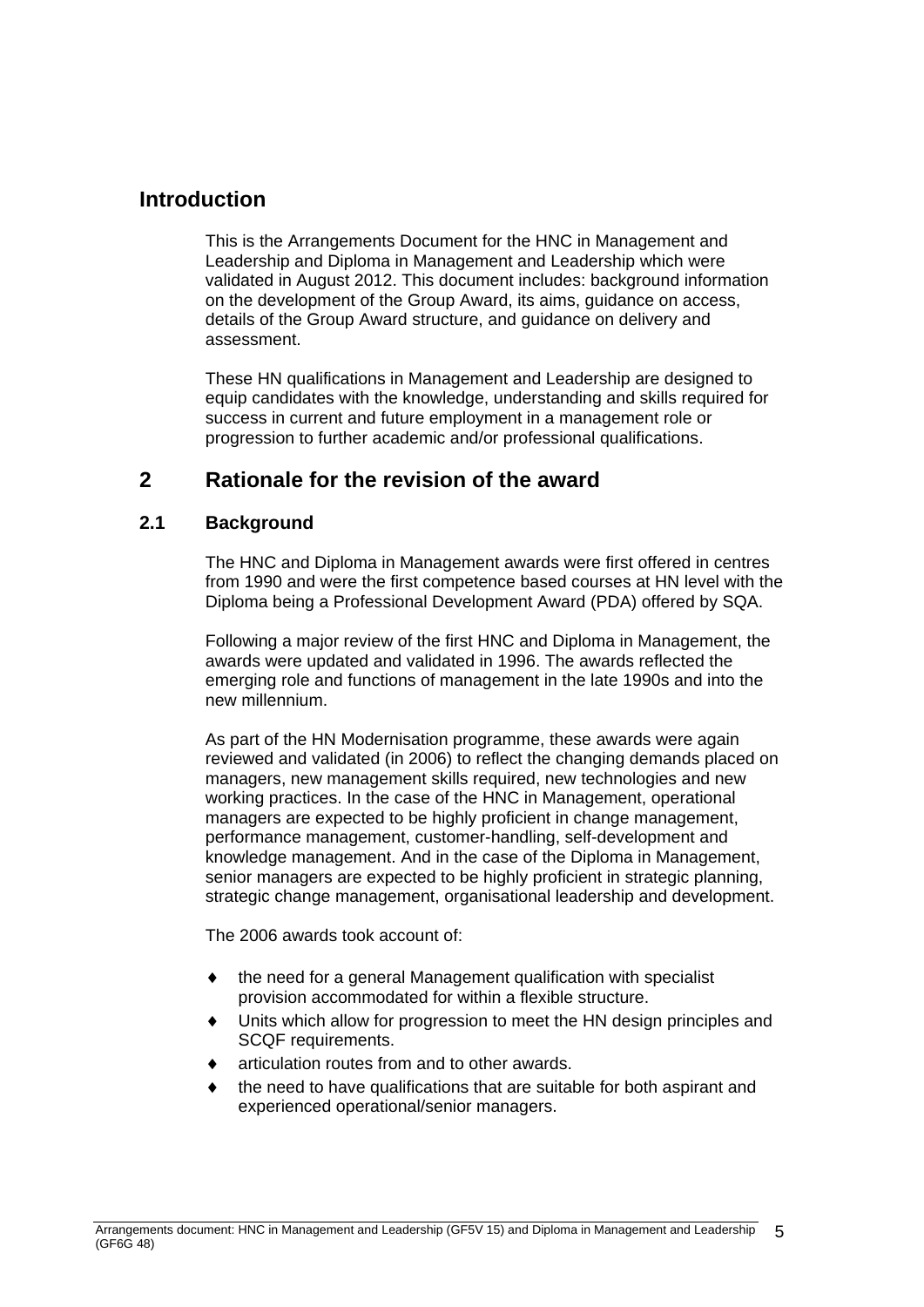These awards were designed to allow delivery to be contextualised by the offering centre. As well as mandatory Units, specialist Units were available as required from the optional section of the awards. This enabled candidates to study a particular management related topic, eg Managing in a Global Environment, Managing Organisational Risks, Organisational Innovation, Project Management or Human Resource Management — whilst still obtaining the key competences required for management positions in a wide range of work places and organisations.

#### **2.2 Rationale for the HNC in Management and Leadership and Diploma in Management and Leadership**

In 2011 a Qualifications Design Team (QDT), consisting of representatives of further education colleges, was established to help support SQA with a review of the HN Management awards. QDT members agreed that this should be a 'light touch review' as in the main:

- The awards are flexible enough to reflect changes in industry practices and ensure that candidates are equipped with the skills and knowledge needed to be effective managers in a fast-moving environment.
- The awards allow successful candidates to progress to higher education and/or professional qualifications.
- The structure and content covered within the awards were still very relevant and continued to meet the needs of employers and other key stakeholders.
- The content of the awards remains in line with the National Occupational Standards (NOS) for Management and Leadership which are now reviewed and maintained by the Council for Administration (CfA).

However in order to maximise the uptake of these awards, it was agreed that consideration should be given to both the volume and types of assessment across the mandatory Units in the HNC and the Diploma awards.

#### **2.3 Market Research, Consultation and Development Processes**

Research was undertaken and a position paper was produced, based on:

- Desk research
- Discussions with stakeholders
- Literature review on competence models and creative/innovative assessment strategies

This paper concluded that the awards continue to ensure that candidates are equipped with the relevant management and leadership skills required by aspirant and effective managers and also meet the needs of employers. However, the analysis showed that there was evidence of 'over assessment' within the awards; there were not many opportunities to integrate assessment due to restrictive nature of the Evidence Requirements; and the assessment strategies used were rather narrow therefore did not encourage innovation and creative assessment approaches.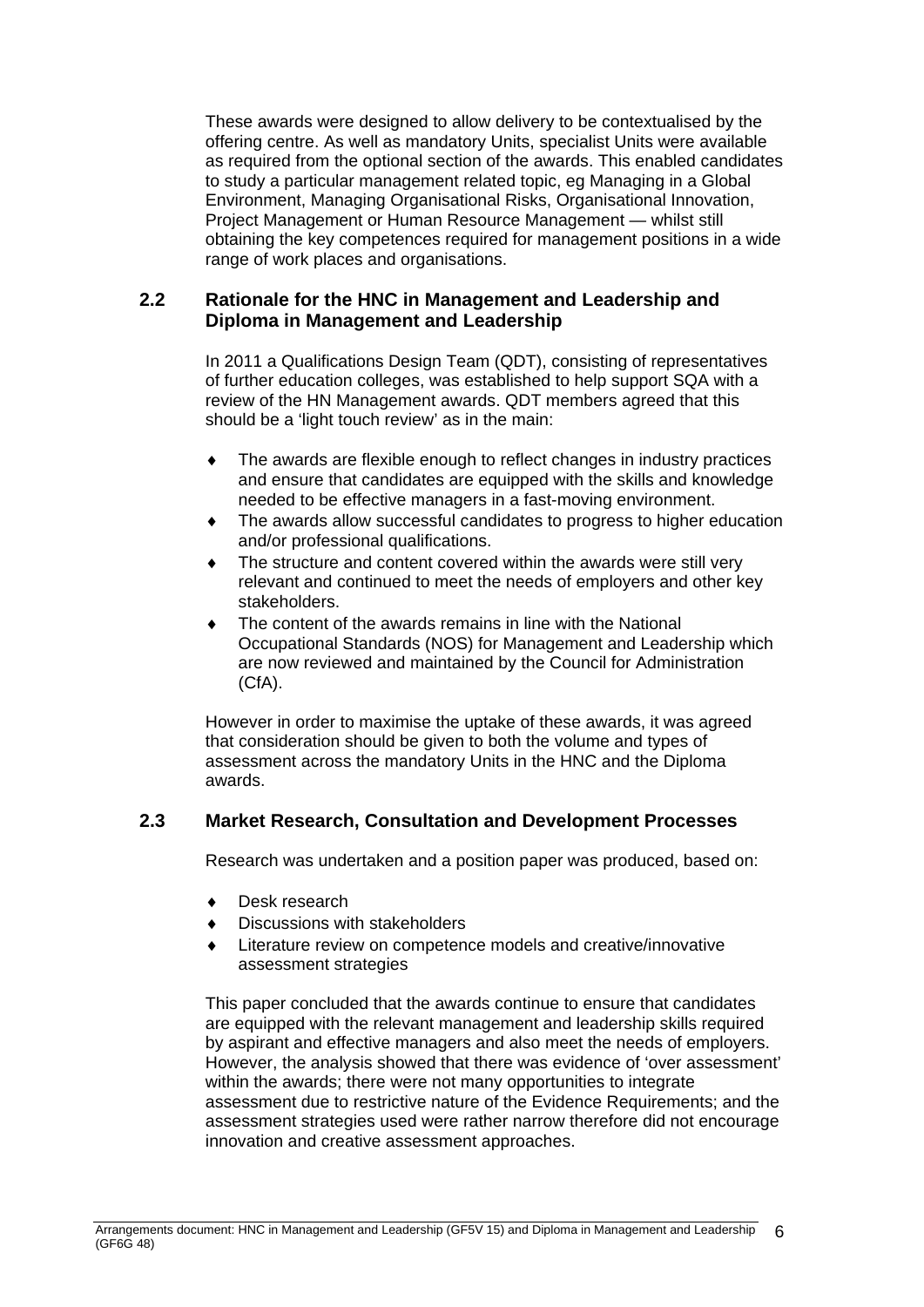Key proposals to overcome these issues included:

- ◆ Review of Evidence Requirements to increase flexibility.
- $\bullet$  Integration of assessment across Units where appropriate.
- Introduction of new assessment strategies, in particular, those using web2.0 technologies (eg VLE, wikis, blogs, podcasts, etc). But also to consider other assessments such as projects; presentations, production of artifacts (eg posters); role plays; debate and discussion; residential exercises and field events; portfolios; and group/peer assessments.
- Consideration of continued use of assessments in controlled conditions (ie examinations) in two mandatory Diploma Units.

A summary of this paper can be found at Appendix 3.

The QDT also considered carefully changing the title of the awards to include 'leadership' due to the increased focus on leadership skills and to reflect the title of the NOS. It was therefore agreed to amend the title of awards to:

- ◆ HNC in Management and Leadership
- Diploma in Management and Leadership

The uptake statistics and research suggest that delivery of the awards will continue to primarily take place in all variants of part-time delivery.

|           | <b>HNC Management</b> |               | <b>Diploma Management</b> |               |
|-----------|-----------------------|---------------|---------------------------|---------------|
| Year      | <b>Entries</b>        | <b>Awards</b> | <b>Entries</b>            | <b>Awards</b> |
| 1997/1998 | 654                   | 303           | 231                       | 123           |
| 1998/1999 | 490                   | 327           | 235                       | 175           |
| 1999/2000 | No figures available  |               |                           |               |
| 2000/2001 | 398                   | 225           | 139                       | 129           |
| 2001/2002 | 316                   | 343           | 156                       | 143           |
| 2002/2003 | 304                   | 197           | 118                       | 111           |
| 2003/2004 | 200                   | 163           | 73                        | 68            |
| 2004/2005 | 181                   | 106           | 57                        | 40            |
| 2005/2006 | 81                    | 110           | 52                        | 39            |
| 2006/2007 | 98                    | 82            | 15                        | 34            |
| 2007/2008 | 82                    | 52            | 20                        | 16            |
| 2008/2009 | 39                    | 37            | 60                        | 13            |
| 2009/2010 | 54                    | 34            | 29                        | 16            |
| 2010/2011 | 33                    | 26            | 31                        | 34            |

#### **2.4 Other related qualifications**

There are a number of qualifications offered by SQA and other Awarding Bodies which provide progression to and from the HNC in Management and Leadership and Diploma in Management and Leadership.

SQA now jointly awards all their Management and Leadership qualifications with the Chartered Management Institute (CMI). There are many benefits of this joint certification including special membership arrangements for successful candidates. More information can be found later in this section.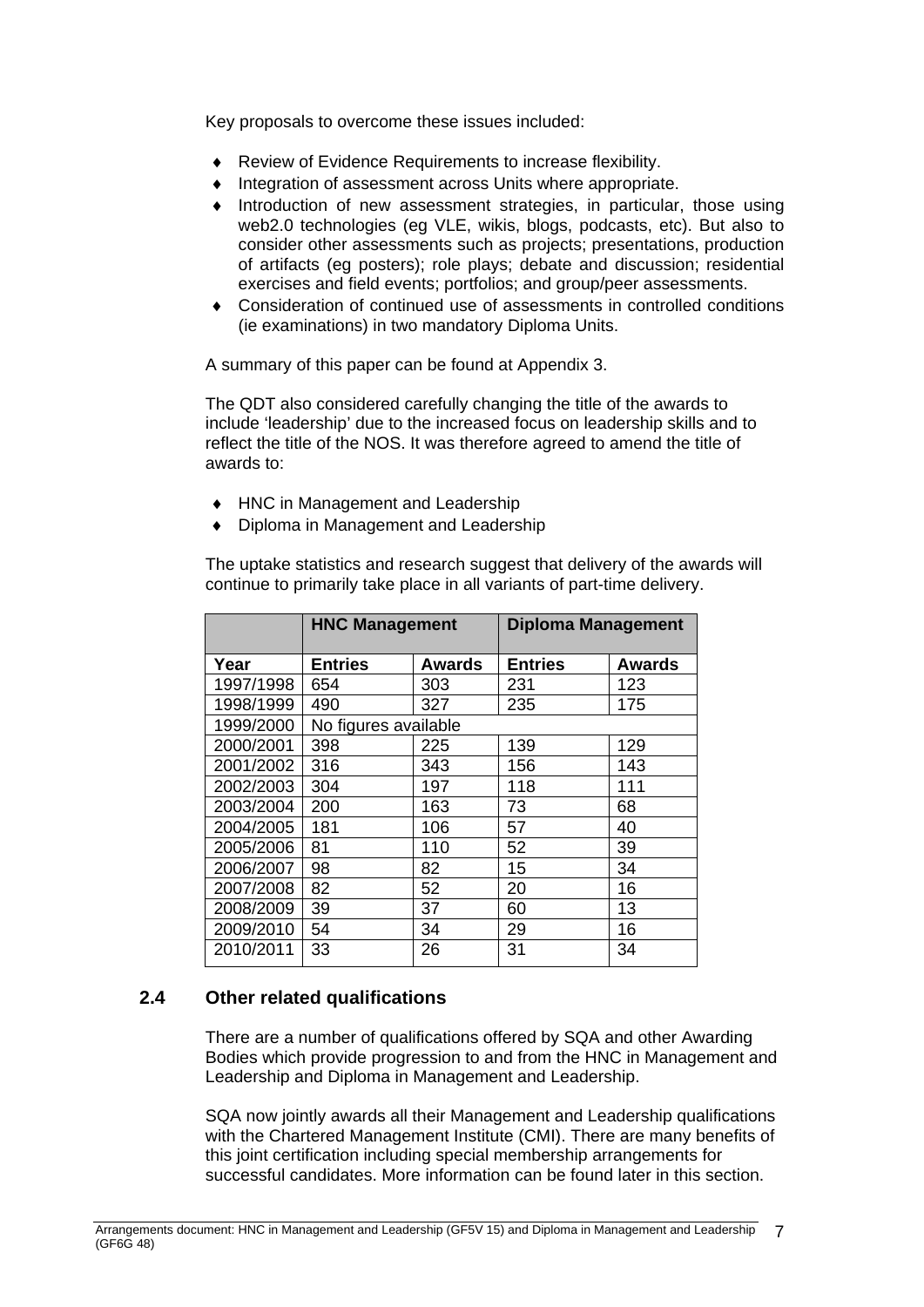#### **National Qualifications (NQ)**

There are Awards in Leadership at SCQF levels 5 and 6 (Intermediate 2 and Higher level). These awards are designed for school pupils in S5 or S6, trainees participating in preparation for entering employment, adult returners, etc.

There are also courses from Intermediate 1 to Advanced Higher level (SCQF levels 4, 5, 6 and 7 respectively) covering Business Management practices and techniques. These contain both exam based and project based courses. Group Awards in Business Management which consist of these NQ courses and Units are available at Intermediate 1 to Advanced Higher level.

#### **Scottish Vocational Qualifications (SVQ)**

The SVQs in Management are available at four levels: SVQ 2 in Team Leading at SCQF level 5, SVQ 3 in Management at SCQF level 7, SVQ 4 in Management at SCQF level 9, SVQ 5 in Management at SCQF level 11; and Leadership and Management for the Care Services at SVQ level 4 (SCQF level 10). These SVQs are designed for those currently employed in management positions.

#### **HNC in Management and Leadership**

The HNC in Management and Leadership is the direct articulation route to the Diploma in Management and Leadership — the first phase of the Diploma being the framework of the HNC.

#### **Diploma in Management and Leadership**

The Diploma in Management is the direct articulation route from the HNC in Management and Leadership. The first stage of the Diploma is the framework of the HNC.

#### **PDAs in Management and Leadership**

SQA has two suites of short, sharp Management and Leadership Professional Development Awards (PDAs).

One suite is based on HN Units. These are normally delivered by colleges and are designed to develop knowledge and understanding of the principles of management. They are not just relevant to employees already in management *but also* those aspiring to a managerial role. They can also support people who are not currently in employment to develop management skills to help return to the workplace. These PDAs are available from SCQF level 6 (Higher level) to SCQF level 11 (Masters level).

The other suite of management PDAs is made up of SVQ Units. These are designed for managers who wish to develop particular skills or gain recognition for their existing skills. They are designed to be assessed in the workplace, which reduces time spent away from work. They are intended for those who only need development in a specific area or who do not wish to commit to a full SVQ. This suite of PDAs ranges from SCQF level 7 (HNC level) to SCQF level 11 (Masters level).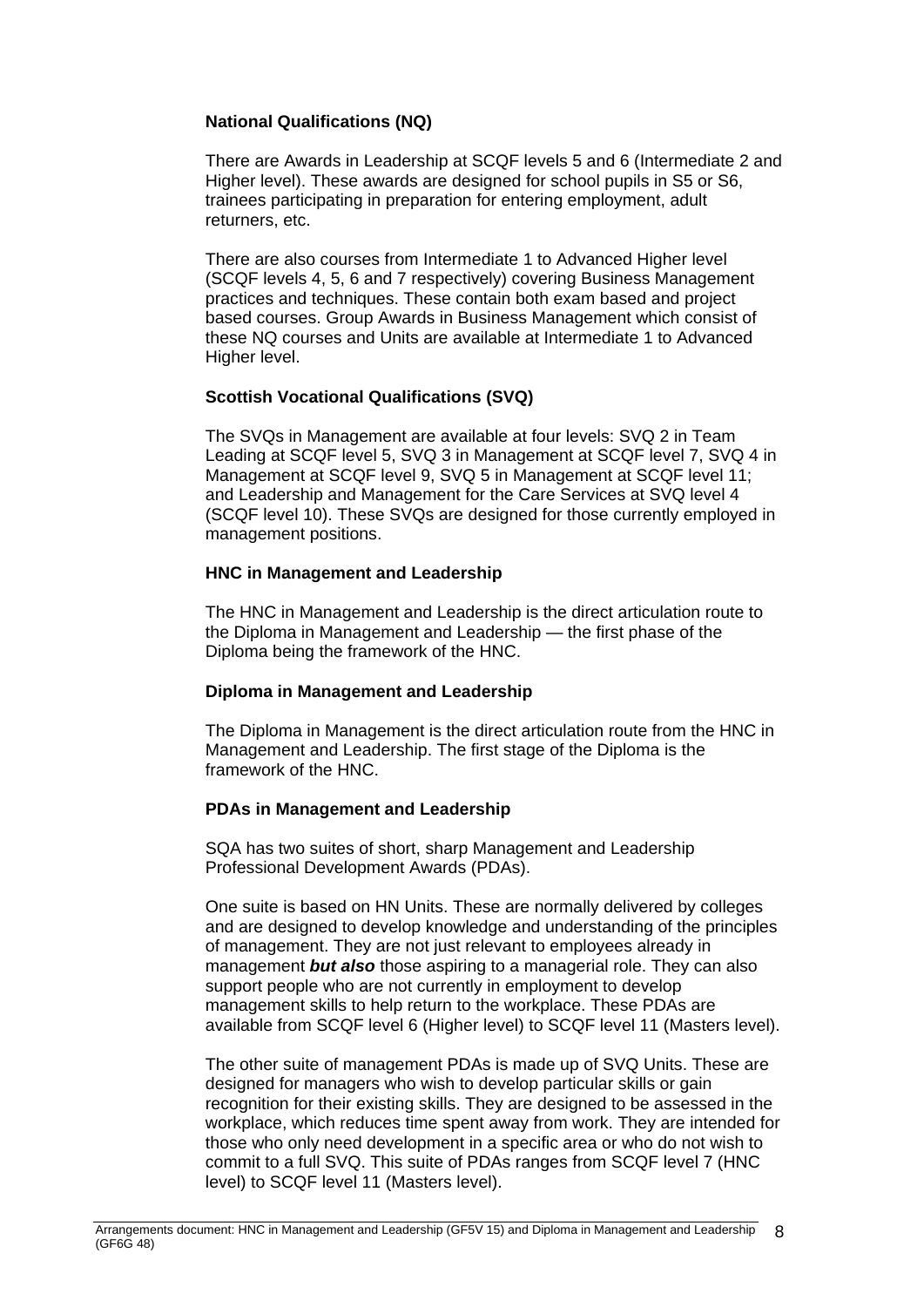#### **Degree programmes**

Related degree programmes are offered at a range of institutions throughout Scotland. The Diploma in Management and Leadership can provide entry to a variety of degree programmes, eg:

- part-time one year BA in Business and Enterprise at Edinburgh Napier University.
- with relevant work experience, the BA (Hons) Management at Glasgow Caledonian University.

#### **Professional Body Qualifications**

All SQA's Management qualifications are now jointly awarded with the Chartered Management Institute (CMI).

CMI offers fast-track membership on the achievement of the HNC/Diploma in Management and Leadership, as well as free studying membership for candidates registered on SQA/CMI SVQs in Management.

#### **2.5 Progression routes**

The diagram on the following page highlights the progression routes available for candidates studying for management qualifications and associated jobs.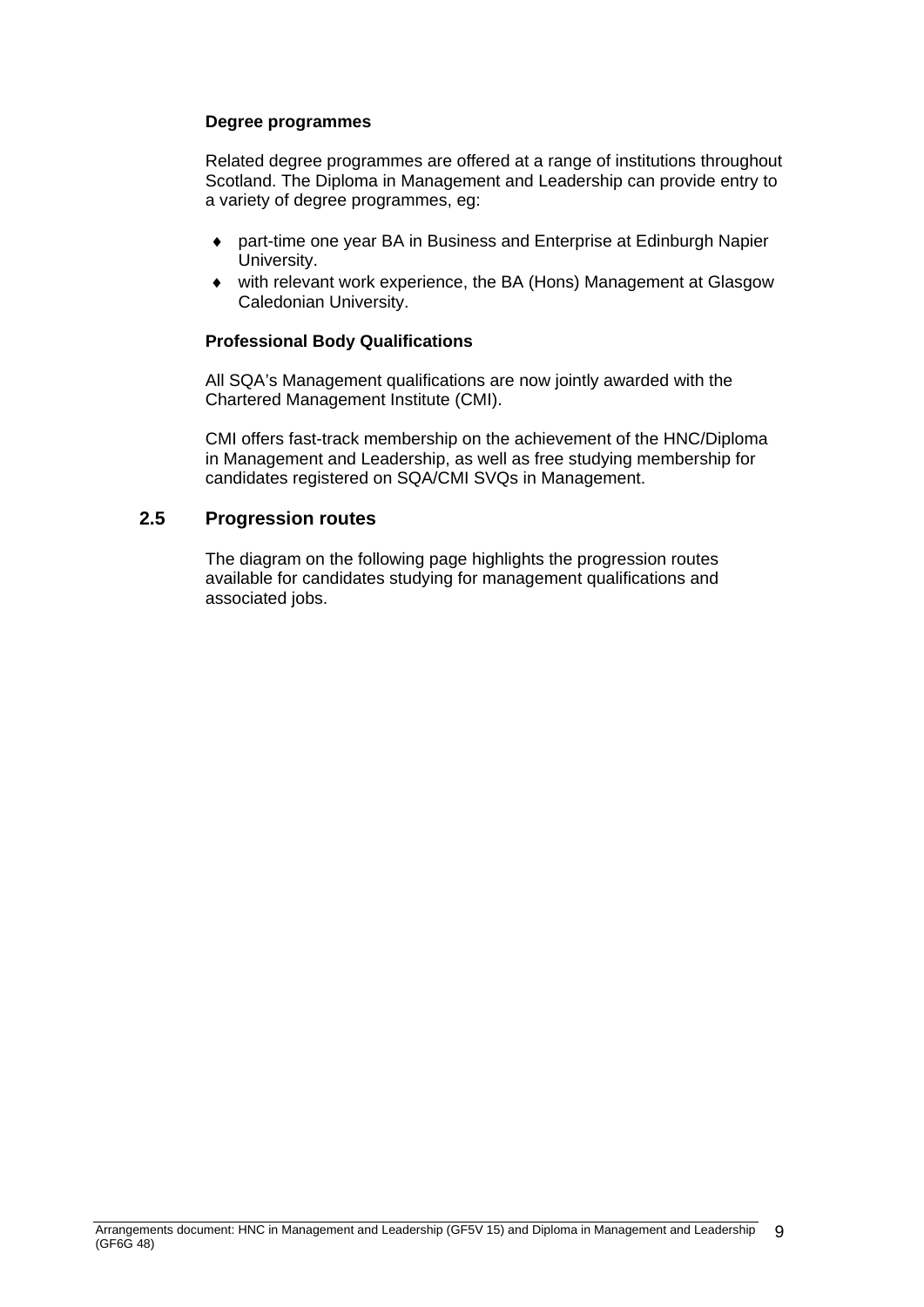| <b>PROGRESSION CHART</b> |                        |                                                                     |                                                                                                                                                                                                                                            |                                                                         |  |
|--------------------------|------------------------|---------------------------------------------------------------------|--------------------------------------------------------------------------------------------------------------------------------------------------------------------------------------------------------------------------------------------|-------------------------------------------------------------------------|--|
| <b>SCQF</b><br>level     | <b>Awards</b>          | <b>HNC/Diploma in</b><br><b>Management and</b><br><b>Leadership</b> | <b>PDAs</b>                                                                                                                                                                                                                                | <b>SVQs</b>                                                             |  |
| $12$                     |                        |                                                                     |                                                                                                                                                                                                                                            |                                                                         |  |
| 11                       |                        |                                                                     | PDA in Organisational Ethics and Decision<br>Making<br>PDA in Strategic Leadership                                                                                                                                                         | SVQ 5 in Management                                                     |  |
| 10                       | <b>Honours Dearee</b>  |                                                                     |                                                                                                                                                                                                                                            |                                                                         |  |
|                          |                        |                                                                     |                                                                                                                                                                                                                                            | SVQ in Leadership and<br><b>Management for Care Services</b><br>level 4 |  |
| 9                        | <b>Ordinary Degree</b> |                                                                     |                                                                                                                                                                                                                                            |                                                                         |  |
|                          |                        |                                                                     | PDA in Decision Making and Innovation<br>PDA in Organisational Leadership<br>PDA in Managing Projects and Business<br>Processes (SVQ Units)<br>PDA in Planning and Implementing Change<br>(SVQ Units)<br>PDA in Leading Change (SVQ Units) | SVQ 4 in Management                                                     |  |
| 8                        |                        | Diploma in Management<br>and Leadership                             | PDA in Strategic Management<br>PDA in Managing Self and Others<br>PDA in Leadership and Change<br>PDA in Project Management<br>PDA in Leadership (SVQ Units)<br>PDA in Managing Finances (SVQ Units)                                       |                                                                         |  |
| $\overline{7}$           |                        | <b>HNC in Management</b><br>and Leadership                          | PDA in Managing Self and Others<br>PDA in Managing Resources and Quality<br>PDA in Managing Self and the Work of<br>Others (SVQ Units)                                                                                                     | SVQ 3 in Management                                                     |  |
| $6\phantom{a}$           | Award in Leadership    |                                                                     | <b>PDA</b> in Management                                                                                                                                                                                                                   |                                                                         |  |
| $5\phantom{.0}$          | Award in Leadership    |                                                                     |                                                                                                                                                                                                                                            | SVQ 2 in Team Leading                                                   |  |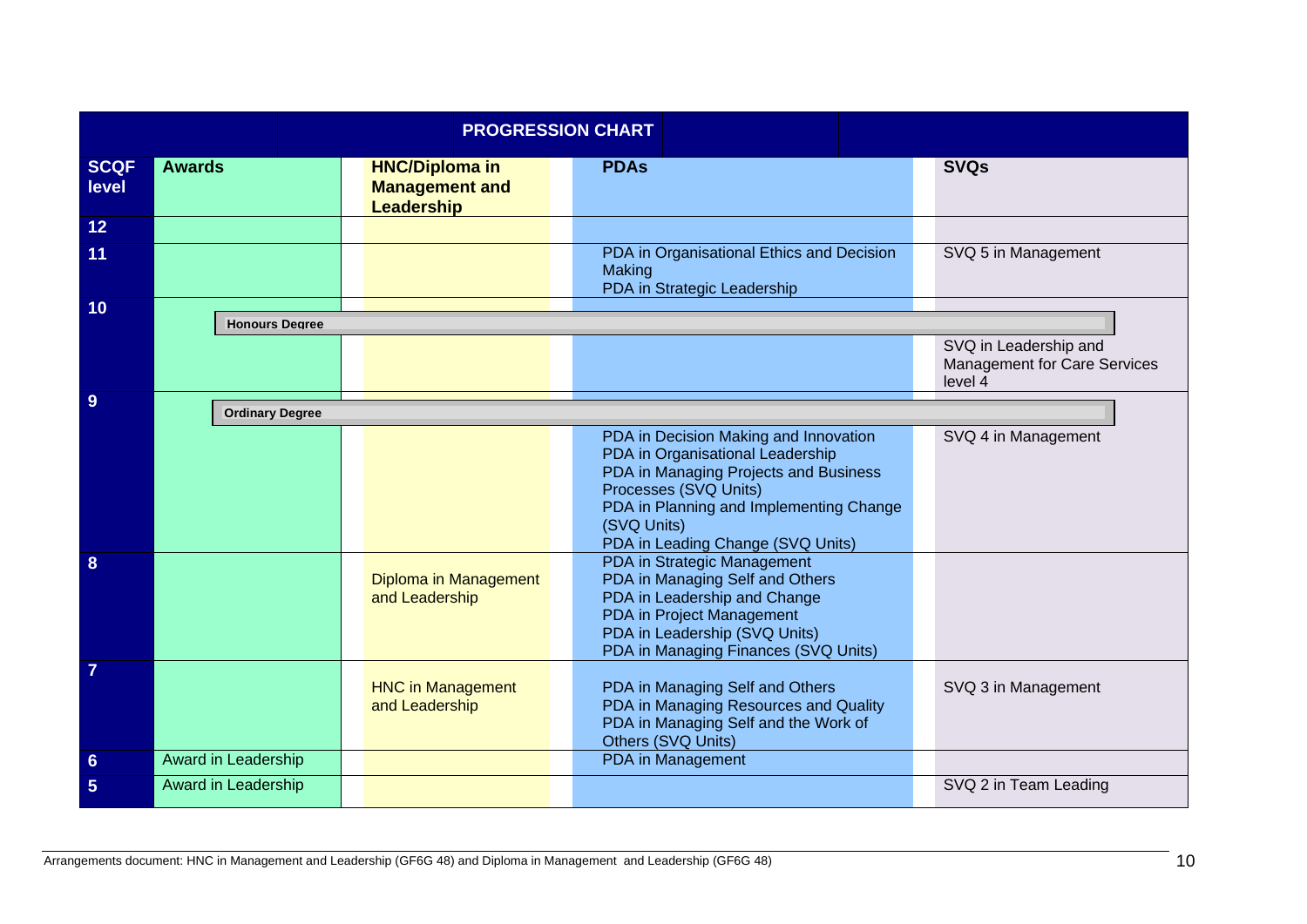## **2.6 Target Client Group**

The HNC and Diploma in Management and Leadership are suitable for a wide range of candidates including:

- adult returners to education.
- candidates employed in management positions who wish to enhance their career prospects.
- candidates who are aspirant managers and wish to move into a management position.

### **2.7 Employment opportunities**

The HNC and Diploma in Management and Leadership are designed to provide candidates with the skills and knowledge required to enter a range of operational and senior manager roles. The following list provides an indication of the types of post taken up by HNC and Diploma Management and Leadership:

- ◆ Team Leader/Supervisor
- ◆ Operations Team Leader
- Senior Engineer
- ◆ Office Manager
- ◆ Area Manager
- ◆ Sales Supervisor
- ◆ Facilities Manager
- Social Work Manager

### **3 Aims of the award**

#### **3.1 Aims of the HNC in Management and Leadership**

#### **The general aims of the HNC in Management and Leadership are to:**

- 1 develop transferable skills including Core Skills required to meet the demands of employers and/or progression in higher education.
- 2 enable progression within the SCQF.

#### **The specific aims of the HNC in Management and Leadership are to:**

- 3 develop a range of operational management and leadership competences required by employers of those engaged in or aspiring to managerial positions.
- 4 enhance employment opportunities in operational management roles.
- 5 utilise personal and teamwork competences for effective selfperformance and the performance of the team and organisation.
- 6 apply leadership skills in a range of management activities.
- 7 respond to the environment in which the organisation operates.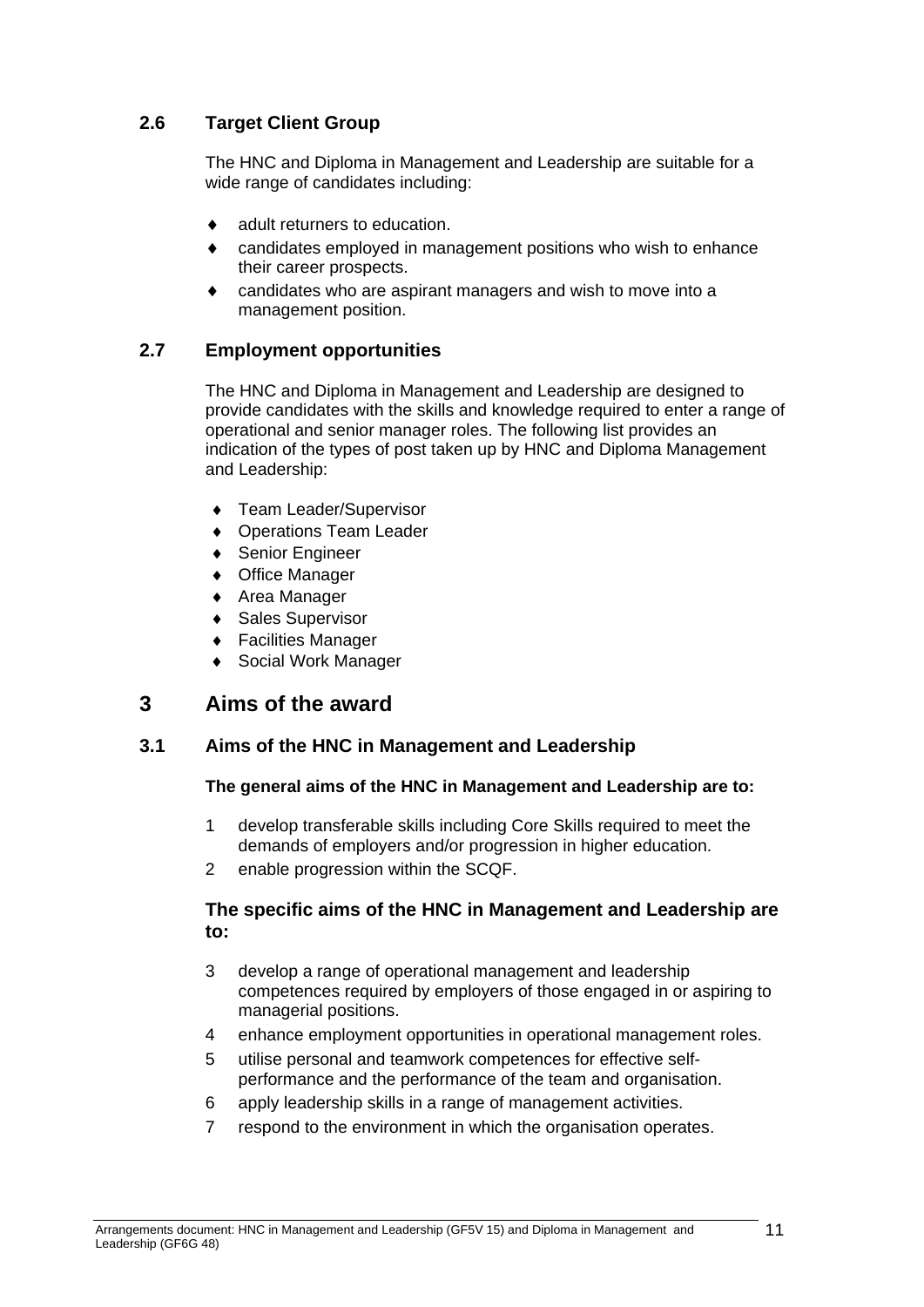- 8 progress to further studies and professional qualifications in management, leadership or related disciplines.
- 9 provide underpinning knowledge for the SVQs in Management.
- 10 enable a sound articulation route to the Diploma in Management and Leadership and further studies.

The following table identifies how these aims are met by the HNC mandatory Units:

| <b>Management and Leadership Units</b>                  | Aims                |
|---------------------------------------------------------|---------------------|
| Management: Developing Self Management<br><b>Skills</b> | 1, 2, 4, 5, 9       |
| Management: Leadership at Work                          | 1, 2, 3, 4, 5, 6, 9 |
| Management: Plan, Lead and Implement<br>Change          | 1, 2, 4, 7, 9       |
| Managing and Working with People                        | 1, 2, 4, 5, 7, 9    |
| <b>Manage Operational Resources</b>                     | 1, 2, 3, 4, 7, 9    |
| Creating a Culture of Customer Care                     | 1, 2, 4, 7, 9       |
| Management and Leadership: Graded Unit 1 -<br>Project   | 1, 2, 4, 8, 9, 10   |

### **3.2 Aims of the Diploma in Management and Leadership**

#### **The general aims of the Diploma in Management and Leadership are to:**

- 11 enable candidates to pursue an advanced level of management and leadership learning, knowledge acquisition and attainment of transferable skills including Core Skills.
- 12 provide pathways to higher education programmes in Management and related subjects such as Business.
- 13 enable progression within the SCQF.

### **The specific aims of the Diploma in Management and Leadership are to:**

- 14 Provide suitable strategic competences for future career and personal development in the performance of managerial duties.
- 15 Use strategic management and leadership skills for the long term direction of an organisation in a range of management functions.
- 16 Focus, plan and implement strategic change within an organisation.
- 17 Progress to further studies and professional qualifications in management or related disciplines.
- 18 Provide underpinning knowledge for the SVQ awards in Management.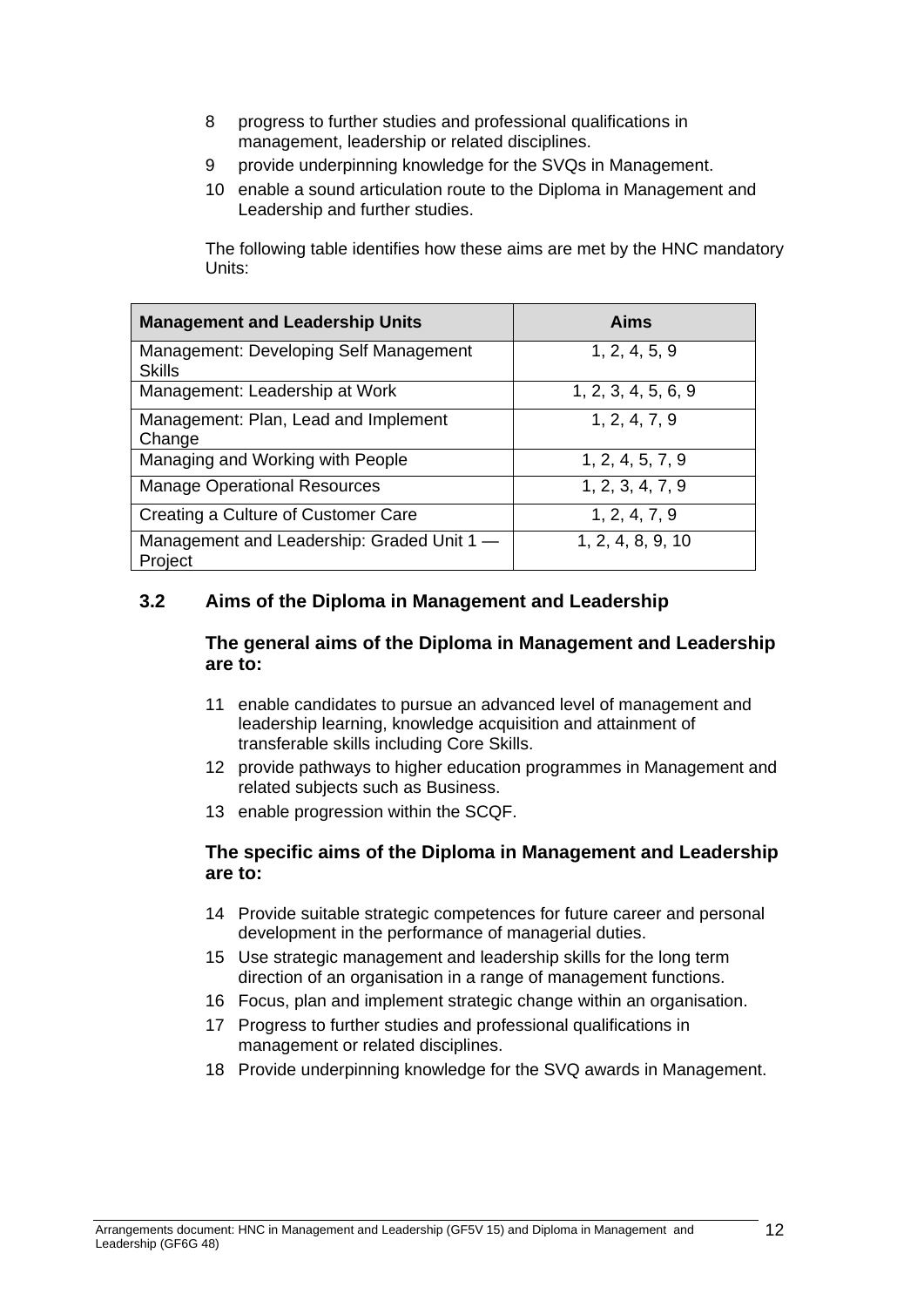| <b>Management and Leadership Units</b>                   | <b>Aims</b>            |
|----------------------------------------------------------|------------------------|
| Management: Developing Self Management Skills            | 1, 2, 4, 5, 9          |
| Management: Leadership at Work                           | 1, 2, 3, 4, 5, 6, 9    |
| Management: Plan, Lead and Implement Change              | 1, 2, 4, 7, 9          |
| Managing and Working with People                         | 1, 2, 4, 5, 7, 9       |
| <b>Manage Operational Resources</b>                      | 1, 2, 3, 4, 7, 9       |
| Creating a Culture of Customer Care                      | 1, 2, 4, 7, 9          |
| Management and Leadership: Graded Unit 1 -<br>Project    | 1, 2, 4, 8, 9, 10      |
| Management: Develop Strategic Plans                      | 11, 13, 14, 15, 16, 18 |
| Management: Strategic Change                             | 11, 13, 14, 15, 16, 18 |
| Management: Organisational Leadership and<br>Development | 11, 13, 14, 15, 16, 18 |
| Management Research                                      | 11, 13, 14, 15, 16, 18 |

The following table identifies how these aims are met by the Diploma mandatory Units:

**NOTE**: General aim 12 and specific aim 17 will normally be realised upon successful completion of the Diploma in Management and Leadership award.

## **4 Access to awards**

As with all SQA qualifications, access to the HNC and Diploma in Management and Leadership will be at the discretion of the centre. All prospective candidates must be treated fairly in regard to access. These qualifications should be open to all candidates, irrespective of their current employment status, provided candidates have a realistic chance of achievement.

The HNC in Management and Leadership is designed for candidates who want to enter into operational management positions in a wide range of organisations. While the Diploma in Management and Leadership is designed for candidates who want to enter more senior management positions in a wide range of organisations. These qualifications are also intended for experienced managers seeking a nationally/internationally recognised qualification.

The following examples of appropriate entry requirements are for guidance only. They are not exhaustive or mutually exclusive and may be considered in a variety of combinations.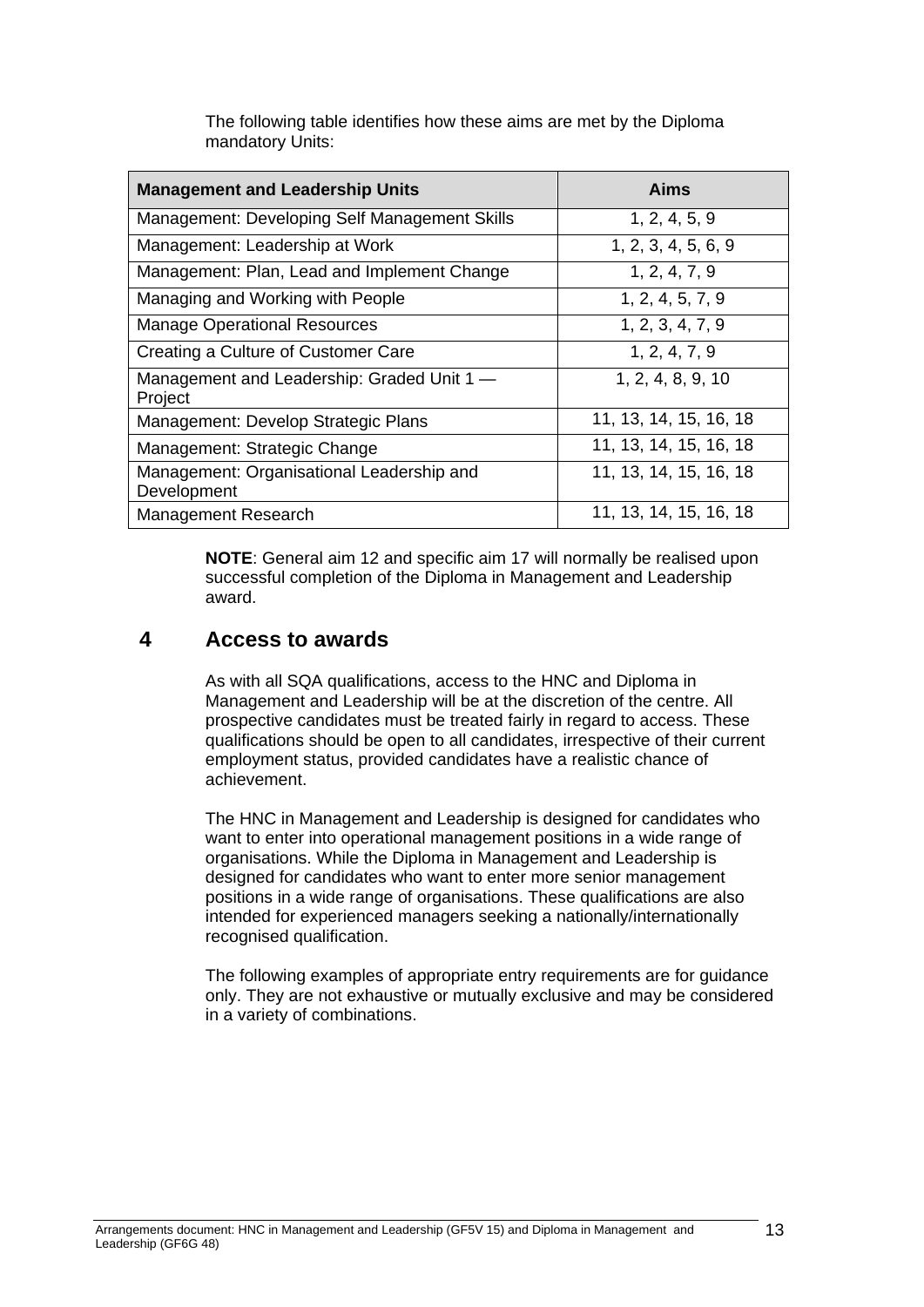- Any relevant Scottish Group Award at SCQF level 5 or 6 (ie Intermediate 2 or Higher).
- Any two National Qualifications at SCQF level 6 (Higher) together with three Standard Grade passes at SCQF level 5 or above.
- An SVQ at SCQF level 7 in a relevant area.
- Different combinations of relevant and equivalent qualifications from other awarding bodies.
- ◆ Relevant work experience.
- For candidates where English is not their first language it is recommended that they possess English for Speakers of other Languages (ESOL) level 5 or a score of 5.5 in International English Language Testing System (IELTS).

In addition, candidates should possess good communication and analytical skills, along with a desire to attain the professional and personal requirements of an operational or senior manager.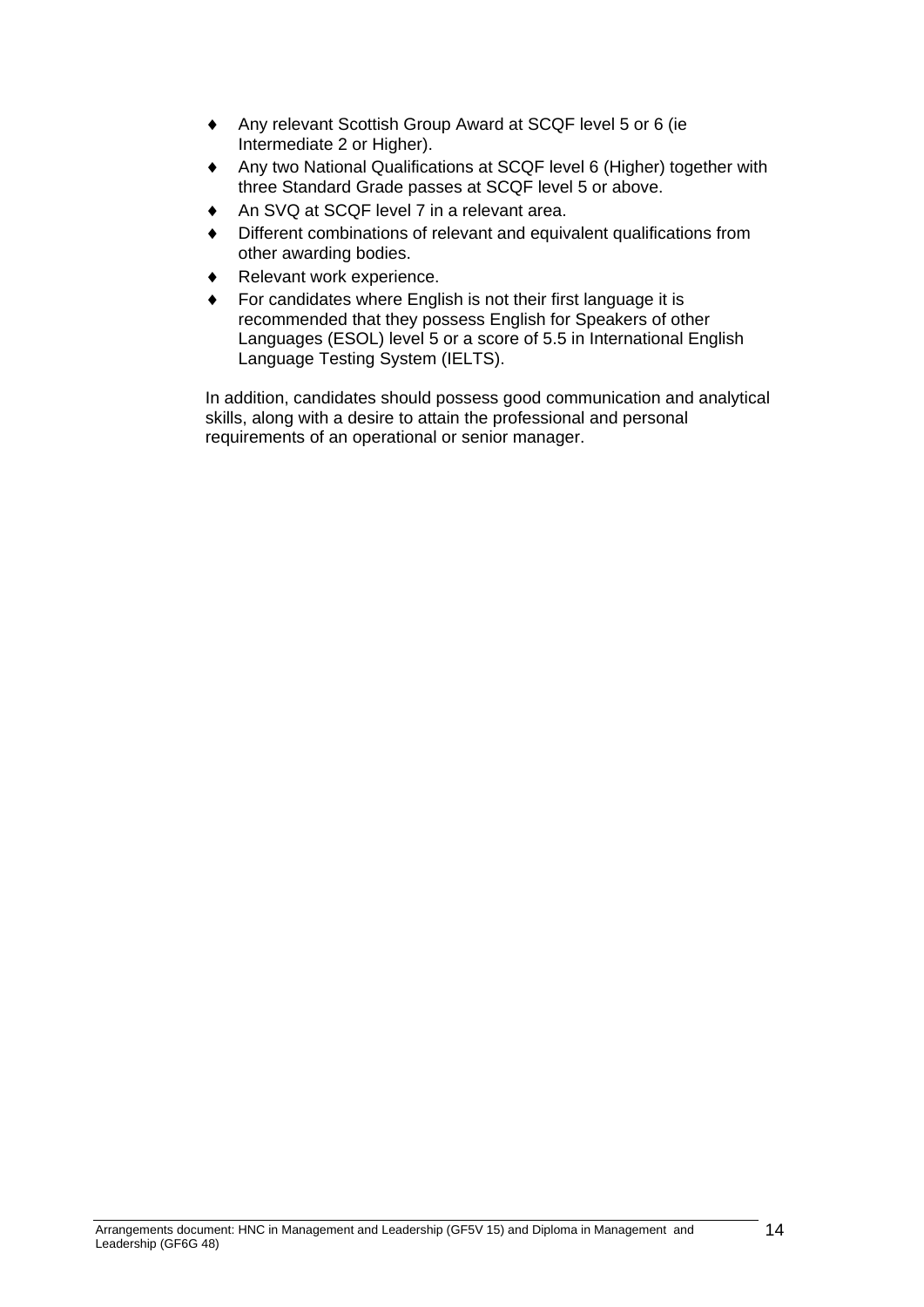## **5 Structure of the Group Awards**

#### **5.1 Summary of changes**

In general, the previous HN Management frameworks were operating effectively and achieving the aims of the awards. However from the results of the consultation, the analysis of the position paper and discussions with QDT members, the following actions have been taken:

- The Knowledge and/or Skills and Evidence Requirements of the following Units have been revised to enhance delivery and allow more integration of assessment across Units:
	- *Management: Developing Self Management Skills*
	- *Management: Leadership at Work*
	- *Management: Plan, Lead and Implement Change*
	- *Managing and Working with People*
	- *Manage Operational Resources*
	- *Creating a Culture of Customer Care*
	- *Management and Leadership: Graded Unit 1*
	- *Management: Organisational Leadership and Development*
	- *Management: Develop Strategic Plans*
	- *Management: Strategic Change*
	- *Management Research*
- The Graded Unit now includes embedded Core Skill of *Problem Solving* at SCQF level 6
- The assessment guidance of the above Units has also been amended to make assessment less rigid and to include more innovative and creative methods such as, the use of Web2.0 approaches (eg wikis; blogs; podcasts; e-portfolios; social bookmarking); group activities; residential events, etc.
- In the Diploma in Management and Leadership, now only the Unit Management: Organisational Leadership and Development includes assessment under controlled conditions.
- The SCQF level of the four Units noted below has reduced from SCQF level 9 to SCQF level 8 due to amendments to the knowledge, skills or Evidence Requirements:
	- *Management: Organisational Leadership and Development*
	- *Management: Develop Strategic Plans*
	- *Management: Strategic Change*
	- *Management Research*
- New Optional Units **added** to HNC and/or Diploma since 2006 validation:
	- *Public Sector: an Introduction*
	- *Public Sector Financial Management*
	- *Management and Leadership in the Public Sector*
	- *Project Management: Managing Multiple Projects*
	- *Leadership for Managers*
	- *Decision Making for Managers*
	- *Organisational Management*
	- *Managing People*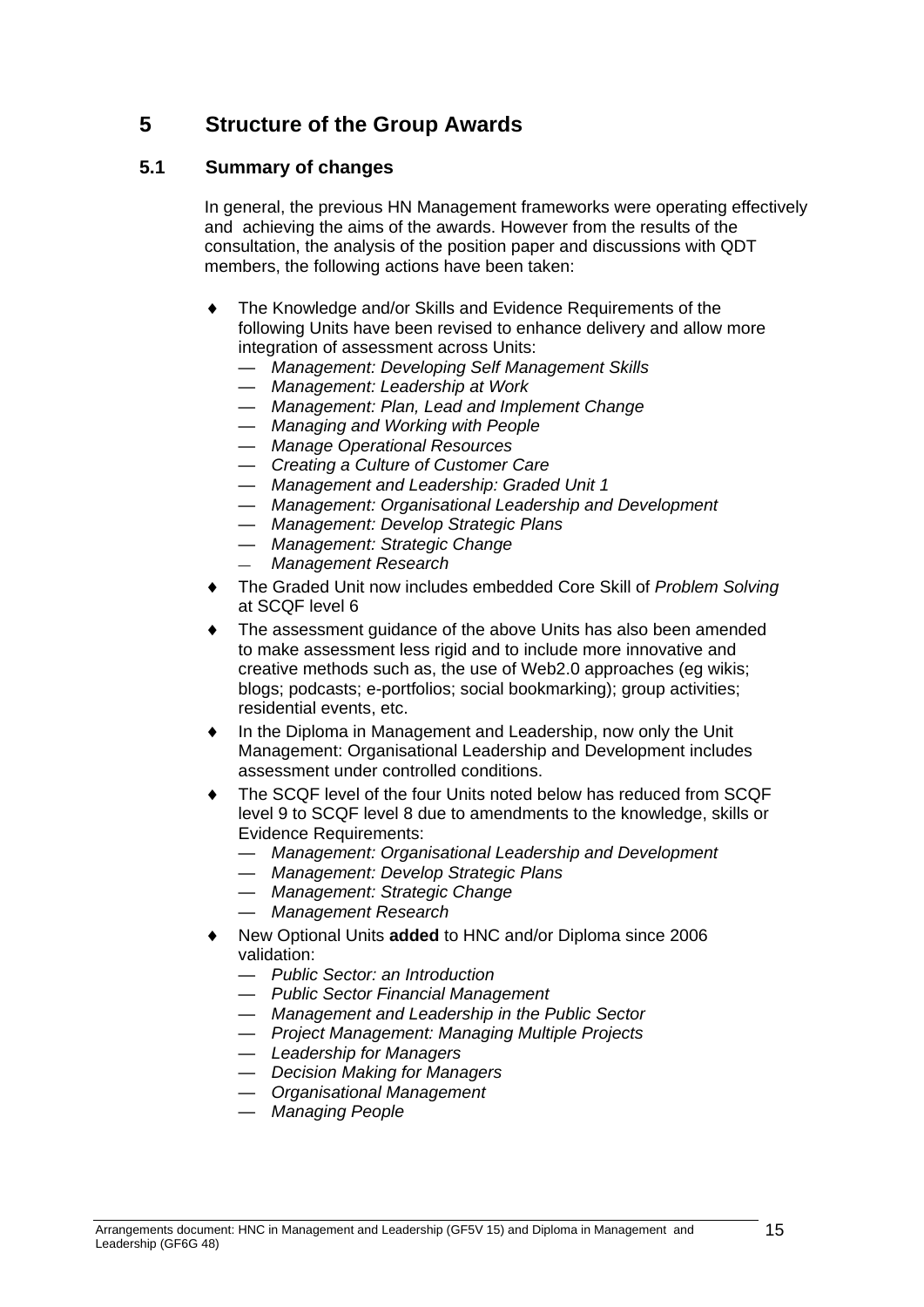- Optional Units within HNC and/or Diploma **updated** since 2006 validation:
	- *Business Law: An Introduction*
	- *Marketing: An Introduction*
	- *Human Resource Management: An Introduction*
	- *Human Resource Management: Performance Management*
	- *Economic Issues: An Introduction*
	- *Preparing Financial Forecasts*
	- *Statistics for Business*

### **5.2 Awards structures**

#### **5.2.1 HNC in Management and Leadership**

| <b>Mandatory Units - 9 credits required</b>             | <b>Unit</b><br>code              | <b>SCQF</b><br>credit<br>point<br>s | <b>SCQF</b><br>level | <b>Credit</b><br>value |
|---------------------------------------------------------|----------------------------------|-------------------------------------|----------------------|------------------------|
| Management: Developing Self<br><b>Management Skills</b> | H <sub>1F1</sub> 34              | 8                                   | 7                    | 1                      |
| Management: Leadership at Work                          | H <sub>1</sub> F <sub>2</sub> 34 | 8                                   | $\overline{7}$       | 1                      |
| Management: Plan, Lead and Implement<br>Change          | H <sub>1</sub> F <sub>3</sub> 35 | 8                                   | 8                    | 1                      |
| Managing and Working with People                        | J1NH 34*                         | 16                                  | 7                    | $\mathcal{P}$          |
| <b>Manage Operational Resources</b>                     | J1BY 34*                         | 16                                  | $\overline{7}$       | $\mathcal{P}$          |
| Creating a Culture of Customer Care                     | H <sub>1F0</sub> 34              | 8                                   | $\overline{7}$       | 1                      |
| Management and Leadership: Graded<br>Unit 1             | <b>H1KT 34</b>                   | 8                                   | $\overline{7}$       | 1                      |

| Optional Units - 3 credits required                | Unit<br>code             | <b>SCQF</b><br>credit<br>point<br>S | <b>SCQF</b><br>level | <b>Credit</b><br>value |
|----------------------------------------------------|--------------------------|-------------------------------------|----------------------|------------------------|
| <b>Workplace Communication in English</b>          | H8T2 33*                 | 8                                   | 6                    | 1                      |
| Business Law: An Introduction                      | F84P 34                  | 8                                   | $\overline{7}$       | 1                      |
| Individual Employment Relations: Law               | H <sub>2</sub> MK $34^*$ | 8                                   | $\overline{7}$       | 1                      |
| <b>Managing Knowledge</b>                          | DV85 34                  | 8                                   | $\overline{7}$       | 1                      |
| Management: Managing Financial<br><b>Resources</b> | DV89 34                  | 8                                   | $\overline{7}$       | 1                      |
| <b>Supply Chain Fundamentals</b>                   | H31L 34*                 | 8                                   | $\overline{7}$       | 1                      |
| Health and Safety Legislation: An<br>Introduction  | DF87 34                  | 8                                   | $\overline{7}$       | 1                      |
| Managing Information                               | DV84 34                  | 8                                   | $\overline{7}$       | 1                      |
| Marketing: An Introduction                         | <b>F7BX 34</b>           | 8                                   | $\overline{7}$       | 1                      |
| Human Resource Management:<br>Introduction         | <b>H1KP34</b>            | 8                                   | $\overline{7}$       | 1                      |
| Economic Issues: An Introduction                   | F7J8 34                  | 8                                   | $\overline{7}$       | 1                      |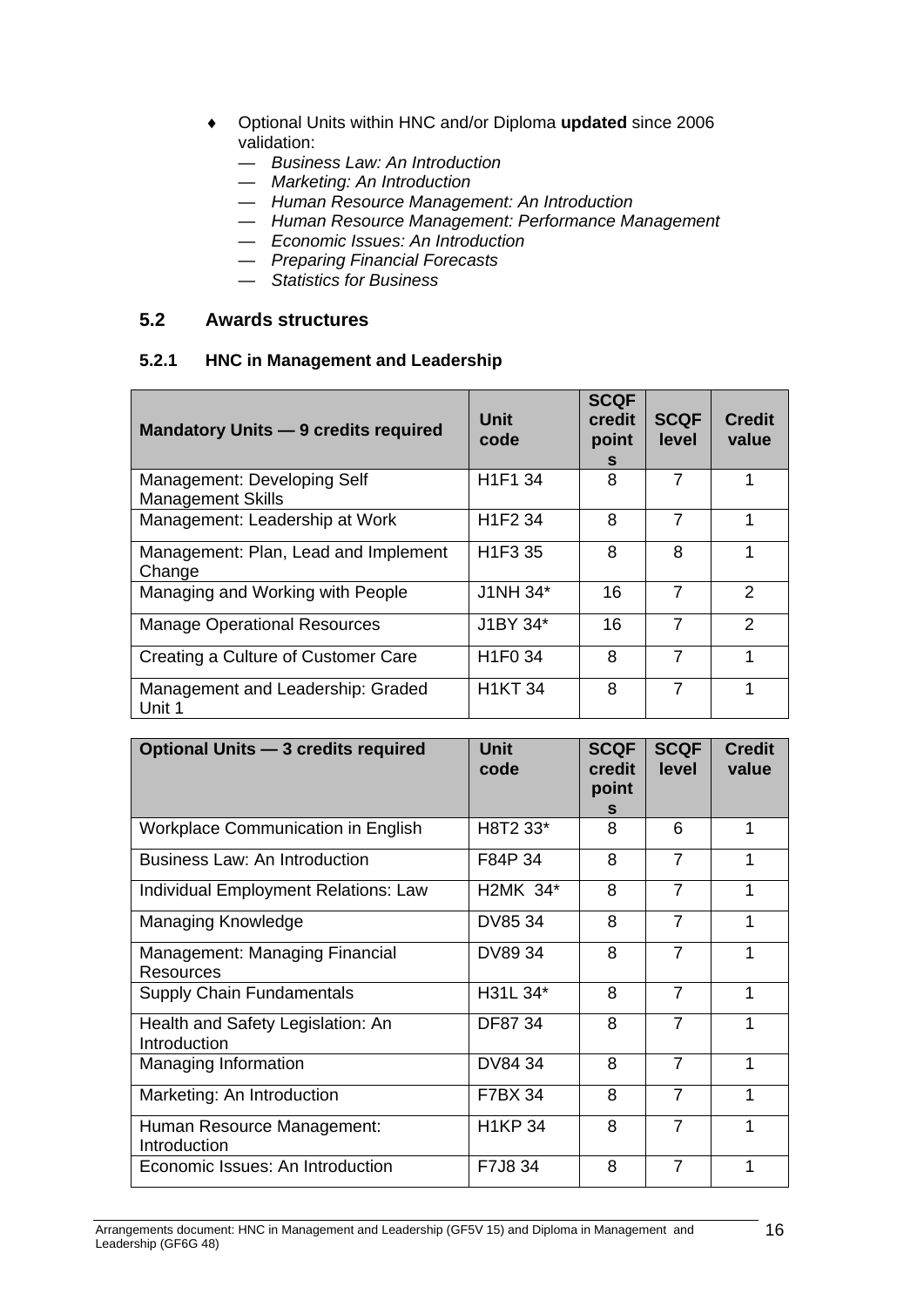| Optional Units - 3 credits required                             | <b>Unit</b><br>code | <b>SCQF</b><br>credit<br>point<br>s | <b>SCQF</b><br>level | <b>Credit</b><br>value |
|-----------------------------------------------------------------|---------------------|-------------------------------------|----------------------|------------------------|
| <b>Management of Quality</b>                                    | <b>DW6G 34</b>      | 16                                  | $\overline{7}$       | $\overline{2}$         |
| <b>Public Sector: An Introduction</b>                           | <b>F3HN 34</b>      | 8                                   | $\overline{7}$       | 1                      |
| <b>Public Sector Financial Management</b>                       | <b>F3HL 34</b>      | 16                                  | 7                    | $\mathcal{P}$          |
| Management and Leadership in the Public<br>Sector               | <b>FHM 35</b>       | 8                                   | 8                    | 1                      |
| <b>Preparing Financial Forecasts</b>                            | F84R 35             | 8                                   | 8                    | $\mathbf{1}$           |
| Project Management: Project Justification<br>and Planning       | <b>DV5H35</b>       | 8                                   | 8                    | 1                      |
| Project Management: Managing the<br>Implementation of a Project | <b>DV5J35</b>       | 16                                  | 8                    | $\overline{2}$         |
| Project Management: Managing Multiple<br>Projects               | F1F1 36             | 8                                   | 9                    | 1                      |
| <b>Statistics for Business</b>                                  | F84K 35             | 8                                   | 8                    | 1                      |
| Marketing Planning: Domestic Market                             | HX3T 35*            | 16                                  | 8                    | 2                      |
| Supply Chain: Tactics and Techniques                            | H31G 36             | 8                                   | 9                    | 1                      |
| <b>Organisational Management</b>                                | J1C2 36*            | 24                                  | 8                    | 3                      |
| Leadership for Managers                                         | F5GH 36             | 16                                  | 9                    | 2                      |
| <b>Decision Making for Managers</b>                             | F5GG 36             | 16                                  | 9                    | 2                      |
| <b>Managing People</b>                                          | <b>F5GF 35</b>      | 16                                  | 8                    | $\overline{2}$         |

\*Refer to History of Changes for revision changes.

#### **Total credits required for the HNC in Management — 12**

**NOTE: For candidates articulating to the Diploma in Management and Leadership please refer to selection criteria of Units in the Diploma structure.**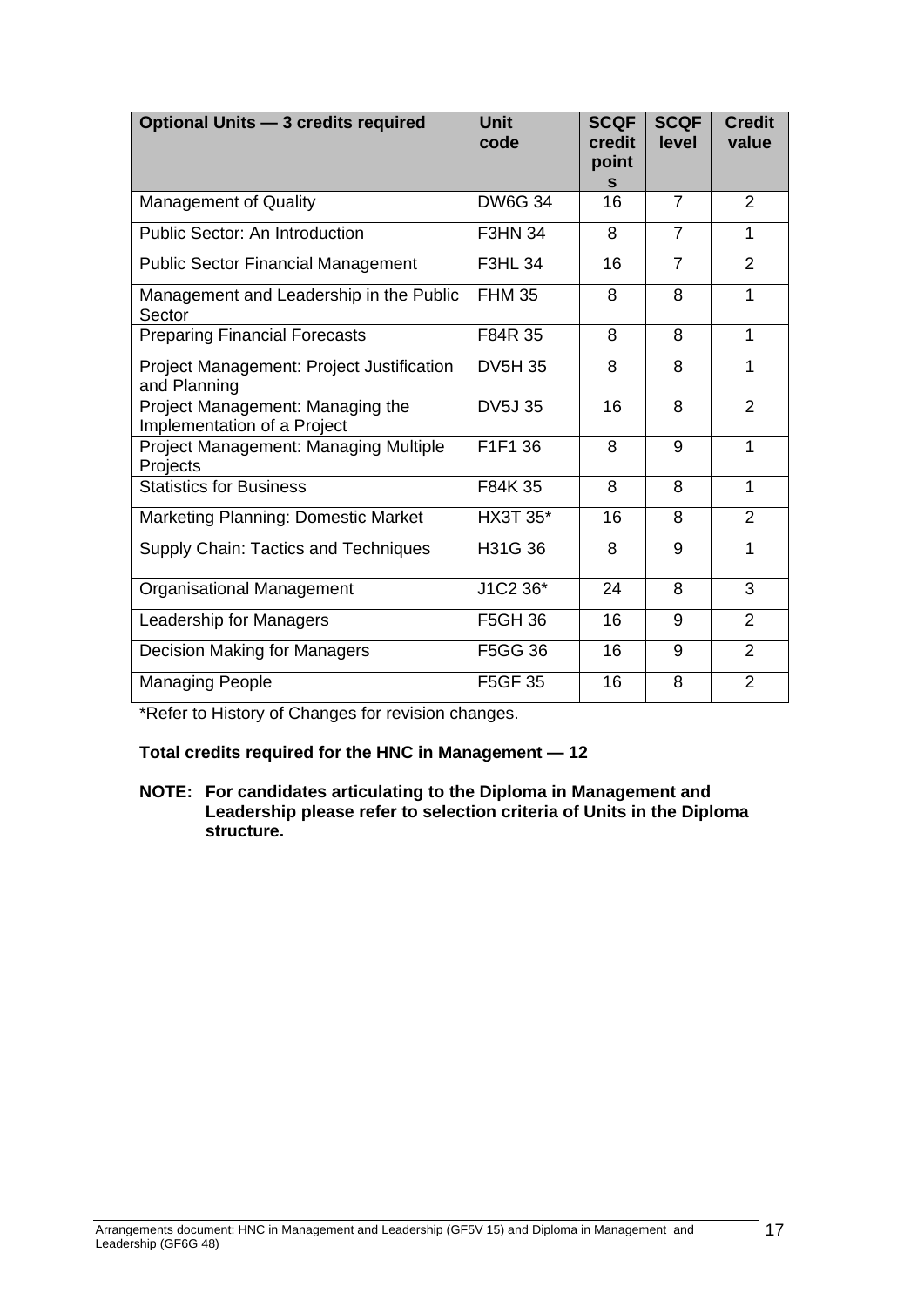## **5.2.2 Diploma in Management and Leadership**

| <b>Mandatory Units - 13 credits required</b>             | Unit<br>code                     | <b>SCQF</b><br>credit<br>points | <b>SCQF</b><br>level | <b>Credit</b><br>value |
|----------------------------------------------------------|----------------------------------|---------------------------------|----------------------|------------------------|
| Management: Developing Self<br><b>Management Skills</b>  | H <sub>1</sub> F <sub>1</sub> 34 | 8                               | 7                    |                        |
| Management: Leadership at Work                           | H <sub>1</sub> F <sub>2</sub> 34 | 8                               | $\overline{7}$       | 1                      |
| Management: Plan, Lead and Implement<br>Change           | H <sub>1</sub> F <sub>3</sub> 35 | 8                               | 8                    | 1                      |
| Managing and Working with People                         | J1NH 34*                         | 16                              | $\overline{7}$       | $\overline{2}$         |
| <b>Manage Operational Resources</b>                      | J1BY 34*                         | 16                              | $\overline{7}$       | 2                      |
| Creating a Culture of Customer Care                      | H <sub>1</sub> F <sub>0</sub> 34 | 8                               | $\overline{7}$       | 1                      |
| Management and Leadership: Graded<br>Unit 1              | <b>H1KT 34</b>                   | 8                               | $\overline{7}$       | 1                      |
| Management: Organisational Leadership<br>and Development | J1C0 35*                         | 8                               | 8                    | 1                      |
| Management: Develop Strategic Plans                      | H <sub>1</sub> S7 35             | 8                               | 8                    | 1                      |
| Management: Strategic Change                             | H <sub>1</sub> S <sub>6</sub> 35 | 8                               | 8                    | 1                      |
| Management Research                                      | H <sub>1</sub> S <sub>9</sub> 35 | 8                               | 8                    |                        |

| <b>Optional Units Group 'A' - candidates</b><br>can select a maximum of 1 credits from<br>this group | <b>Unit</b><br>code | <b>SCQF</b><br>credit<br>points | <b>SCQF</b><br>level | <b>Credit</b><br>value |
|------------------------------------------------------------------------------------------------------|---------------------|---------------------------------|----------------------|------------------------|
| Workplace Communication in English                                                                   | H8T2 33*            | 8                               | 6                    | 1                      |
| <b>Business Law: An Introduction</b>                                                                 | F84P 34             | 8                               | $\overline{7}$       | 1                      |
| Individual Employment Relations: Law                                                                 | <b>H2MK 34</b>      | 8                               | $\overline{7}$       | 1                      |
| Managing Knowledge                                                                                   | DV85 34             | 8                               | $\overline{7}$       | 1                      |
| Management: Managing Financial<br><b>Resources</b>                                                   | DV89 34             | 8                               | $\overline{7}$       | 1                      |
| <b>Supply Chain Fundamentals</b>                                                                     | H31L 34*            | 8                               | $\overline{7}$       | 1                      |
| Health and Safety Legislation: An<br>Introduction                                                    | DF87 34             | 8                               | $\overline{7}$       | 1                      |
| Managing Information                                                                                 | DV84 34             | 8                               | $\overline{7}$       | 1                      |
| Marketing: An Introduction                                                                           | <b>F7BX 34</b>      | 8                               | $\overline{7}$       | 1                      |
| Human Resource Management:<br>Introduction                                                           | <b>H1KP34</b>       | 8                               | $\overline{7}$       | 1                      |
| Economic Issues: An Introduction                                                                     | F7.J8 34            | 8                               | $\overline{7}$       | 1                      |
| <b>Management of Quality</b>                                                                         | <b>DW6G 34</b>      | 16                              | $\overline{7}$       | 2                      |
| Public Sector: An Introduction                                                                       | <b>F3HN 34</b>      | 8                               | $\overline{7}$       | 1                      |
| <b>Public Sector Financial Management</b>                                                            | <b>F3HL 34</b>      | 16                              | 7                    | 2                      |

\*Refer to History of Changes for revision changes.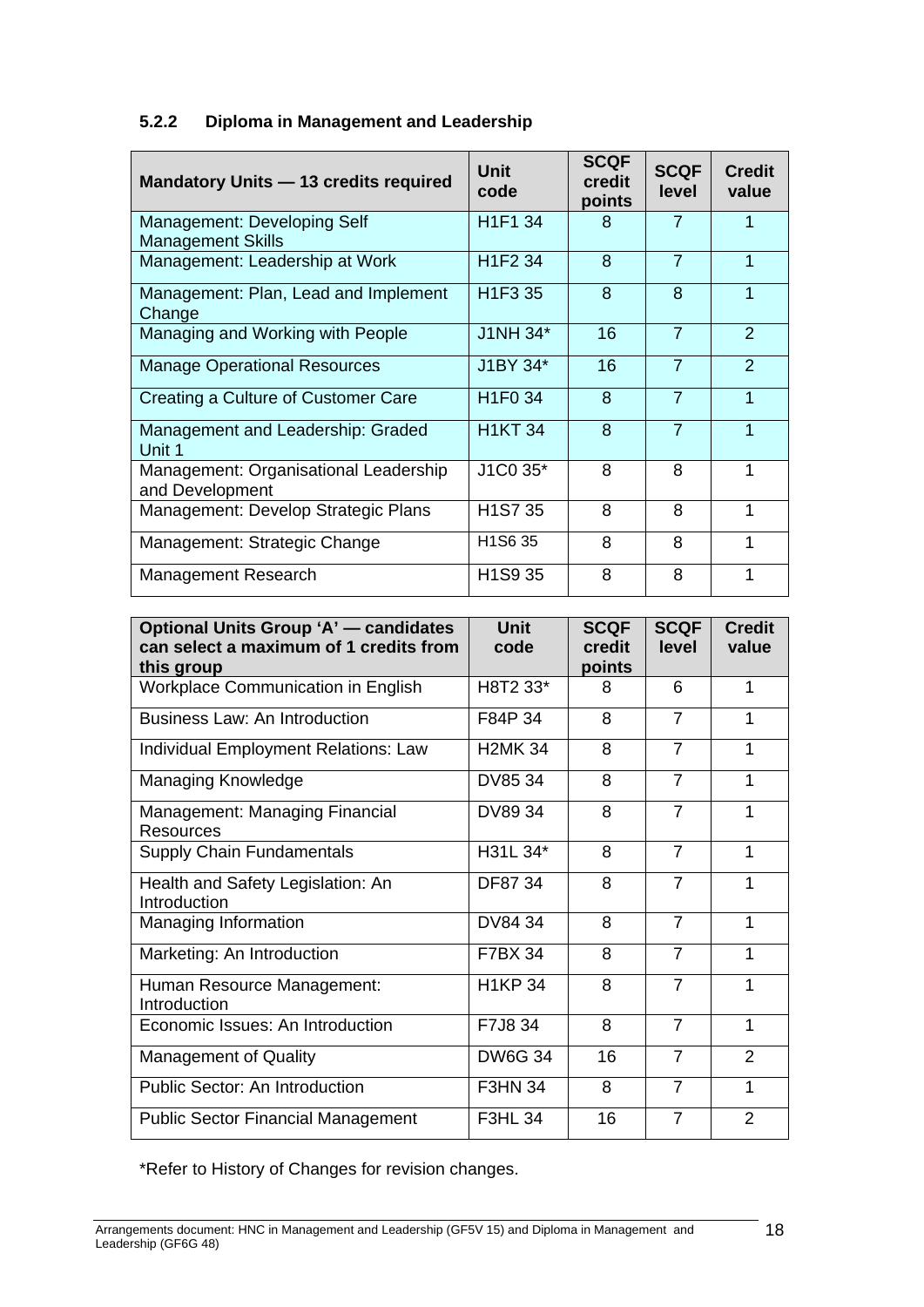| <b>Optional Units Group 'B' - candidates</b><br>must select a minimum of 4 credits<br>from this group | <b>Unit</b><br>code | <b>SCQF</b><br>credit<br>point<br>s | <b>SCQF</b><br><b>level</b> | <b>Credit</b><br>value |
|-------------------------------------------------------------------------------------------------------|---------------------|-------------------------------------|-----------------------------|------------------------|
| Human Resource Management:<br><b>Employee Relationship Management</b>                                 | <b>DN7E 35</b>      | 8                                   | 8                           | 1                      |
| <b>Collective Employment Relations: Practice</b>                                                      | <b>DN7C 35</b>      | 16                                  | 8                           | $\overline{2}$         |
| <b>Preparing Financial Forecasts</b>                                                                  | F84R 35             | 8                                   | 8                           | 1                      |
| Project Management: Project Justification<br>and Planning                                             | <b>DV5H35</b>       | 8                                   | 8                           | 1                      |
| Project Management: Managing the<br>Implementation of a Project                                       | <b>DV5J35</b>       | 16                                  | 8                           | $\overline{2}$         |
| Project Management: Managing Multiple<br>Projects                                                     | F1F1 36             | 8                                   | 9                           | $\mathbf{1}$           |
| <b>Statistics for Business</b>                                                                        | F84K 35             | 8                                   | 8                           | 1                      |
| <b>Marketing Planning: Domestic Market</b>                                                            | <b>HX3T 35*</b>     | 16                                  | 8                           | $\overline{2}$         |
| Human Resource Management:<br>Performance Management                                                  | <b>H1XR 35</b>      | 8                                   | 8                           | 1                      |
| <b>Managing Organisational Risks</b>                                                                  | <b>DV7Y 36</b>      | 8                                   | 9                           | 1                      |
| Managing in a Global Environment                                                                      | J1C1 36*            | 8                                   | 9                           | 1                      |
| Management: Organisational Innovation                                                                 | J1BX 36*            | 8                                   | 9                           | 1                      |
| Supply Chain: Tactics and Techniques                                                                  | H31G 36             | 8                                   | 9                           | 1                      |
| Organisational Management                                                                             | J1C2 35*            | 24                                  | 8                           | 3                      |
| Management and Leadership in the Public<br>Sector                                                     | <b>F3HM 35</b>      | 8                                   | 9                           | 1                      |
| Leadership for Managers                                                                               | <b>F5GH 36</b>      | 16                                  | 9                           | $\overline{2}$         |
| <b>Decision Making for Managers</b>                                                                   | F5GG 36             | 16                                  | 9                           | $\overline{2}$         |
| <b>Managing People</b>                                                                                | <b>F5GF 35</b>      | 16                                  | 8                           | $\overline{2}$         |

\*Refer to History of Changes for revision changes.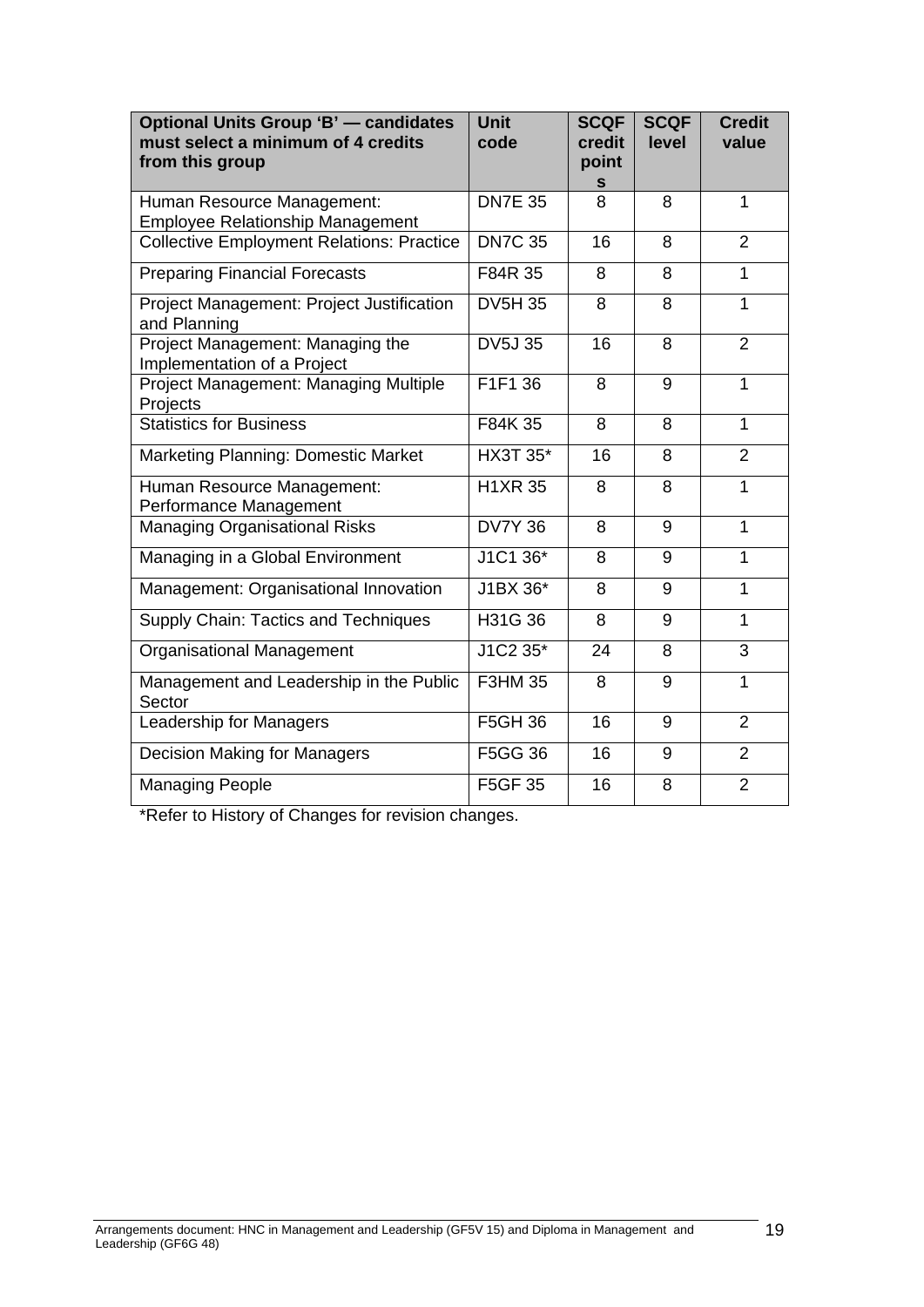#### **Total credits required for the Diploma in Management — 18**

To achieve the Diploma Management award candidates must select no more than one optional Credits from the Group 'A' Units (SCQF level 6 and 7) and a minimum of 4 credits from the Group 'B' Units (SCQF level 8 and 9).

> The shaded boxes show the mandatory Units that are common to the HNC in Management and Leadership.

#### **5.3 Graded Units**

For the HN Management and Leadership awards, one single credit Graded Unit at SCQF level 7 must be achieved.

Project based Graded Units assess the application of knowledge and skills in the planning and evaluation of a given task, while an examination based Graded Unit assesses theoretical knowledge and understanding under invigilated conditions.

A project rather than an examination was chosen for the Graded Unit for the HN Management in 2006 as it was felt that a project would be better preparation for candidates for employment and that the project format would be appropriate to assess the candidate's understanding of the award's principal aims.

An investigation was chosen as the format for the project based Graded Unit. It was felt that the skills developed in the investigation, planning the investigation, identifying issues for research, selecting and devising research methods, gathering, interpreting and analysing information, presenting findings and conclusions and evaluating the investigation would effectively test the material covered in the HNC principal aims. These skills will also be an appropriate preparation for relevant types of employment.

This original Graded Unit has been refreshed to ensure it is relevant to the amended Units in the HNC in Management and Leadership. And the Core Skill of Problem Solving at SCQF level 6 is now embedded in this Graded Unit.

Please note that the Graded Unit provides a grade for this particular Unit, not for the overall HNC in Management and Leadership or Diploma in Management and Leadership.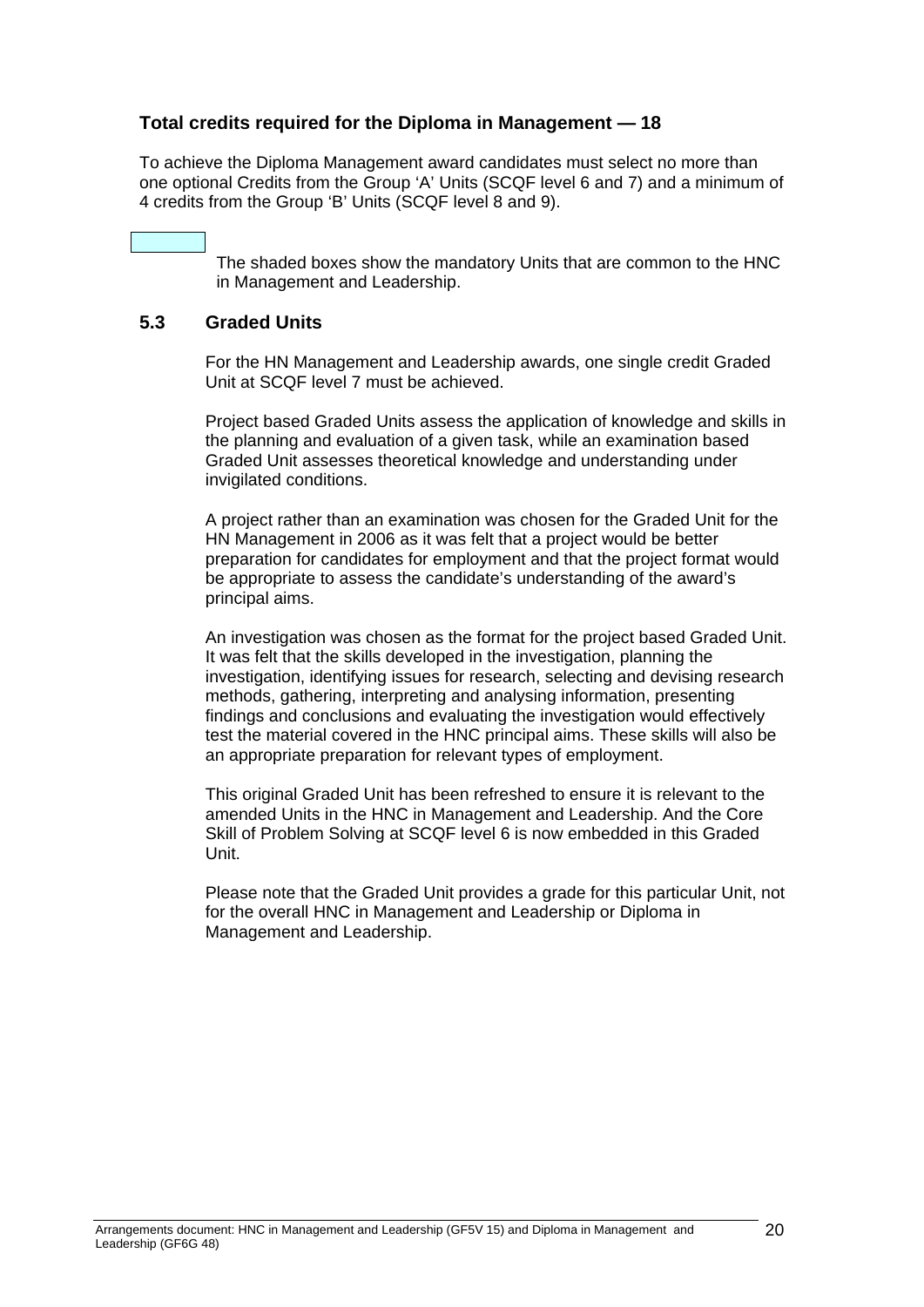### **5.4 Core Skills**

The recommended entry and exit profiles for the HN Management awards are detailed below:

| <b>Core Skill</b>          | <b>Entry SCQF level</b> | <b>Exit SCQF level</b> |
|----------------------------|-------------------------|------------------------|
| Communication              |                         |                        |
| <b>Working With Others</b> |                         |                        |
| Problem Solving            |                         |                        |
| ICT                        | 5                       |                        |
| Numeracy                   |                         |                        |

This profile is based on the Core Skills framework requirements and from the consultation with the QDT members representing other key stakeholders, including centres and employers.

At present, SCQF level 6 is the highest level of certificated Core Skills. In the table above where Core Skills entry and exit levels are both at SCQF level 6, it should be noted that candidates will have opportunities to extend these skills to a level appropriate to management and leadership best practice.

The Core Skill of *Problem Solving* at SCQF level 6 is now embedded in the Management and Leadership Graded Unit 1.

Please refer to Appendix 2 for a list of all Units which provide the opportunity for the embedding or development of Core Skills.

## **6 Approaches to delivery and assessment**

#### **6.1 Context and content**

The HNC in Management and Leadership is designed for candidates who want to enter into operational management and leadership positions in a wide range of organisations. The Diploma in Management and Leadership is designed for candidates who want to enter into more senior management and leadership positions in a wide range of organisations. The awards are also intended for experienced managers and/or leaders seeking a nationally/internationally recognised qualification.

The awards focus on:

- developing the candidate's practical skills and ability to apply their knowledge to the relevant organisational environment.
- preparing candidates for progression to higher education degree programmes in Management and other related subjects (such as Business and Enterprise, etc).

They also underpin the SVQ awards in Management at levels 4 and 5 respectively.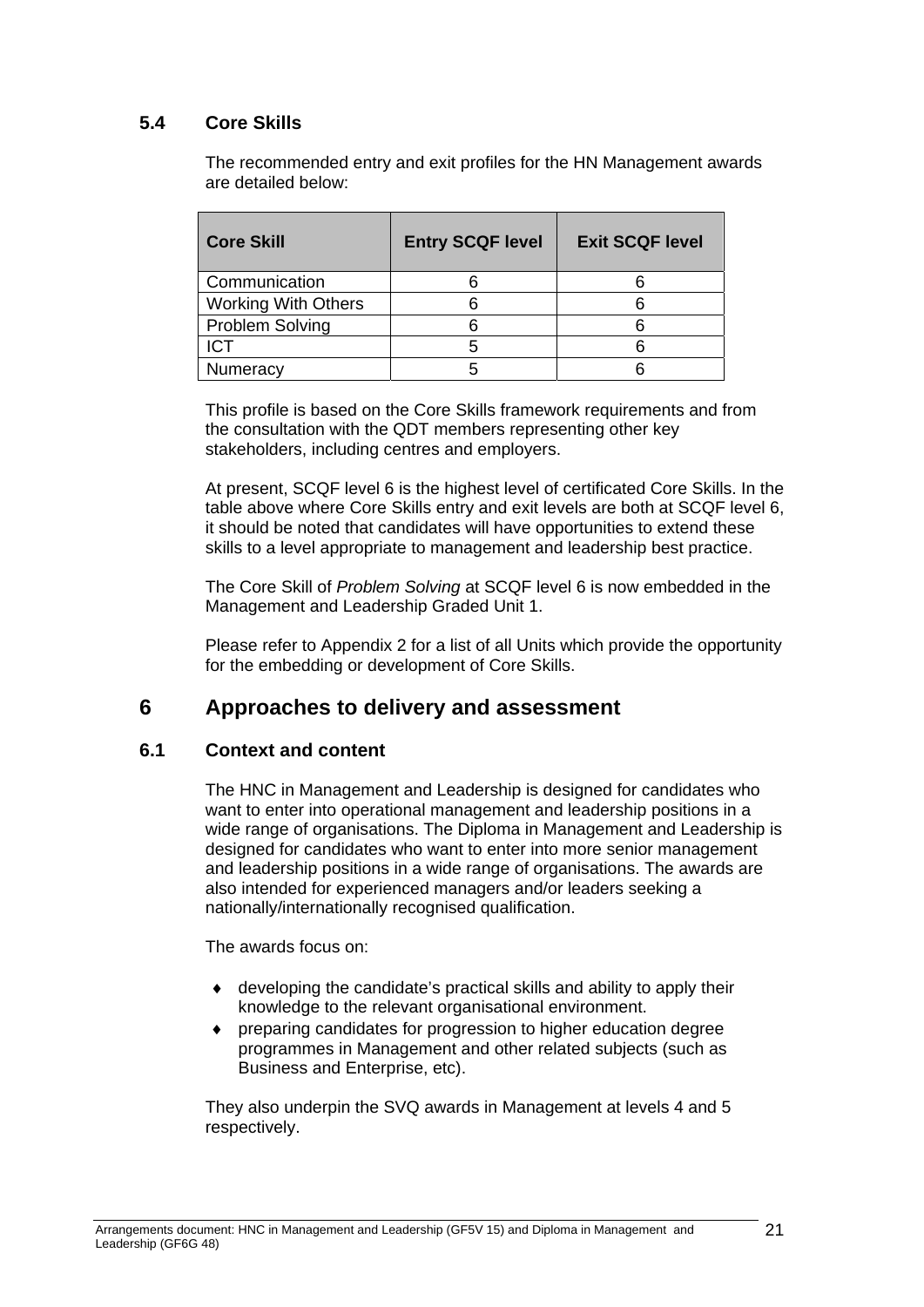### **6.2 Delivery and assessment**

#### **Delivery**

In the main, centres deliver the HNC/Diploma in Management and Leadership on a part-time basis. This can be on an open learning or traditional class room approach or a blended arrangement combining both of these.

Delivery of the award is at the discretion of centres. Please see Appendix 1 for examples of suggested sequences of delivery, together with advice on integration of delivery and assessment of Units.

#### **Assessment**

The design principles for HN awards encourage a holistic approach to assessment and this has been adopted in HNC/Diploma in Management and Leadership awards. Emphasis is placed on assessing whole Outcomes or a combination of Outcomes. However there are opportunities to assess on a whole Unit basis and also integration of assessment across Units where appropriate as this can help reduce the assessment load for both candidates and centres.

A significant amount of care has gone into the Unit contents and the assessment of candidate knowledge and skills. To this end, Units have been specifically designed to complement each other whilst, at the same time, eliminating overlap of content across the Units.

In addition to more traditional assessments (eg reports, essays, case studies, etc), innovative arrangements also let candidates use ICT for providing their evidence (eg Web 2.0 techniques such as blogs, wikis, podcasts, social bookmarking sites and presentation software) and other methods, such as group or collaboration assessment; away days; residential exercises; posters, etc.

As well as reducing the amount of assessment, this also increases flexibility with candidates choosing tools and techniques appropriate to their own situation.

However, the assessment for one Unit in the Diploma in Management and Leadership award, ie Management: Organisational Leadership and Development, **must** be carried out under controlled conditions.

Integration of assessment across Units is encouraged and possible opportunities are outlined in Appendix 1.

Assessment exemplars are provided for exemplification and, for most of the mandatory Units, these include advice on both the traditional assessment methods and approaches using ICT, etc. Assessment exemplars are accessible via the secure section on the SQA website and SQA coordinators have details of how to access these.

A suggested assessment summary for Mandatory Units in the HNC/Diploma in Management and Leadership can be found in Appendix 5.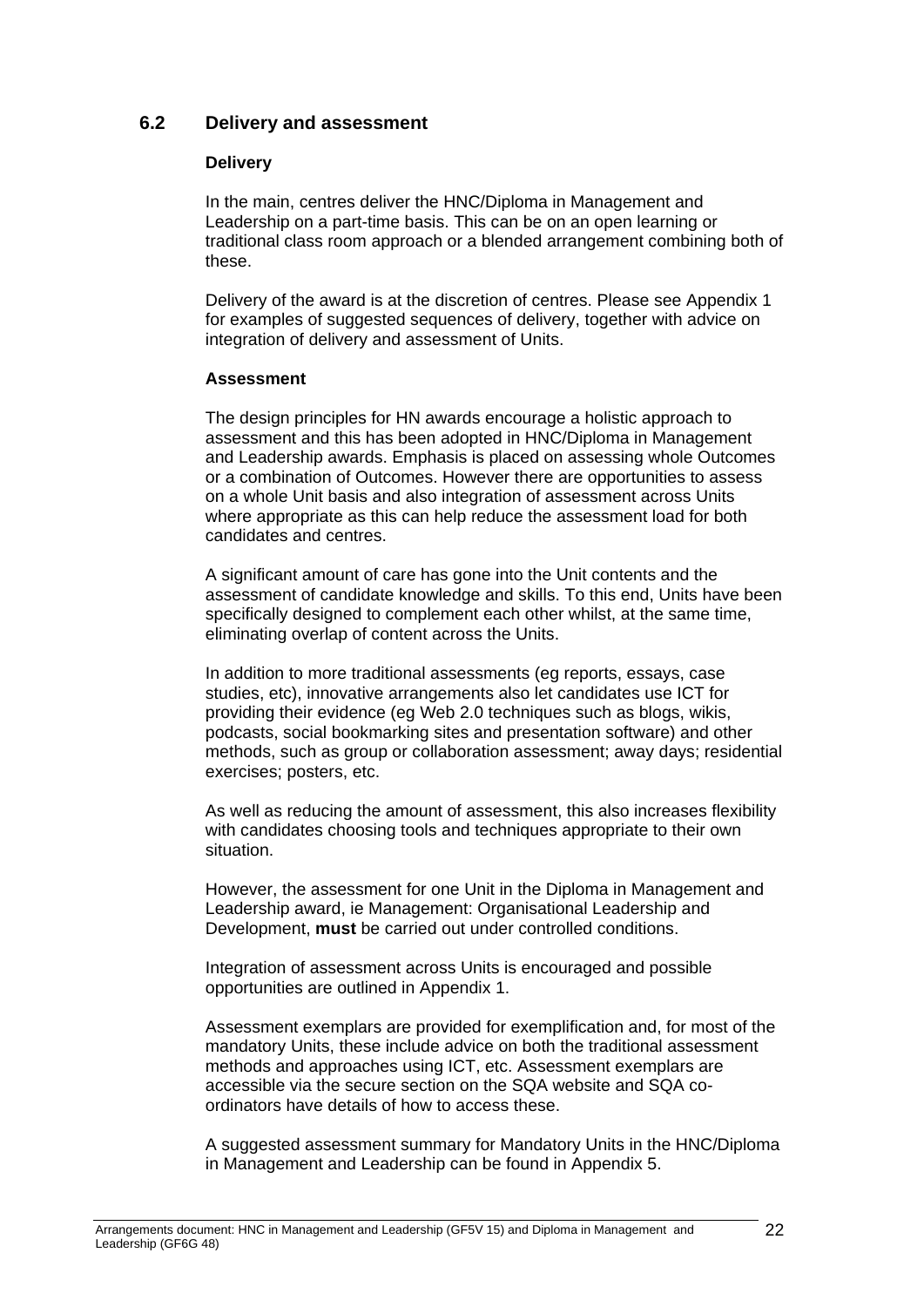#### **6.3 Re-assessment**

The way that centres reassess candidates is integral to the way that they manage assessment as a whole and as such, will be subject to internal verification. In order to ensure that the assessment process is as holistic as possible and that assessors are able to effectively judge candidates' performance in the Outcome or Unit as a whole, it may not always be possible to reassess only those parts of the performance in which candidates have not satisfactorily demonstrated competence. Scenarios where candidates may require to re-do the whole assessment include:

- assessment which tests knowledge and other cognitive skills and where it may not be possible to extract some of the items for reassessment.
- where parts of several Outcomes are involved.
- where a project has been designed as an integrated assessment and where there is a requirement to complete the project as a single complex task.

Candidates may require to do only part of an assessment where their evidence has been generated over a period of time and/or a discrete part of the Unit, such as an Outcome, has been assessed originally.

#### **6.3.1 Eligibility for reassessment**

Candidates who have not satisfactorily demonstrated their attainment of Knowledge and/or Skills and/or competence in the whole or only part of an assessment may be considered for re-assessment.

#### **6.3.2 Developing alternative assessments**

The design of the assessments inform the reassessment process to a large extent, as these determine the type of assessment instruments used and the purpose of the assessment. Normally, centres build up banks of assessments which can be used in whole or part for reassessment purposes.

Assessment writers should refer to the Unit specification when developing an alternative assessment and ensure that it is of equal demand to the original assessment and that it covers all necessary criteria and Evidence Requirements. Where candidates have not provided satisfactory evidence for knowledge and/or skill items which have been sampled, they would be reassessed on a different sample.

#### **6.3.3 Re-assessment of Graded Units**

Re-assessment of the project-based Graded Unit would normally be based on an alternative assessment task. For the latter, centres would be encouraged to set the parameters at the start of the project class giving details of the draft submission date and final submission date. The overall grade is derived from the total number of marks across all the sections. The Conditions of Assessment section on the Graded Unit specification and the Assessment Exemplar gives additional guidance.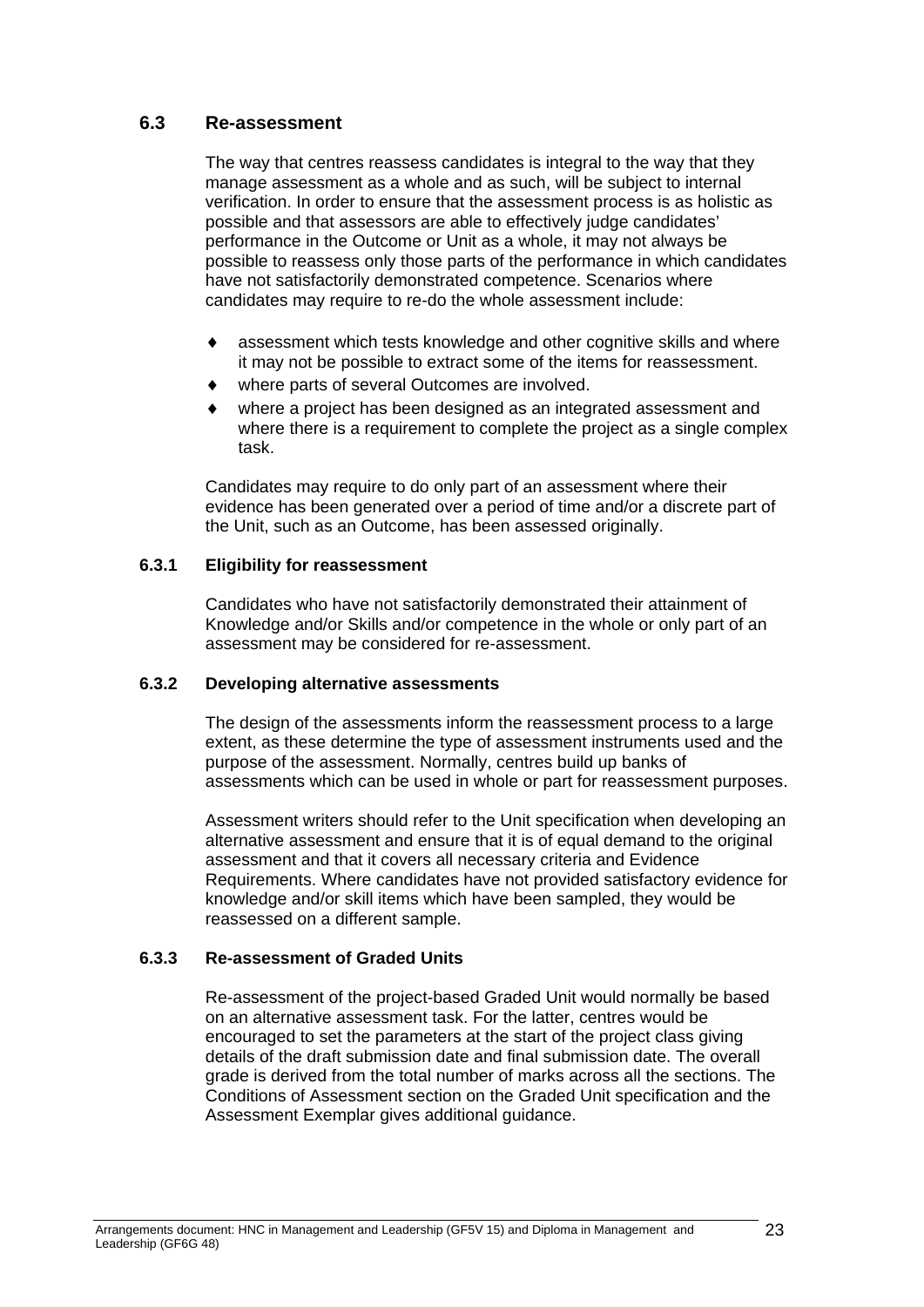#### **6.4 Assessment verification**

#### **6.4.1 Prior verification of Unit assessments**

For the HNC and Diploma in Management and Leadership, SQA have produced assessment exemplars for mandatory Units. These can be used as instruments of assessment provided that centres ensure the integrity of the assessment in the first and subsequent years of use and between centres. These are available from the HN Management and Leadership page of SQA's secure website.

As explained earlier, the assessment exemplars now include information and guidance on traditional assessments (eg production of reports, essays, case studies, etc) and more innovative assessments including the use of Web2.0 approaches (eg wikis, blogs, e-portfolios, etc); group or collaboration assessment; residential exercises; etc.

The assessment exemplars also aim to enhance the delivery of the awards and to reduce the burden of assessment through, eg e-learning and integration within and/or across relevant Units.

However, if centres wish to amend these exemplars or create their own assessment instruments they may wish to have these instruments prior moderated before use. While it is not mandatory that prior verification takes place, it is **strongly recommended** that centres do take advantage of this service with any new instruments of assessment particularly Graded Units that are devised.

#### **6.5 Guidance on the format and style of Unit specifications**

The Unit specification used within the HNC and Diploma in Management and Leadership is in the revised version (and subsequent updates).

#### **6.6 Open Learning**

The HNC and Diploma in Management and Leadership offers enhanced flexibility through open, distance or mixed mode learning. All mandatory Units may be delivered through open, distance or mixed mode learning. For example, mixed mode delivery is a practical option where a candidate is in employment.

The introduction of innovative assessment can also assist open, distance and mixed mode learning, eg use of VLEs, blogs, e-portfolios, wikis, etc.

Authentication is not an issue that relates solely to open or distance learning. However, the fewer the opportunities for assessors and candidates to meet face-to-face, then the greater the need to build authentication strategies into the delivery of the award. SQA approved centres are responsible for the authentication of their open, distance or mixed mode programmes through their quality assurance processes. Centres must be confident that: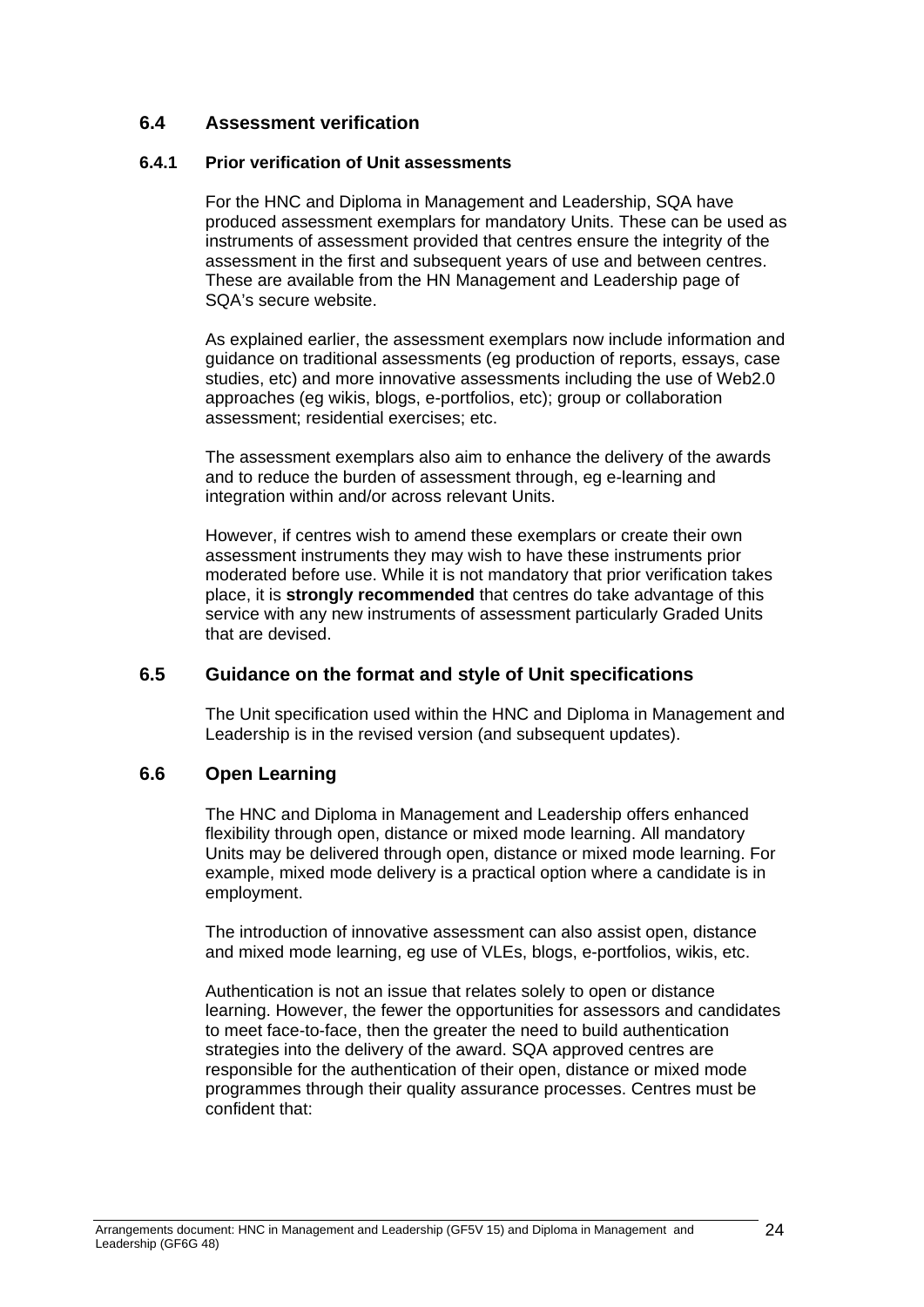- candidates entered for a qualification are who they say they are.
- evidence submitted for assessment by candidates can be authenticated as their own work.

SQA recommend that a mix of authentication tools be used to ensure the above, these are:

- ◆ Questioning personal, telephone or online interview
- Written questioning
- ICT on-line conferences, email discussions, password controlled systems, handwriting recognition, computer scanning of facial features, voice prints, finger prints, hand patterns and recognition of key board use
- Personal logs and personal statements
- Witness testimony
- ◆ Summative assessment under supervision
- ◆ Audio-taped or video taped evidence
- ◆ Signing and counter-signing of candidates work
- Assessment supervisors authenticators, invigilators and mentors

More information and guidance on authentication can be found on the SQA website **www.sqa.org.uk** 

#### **6.7 Credit transfer arrangements**

Credit transfer can be given where there is broad equivalence between the subjectrelated content of the Unit (or combination of Units). Candidates who are given credit transfer between the previous HN Units and current HN Units must still satisfy all other conditions of SQA's HN Design Principles for the Group Award, including the:

- mandatory Units
- correct number of credits at the correct SCQF level

The credit transfer arrangements have been reviewed by the Senior External Verifier for the verification group. Guidance on credit transfer of previous Management Units to the current Management and Leadership Units is available in the following table. Please note that this guidance is subject to the centre's internal verification processes.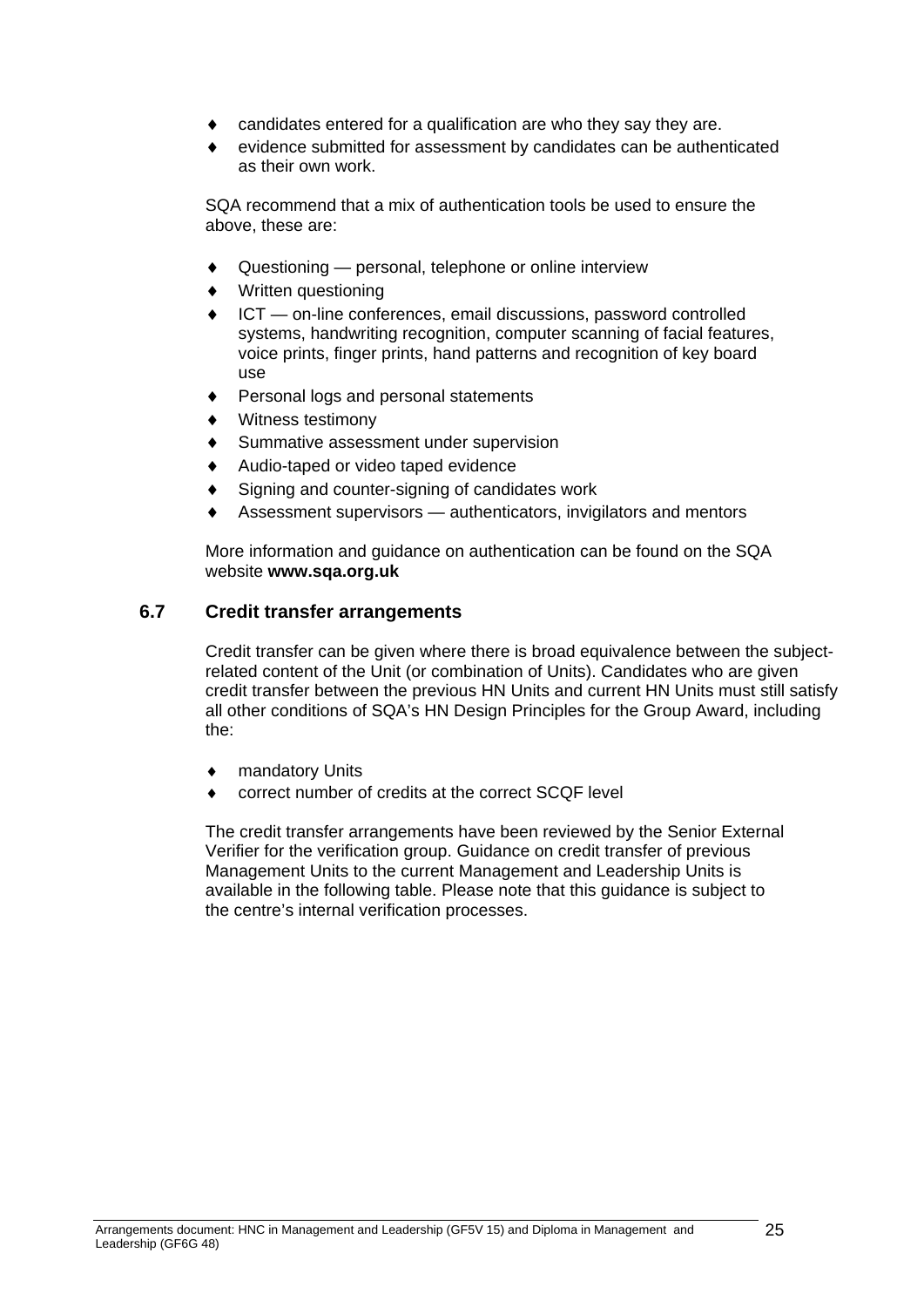#### **Detailed credit transfer arrangements**

| <b>Previous Unit</b>                                                                       | <b>Current Unit</b>                                                                              | <b>Credit transfer</b> |
|--------------------------------------------------------------------------------------------|--------------------------------------------------------------------------------------------------|------------------------|
| Management: Developing<br><b>Self Management Skills</b><br>(DV86 34) level 7; 1 credit     | Management:<br>Developing Self<br><b>Management Skills</b><br>(H1F1 34) level 7;<br>1 credit     | Full credit transfer   |
| Management: Leadership<br>at Work (DV88 34) level 7;<br>1 credit                           | Management:<br>Leadership at Work<br>(H1F234) level 7;<br>1 credit                               | Full credit transfer   |
| Management: Plan, Lead<br>and Implement Change<br>(DV8C 35) level 8; 1 credit              | Management: Plan, Lead<br>and Implement Change<br>(H1F3 35) level 8;<br>1 credit                 | Full credit transfer   |
| Managing and Working<br>with People (DV82 34)<br>level 7; 2 credits                        | Managing and Working<br>with People (H1F4 34)<br>level 7; 2 credits                              | Full credit transfer   |
| <b>Manage Operational</b><br>Resources (DV7X 34)<br>level 7; 2 credits                     | <b>Manage Operational</b><br>Resources (H1F5 34)<br>level 7; 2 credits                           | Full credit transfer   |
| Creating a Culture of<br>Customer Care (DJ42 34)<br>level 7; 1 credit                      | Creating a Culture of<br><b>Customer Care (H1F0</b><br>34) level 7; 1 credit                     | Full credit transfer   |
| Management: Graded Unit<br>1 (DW2X 34) level 7;<br>1 credit                                | Management and<br>Leadership: Graded Unit<br>1 (H1KT 34) level 7;<br>1 credit                    | Full credit transfer   |
| Management:<br>Organisational Leadership<br>and Development<br>(DV8A 36) level 9; 1 credit | Management:<br>Organisational<br>Leadership and<br>Development<br>(H1S8 35) level 8;<br>1 credit | Full credit transfer   |
| Management: Develop<br>Strategic Plans (DV87 36)<br>level 9; 1 credit                      | Management: Develop<br><b>Strategic Plans (H1S7</b><br>35) level 8; 1 credit                     | Full credit transfer   |
| Management: Strategic<br>Change (DV7W36) level 9;<br>1 credit                              | Management: Strategic<br>Change (H1S6 35)<br>level 8; 1 credit                                   | Full credit transfer   |
| Management Research<br>(DV81 36) level 9; 1 credit                                         | Management Research<br>(H1S9 35) level 8;<br>1 credit                                            | Full credit transfer   |

**NB:** These arrangements only apply where credit transfer is sought from the 'previous' Unit to the relevant 'current' Unit.

However, the arrangements do **not** apply in the reverse situation, ie the 'current' Unit to the 'previous' relevant Unit.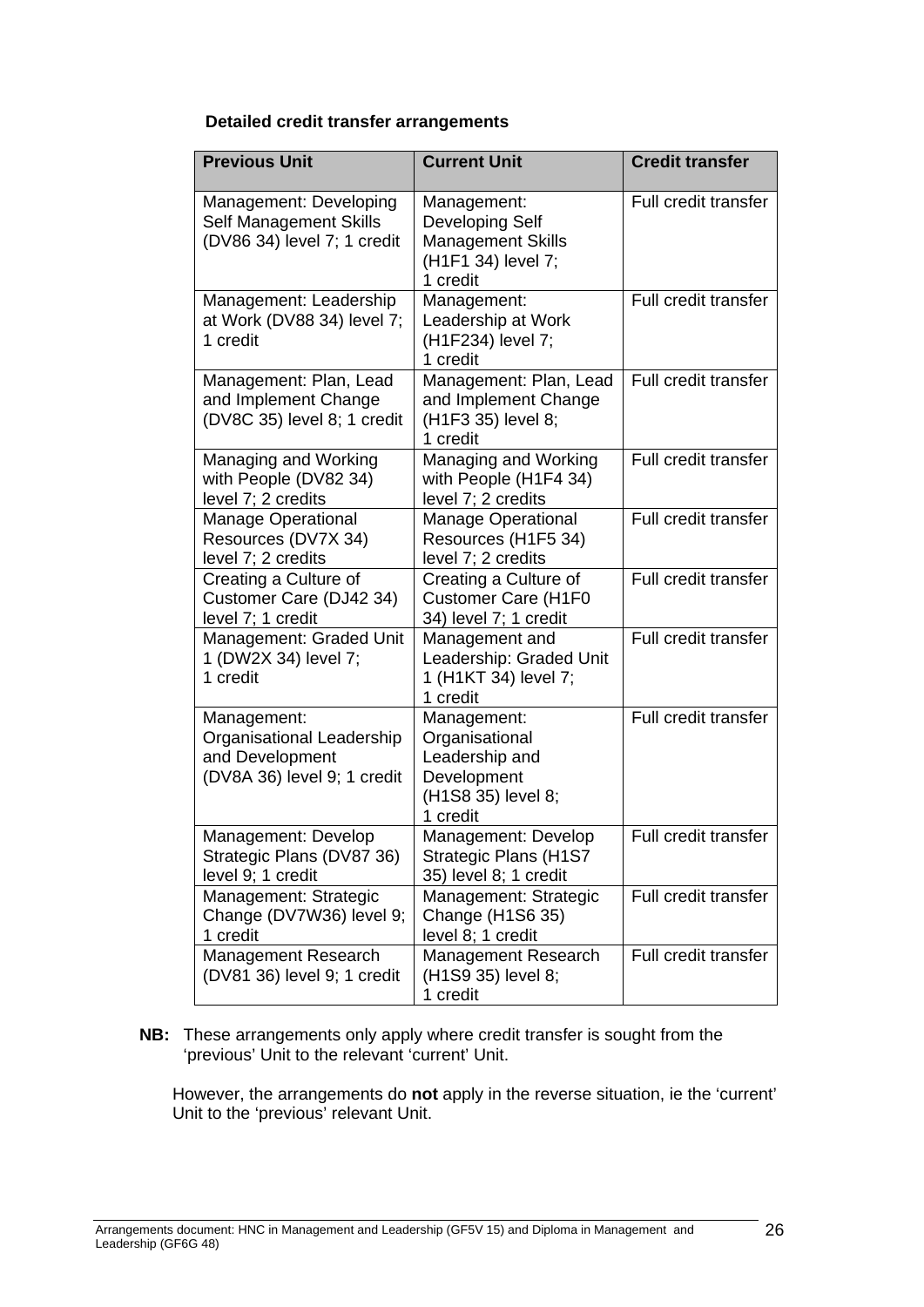## **7 General information for centres**

#### **Disabled candidates and/or those with additional support needs**

The additional support needs of individual candidates should be taken into account when planning learning experiences, selecting assessment instruments, or considering whether any reasonable adjustments may be required. Further advice can be found on our website **www.sqa.org.uk/assessmentarrangements**.

#### **Internal and external verification**

All instruments of assessment used within this/these Group Award(s) should be internally verified, using the appropriate policy within the centre and the guidelines set by SQA.

External verification will be carried out by SQA to ensure that internal assessment is within the national guidelines for these qualifications.

Further information on internal and external verification can be found in *SQA's Guide to Assessment* **(www.sqa.org.uk)**.

## **8 General information for candidates**

Welcome to the HN Management and Leadership awards. The overall aim of these awards is that it is a stimulating and enjoyable learning experience for you.

Whether you are already a manager — or aspiring to be a manager — you have just made a vitally important decision for your future and we are delighted that you have decided to study for your HNC in Management and Leadership and/or Diploma in Management and Leadership. The awards are well respected by employers and are highly valued by holders of the qualification. The awards will give you the opportunity to become a qualified and knowledgeable operational or senior manager.

These awards have been developed through rigorous research and contain invaluable knowledge and skills as specified by the National Occupational Standards (NOS) for Management and Leadership that are at the forefront of current practices within leading organisations.

As well as helping to improve management and leadership skills and knowledge, these awards can provide a flexible route to progress to further study, higher education or professional courses. The HNC and Diploma can be completed on a full-time programme or on a part-time basis. Alternatively, these awards can also be undertaken in an open learning or a 'mixed mode' form of delivery. Your chosen centre will be able to advise you on the modes of delivery available to you.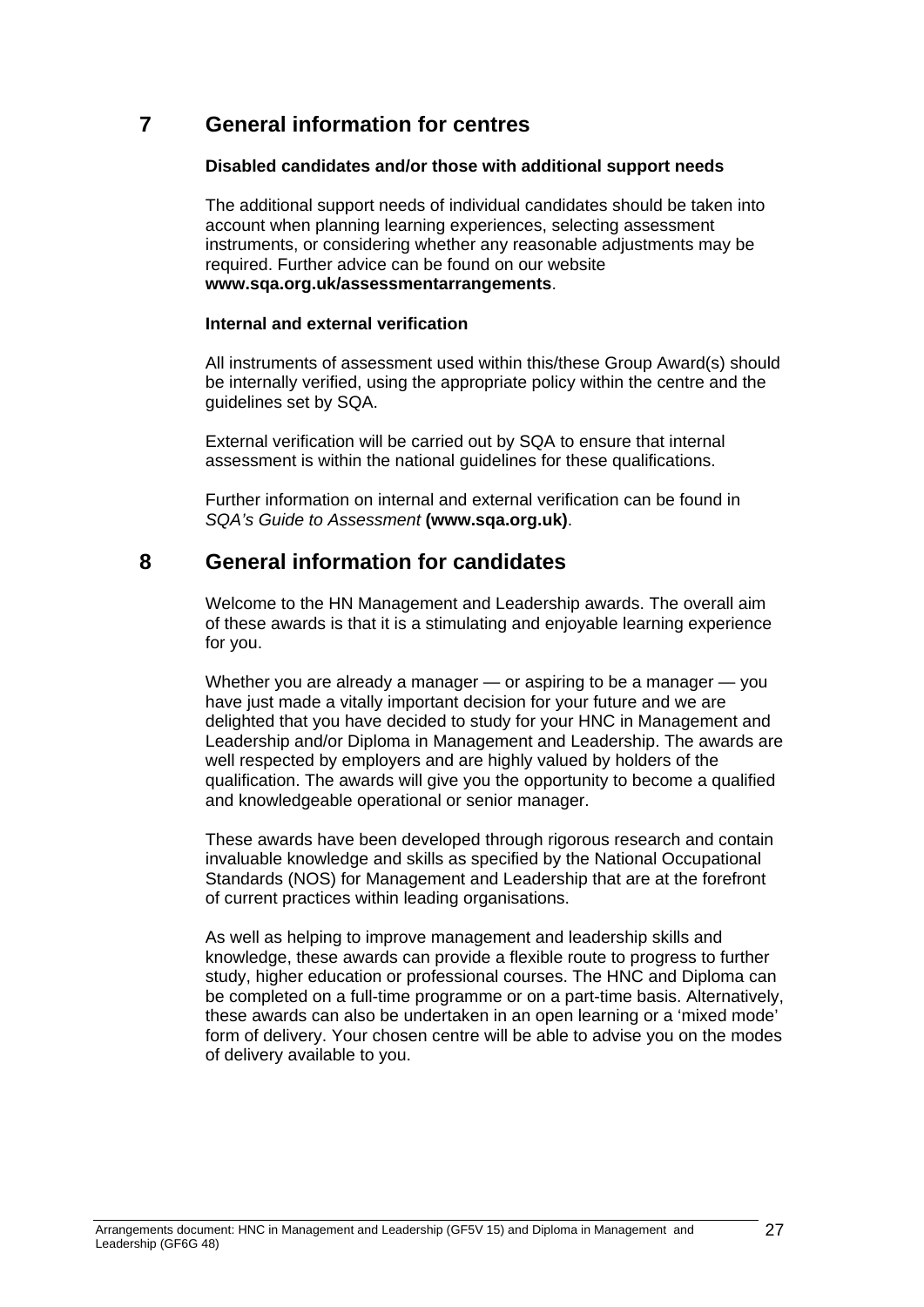#### *HNC in Management and Leadership*

This is made up of 12 credits, of which 9 credits are mandatory. The mandatory section provides you with a general background and introduction to key aspects of operational management and leadership such as:

- developing self management skills
- ◆ leadership at work
- planning, leading and implementing change
- managing and working with people
- customer care

This award also offers you a choice of optional Units in areas such as business law; health and safety; marketing; human resource management; quality; project management; preparing financial forecasts, etc. In addition to the 9 mandatory credits, you will need to achieve three optional credits to gain this HNC award.

#### *Diploma in Management and Leadership*

This is a more advanced award which covers strategic management and leadership issues at an organisational level. It is made up of 18 credits, of which 13 credits are mandatory. In addition to the topics covered in the HNC in Management and Leadership, the mandatory section also covers the following areas:

- management research
- organisational leadership and development
- development of strategic plans
- managing strategic change

Again there is a range of optional Units which cover topics such as organisational management; managing organisational risks; managing in a global environment, leadership for managers; decision making; managing multiple projects, etc. To achieve the Diploma in Management and Leadership you need to achieve the 13 mandatory credits and achieve five credits from the optional section.

The HNC and Diploma in Management and Leadership will involve a wide range of assessments which can include the production of reports; responding to questions; use of case study materials; role plays; presentations, etc. There may also be the opportunity to use more innovative assessment and learning approaches such as VLEs, wikis, blogs, podcasts, e-portfolios, social bookmarking sites, group activities, residential events, etc. However, your centre will confirm the exact assessment and learning approaches.

The HNC includes a Graded Unit, which is a project in the form of a practical assignment. It is designed to assess your ability to retain and integrate the knowledge and skills gained in the award and also to grade your achievement. There are three grades:

- A if you achieve 70% or over
- B if you achieve between 60% and 69%
- C if you achieve between 50% and 59%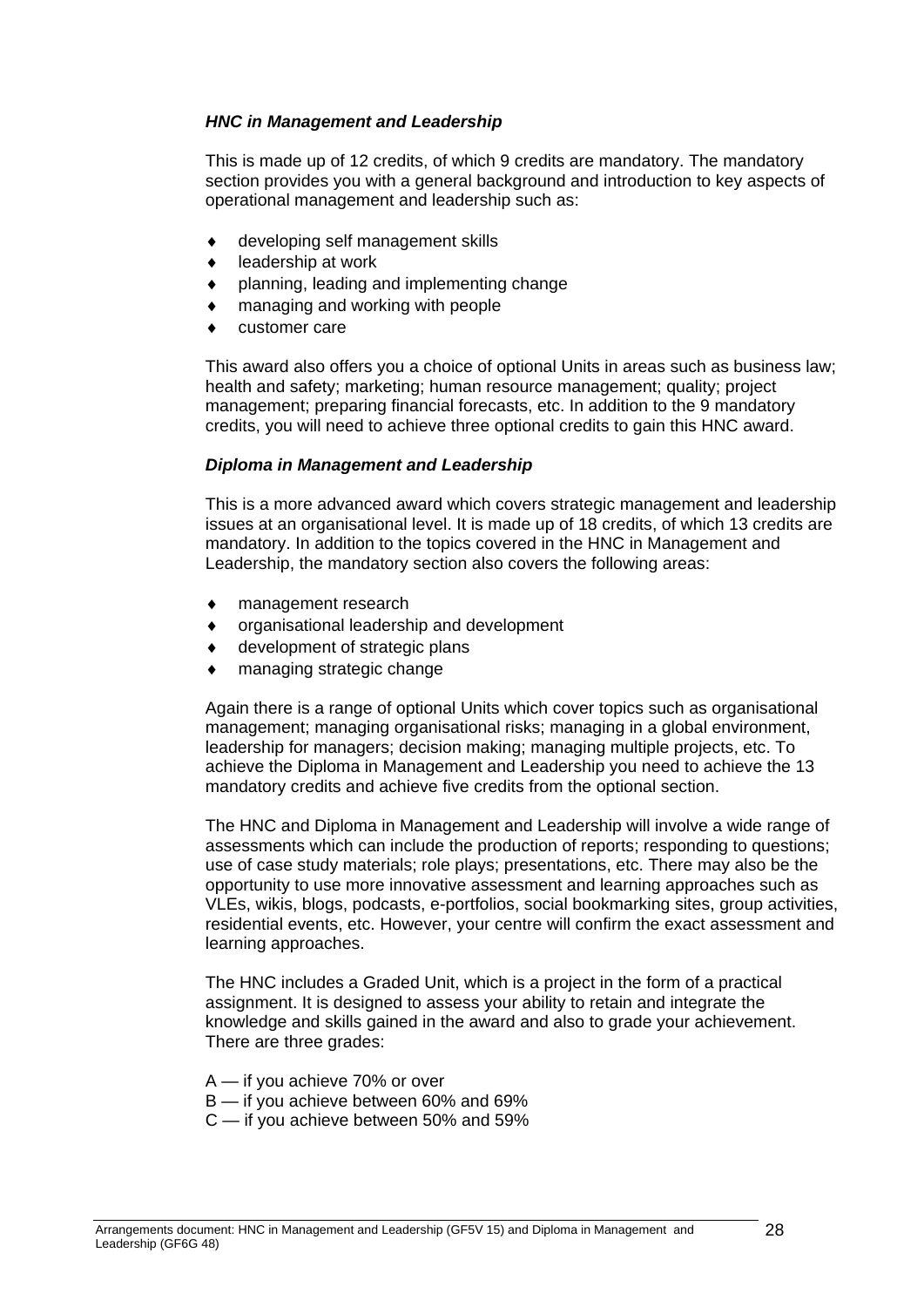The Diploma includes one assessment in controlled conditions, ie an examination.

Having successfully completed the HNC or Diploma in Management and Leadership you may have the opportunity to progress to a higher education programme, such as a BA in Management or BA in Business and Enterprise. Your centre will be able to advise you on any articulation routes they have with Universities.

SQA jointly awards the HNC and Diploma in Management and Leadership with the Chartered Management Institute (CMI). To help build careers in Management, CMI now offer fast-track membership on the achievement of the HNC/Diploma in Management and Leadership. Further information can be found on the HN Management and Leadership page of the SQA website at the following link

#### **http://www.sqa.org.uk/sqa/controller?p\_service=Content.show&p\_applic=CC C&sector=26269&pContentID=26270**

Good luck with your studies!

## **9 Appendices**

| Appendix 1: Delivery and Integration Advice                    |
|----------------------------------------------------------------|
| Appendix 2: Core Skills Signposting and Embedding              |
| Appendix 3: Summary position paper                             |
| Appendix 4: Mapping of Mandatory Unit to National Occupational |
| Standards (NOS)                                                |
| Appendix 5: Suggested Assessment of Mandatory Units            |
| Appendix 6: Glossary of Terms                                  |
|                                                                |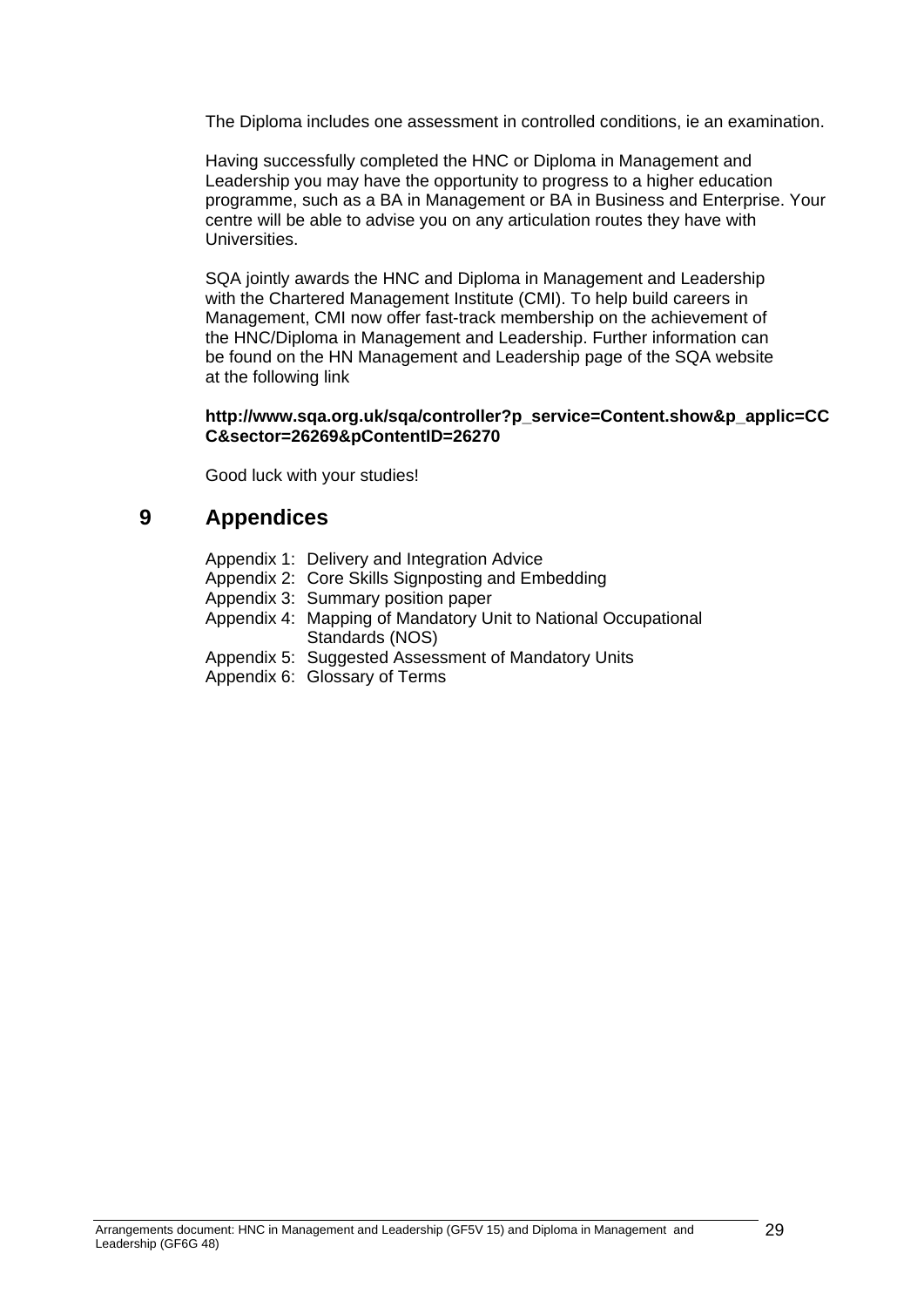## **Appendix 1: Delivery and Integration Advice**

**Delivery**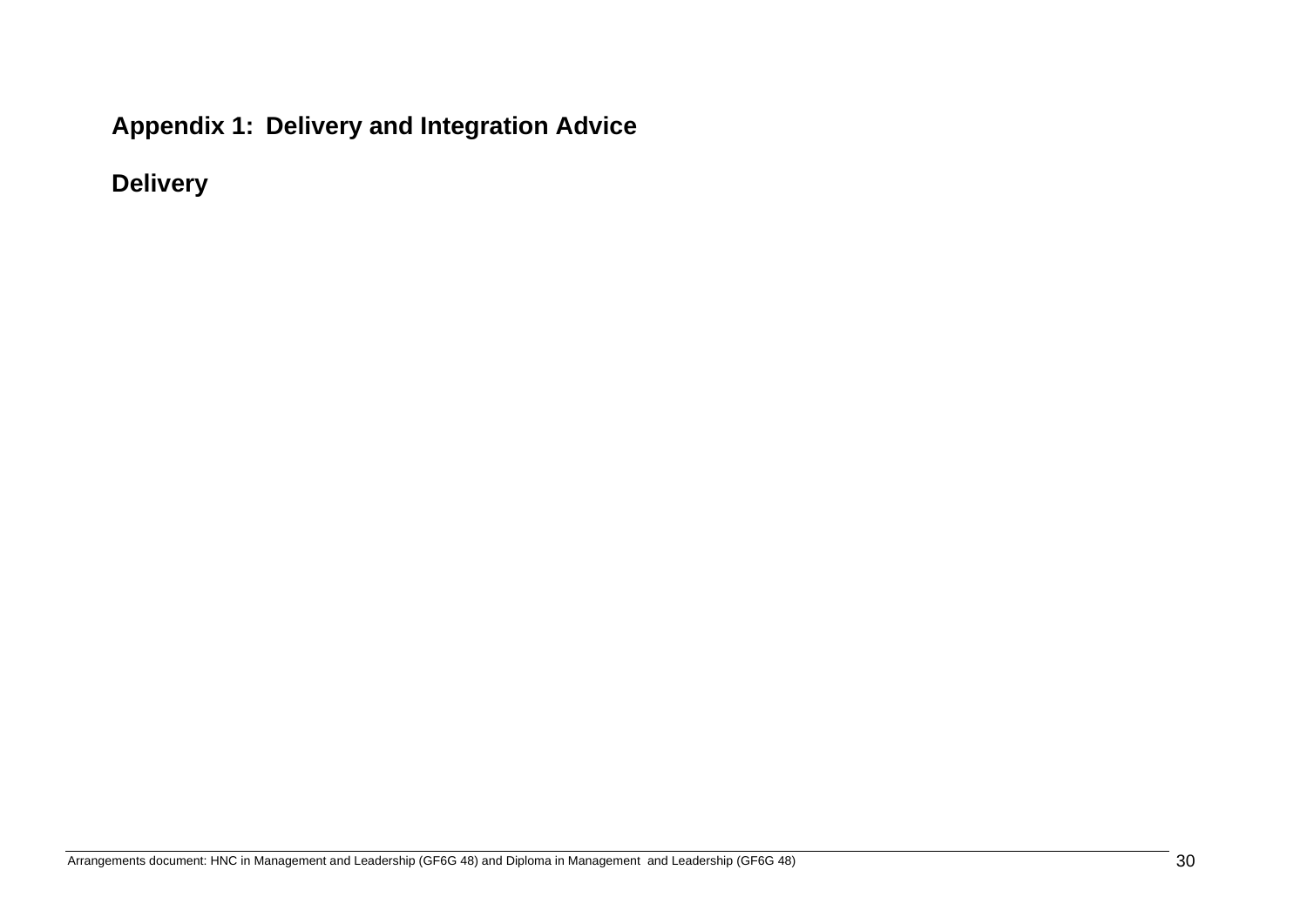#### **Blended Delivery Structure** 2 Years Part Time Year 1

Based on 2 nights/week, 3hrs class contact, 3 terms, 2 year programme includes distance learning



- (1) Week 1/2 used for induction and to introduce portfolio and portfolio management tool. Portfolio built on an on-going basis through the year.
- (2) HRM: Performance Management (level 8; 1 credit) can be delivered on-line at same time as Managing and Working with People as there is an opportunity here to integrate assessment in performance management. Another possible Unit is Managing People (level 8; 2 credits) as there are opportunities to integrate assessment in recruitment and selection.
- (3) Creating Culture of Customer Care can be delivered at same time as Manage Operational Resources there is an opportunity here to integrate assessment particularly in customer case/quality standards.
- (4) The delivery of finance component within Manage Operational Resources can be delivered through Preparing Financial Forecasts or Managing Financial Resources.

Year 1 – 9 credits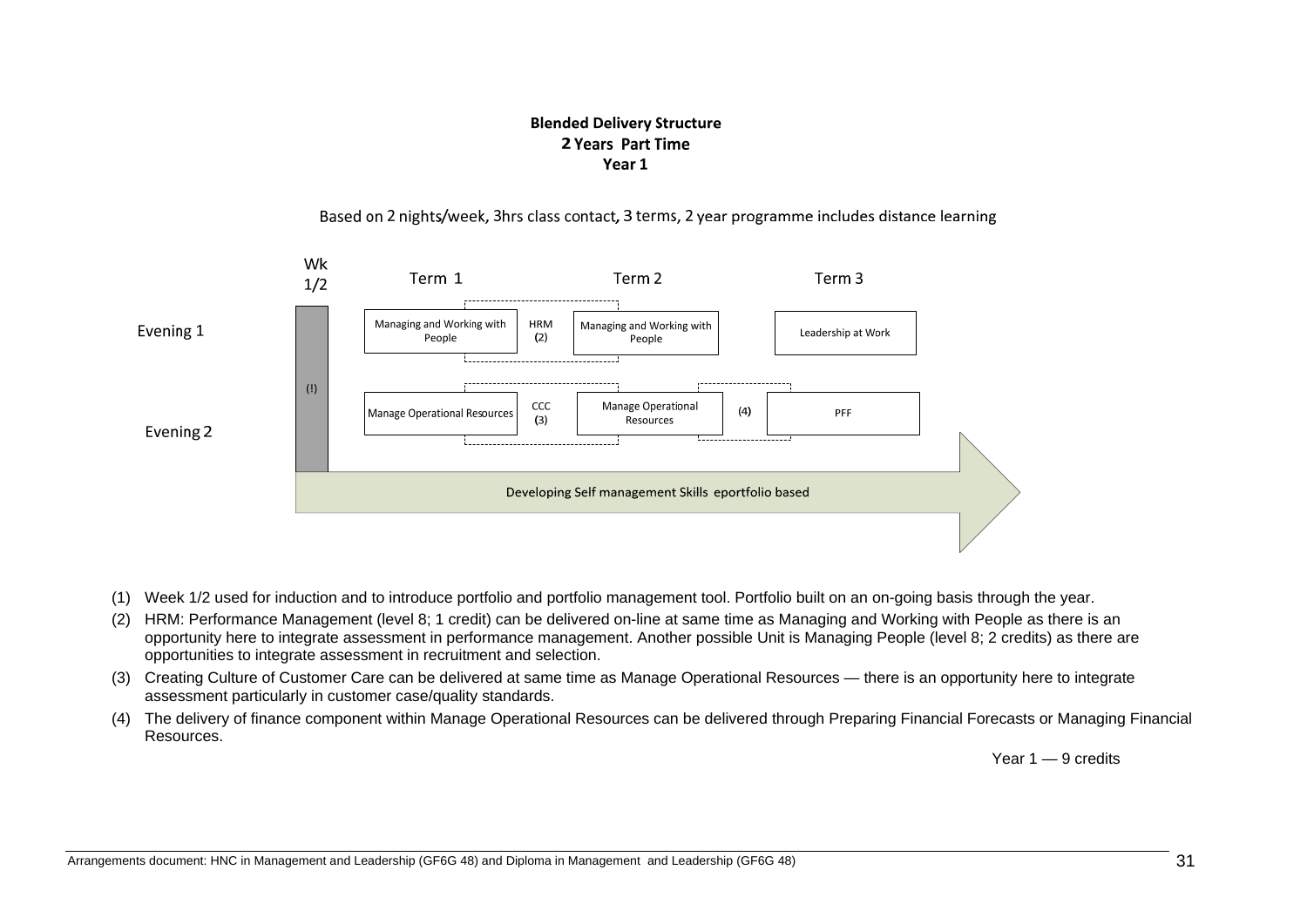#### **Blended Delivery Structure** 2 Years Part Time Year 2

#### Based on 2 nights/week, 3hrs class contact, 3 terms, 2 year programme



- (1) It is possible here to use the Graded Unit as a project, however, great care must be taken to ensure that the evidence requirement of all three Units are met. It should also be noted that the HNC requirements are not met until the end of term 2/year 2 in this model.
- (2) Having completed the Project Units Management Research could be delivered on-line over two terms to allow time to fully research the issue at hand.
- (3) The two strategic Units and the two leadership Units mesh well and could be integrated.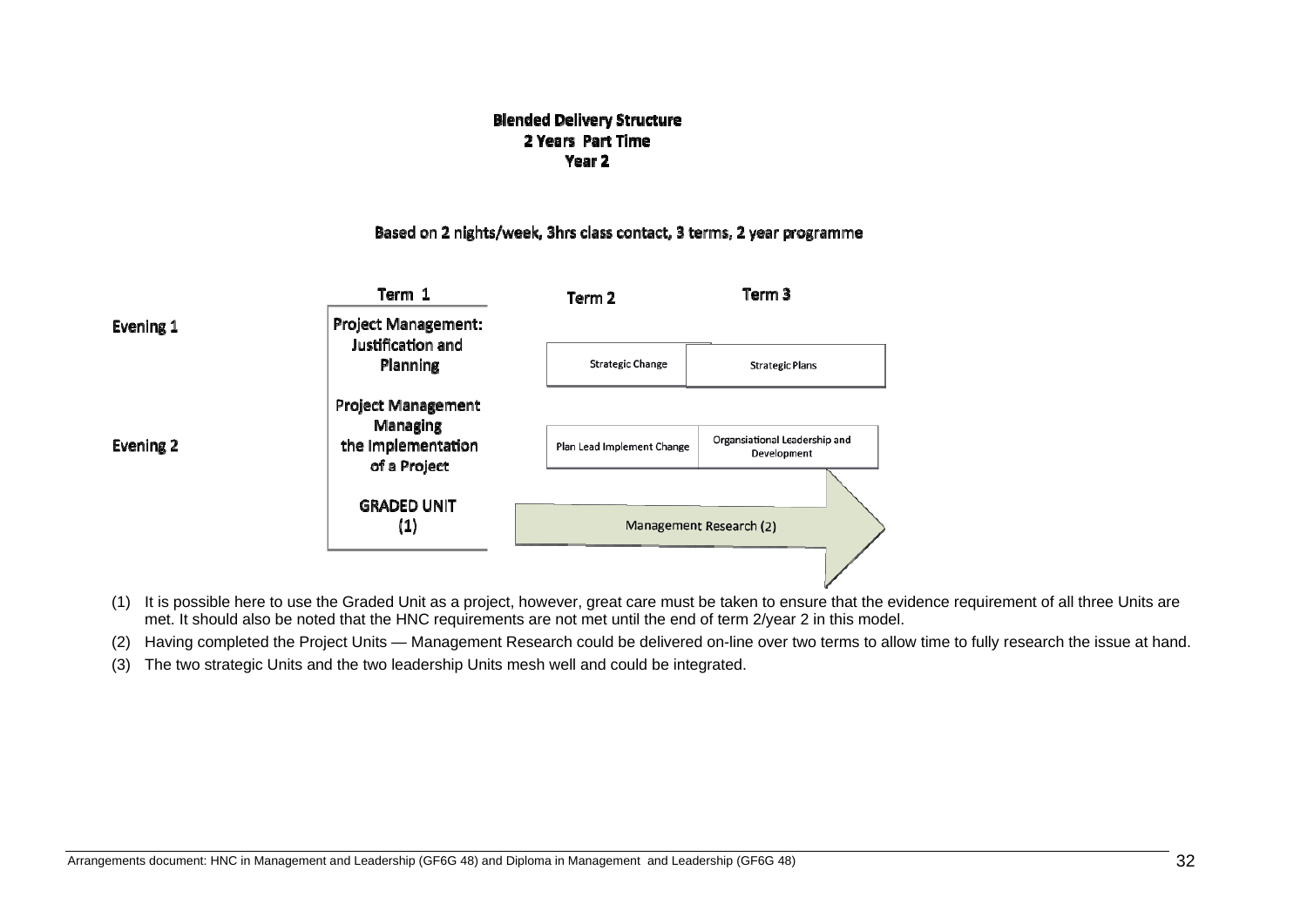#### **Blended Delivery Structure** 2 Years Part Time Year 1 Exit with HNC 12 months



Based on 2 nights/week, 3hrs class contact, 3 terms, summer term - distance learning 2 year programme

- (1) Week 1/2 used for induction and to introduce portfolio and portfolio management tool. Portfolio built on an on-going basis through the year.
- $(2)$  HRM: Performance Management (level 8; 1 credit) can be delivered on-line at same time as Managing and Working with People as there is an opportunity to integrate assessment in performance management. Another possible Unit is Managing People (level 8; 2 credits) as there are opportunities to integrate assessment in recruitment and selection.
- (3) Creating Culture of Customer Care can be delivered at same time as Manage Operational Resources there is an opportunity here to integrate assessment particularly in customer care/quality standards.
- (4) The delivery of finance component within Manage Operational Resources can be delivered through Preparing Financial Forecasts or Managing Financial Resources.
- (5) Optional Unit delivered on-line, probably, geared to what suits candidate/centre best.
- (5) (6) (7) all on-line delivery outwith classes.
- (8) Graded Unit could be delivered in term 3 and candidates enabled to work through summer. it may be possible at this stage to support a flexible Unit in these contact hours.

Calendar Year 1 — 12 credits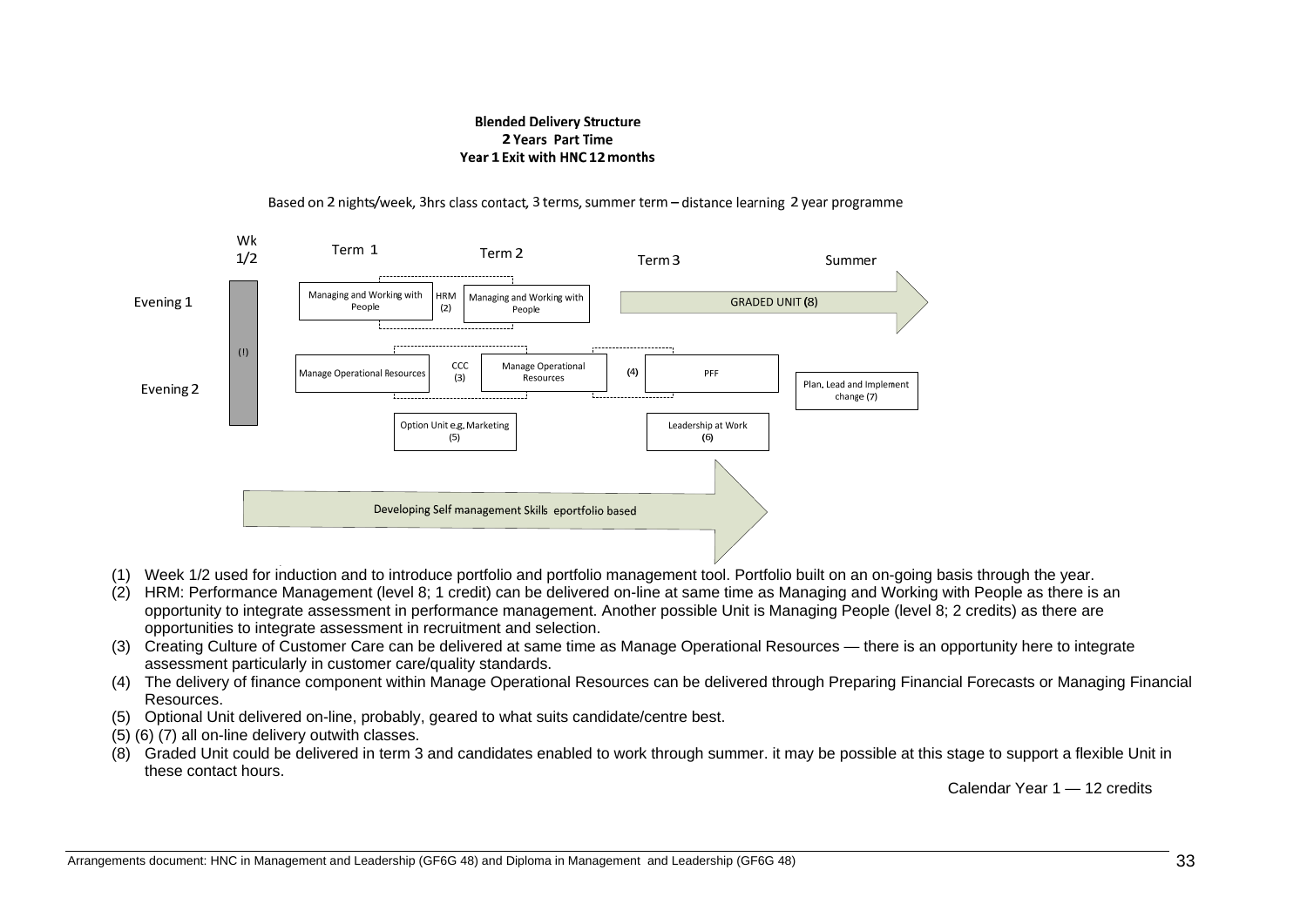#### **Blended Delivery Structure** 2 Years Part Time Year 2 (HNC ENTRY)

#### Based on 2 nights/week, 3hrs class contact, 3 terms, 2 year programme



- (1) It is possible here to use the Management Research as a project, however, great care must be taken to ensure that the Evidence Requirements of all three Units are met.
- (3) The two strategic Units mesh well and could be integrated.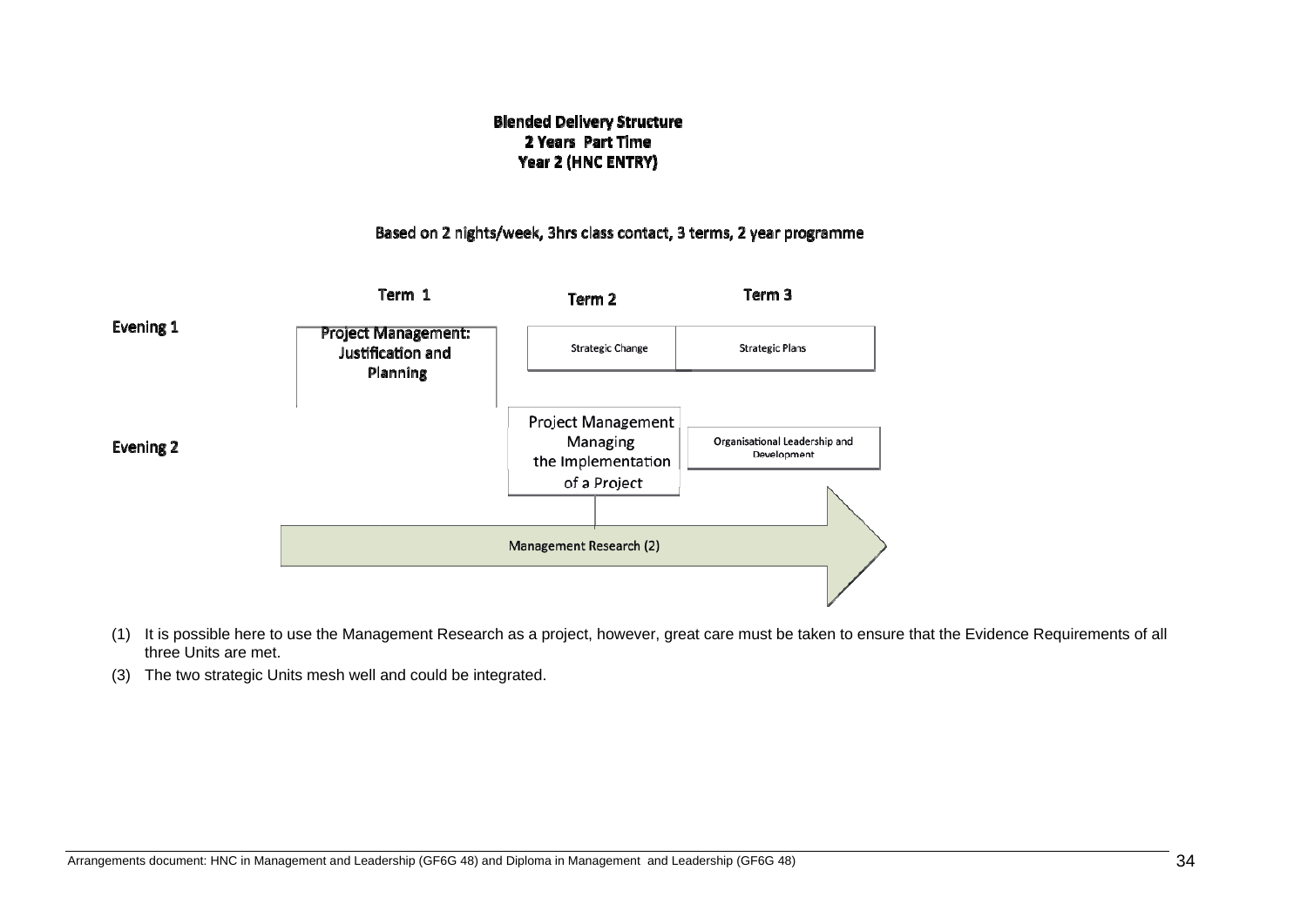## **Advice on Integration of Delivery and Assessment**

There are a number of opportunities within the HN Management and Leadership Group Awards to deliver and/or assess across Units and/or Outcomes within Units and the table below indicates where this may take place.

**NB:** Please note that where integration takes place the requirements of the Units are fully met and that any evidence presented clearly fits those requirements.

| <b>Mandatory Units</b>                        | <b>Integration/Partnering Opportunity</b>                             | <b>Comments</b>                                                                                                                                                 |
|-----------------------------------------------|-----------------------------------------------------------------------|-----------------------------------------------------------------------------------------------------------------------------------------------------------------|
| Management: Leadership at<br>Work (level 7)   | Managing People Outcomes 1 and 3                                      | The Managing People Unit offers<br>straightforward integration. Centres may wish<br>to consider whether this limits the width of the<br>course being delivered. |
| Managing and Working with<br>People (level 7) | Managing People Outcomes 2 and 4                                      | Level 8 Unit                                                                                                                                                    |
|                                               | Human Resource Management: Performance<br>Management covers Outcome 2 | Level 8 Unit                                                                                                                                                    |
| <b>Manage Operational</b>                     | Create a Culture of Customer Care potentially three                   |                                                                                                                                                                 |
| Resources (level 7)                           | out of the four requirements for Outcome 1, ie                        |                                                                                                                                                                 |
|                                               | transformation; quality standards; and ICT.                           |                                                                                                                                                                 |
|                                               | Preparing Financial Forecasts includes variance                       |                                                                                                                                                                 |
|                                               | management.                                                           |                                                                                                                                                                 |
| Management: Plan, Lead                        | Can be delivered alongside / partnership with the Unit                | The assessment for the level 8 Unit remains                                                                                                                     |
| Implement Change (level 8)                    | Management: Organisational Leadership Unit and                        | as a closed book assessment. The level 7                                                                                                                        |
|                                               | Development (Level 8) as a means of providing some                    | content may still be best assessed as per the                                                                                                                   |
|                                               | of the foundation knowledge/skills at level 8                         | exemplar.                                                                                                                                                       |
| Creating a Culture of                         | See Manage Operational resources                                      |                                                                                                                                                                 |
| Customer Care (level 7)                       |                                                                       |                                                                                                                                                                 |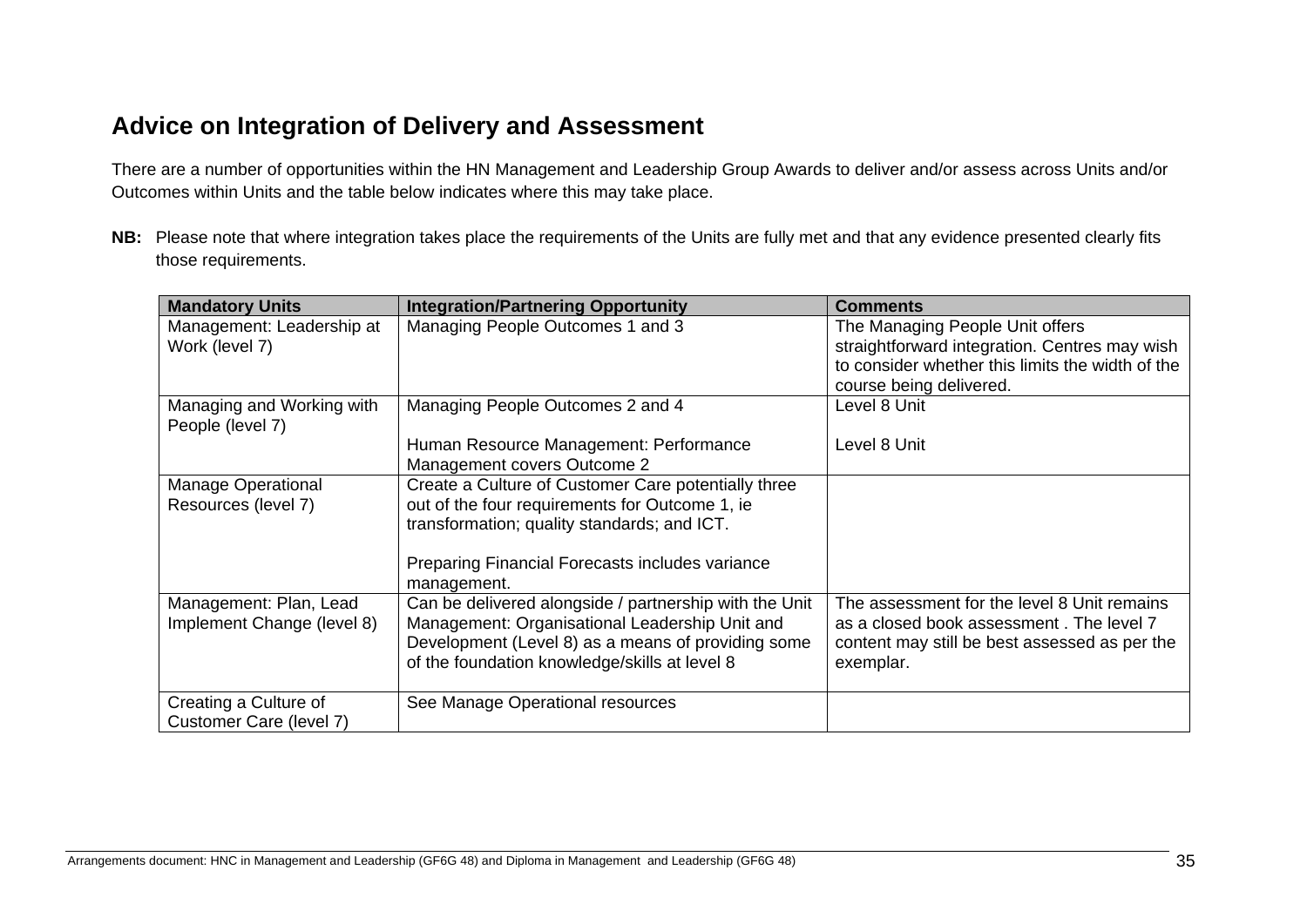| <b>Mandatory Units</b>                                                                          | <b>Integration/Partnering Opportunity</b>                                                                                                                                                                                                                                                                                                                                                                                                 | <b>Comments</b>                                                                                                                                                                                                                              |
|-------------------------------------------------------------------------------------------------|-------------------------------------------------------------------------------------------------------------------------------------------------------------------------------------------------------------------------------------------------------------------------------------------------------------------------------------------------------------------------------------------------------------------------------------------|----------------------------------------------------------------------------------------------------------------------------------------------------------------------------------------------------------------------------------------------|
| Management: Self<br>Management Skills (level 7)                                                 | Can be delivered alongside all Units.                                                                                                                                                                                                                                                                                                                                                                                                     | It should be possible to use evidence<br>generated by the other Units to build portfolio.                                                                                                                                                    |
| HN Management and<br><b>Leadership Graded Unit</b><br>(level 7)                                 | Both Project Management Units (at level 8) can be<br>delivered alongside to support the Management and<br>Leadership Graded Unit project.                                                                                                                                                                                                                                                                                                 | Care has to be exercised to ensure that the<br>requirements of the Management and<br>Leadership Graded Unit are not<br>compromised and the candidates maintain<br>responsibility for planning, developing and<br>evaluating the Graded Unit. |
| Management: Strategic<br>Change and Management:<br>Develop Strategic Plans<br>(both at level 8) | Opportunities exist here for meshing the delivery and<br>to identify the change first and then the plan for that<br>change.<br>It is also possible here to build links with the Plan,<br>Lead and Implement Change Unit with these two<br>Units.<br>If the change is innovative there is the opportunity to<br>mesh with Management: Organisational Innovation<br>Unit (level 9) which asks candidates to make<br>proposals for a change. |                                                                                                                                                                                                                                              |
| Management: Organisational<br>Leadership and<br>Development (level 8)                           | See above                                                                                                                                                                                                                                                                                                                                                                                                                                 |                                                                                                                                                                                                                                              |
| Management Research<br>(level 8)                                                                | This offers opportunities across all the Units. Both<br>Project Management Units offer close links, eg a<br>Project Initiation document could cover the planning<br>aspects of the research as well as meeting the needs<br>of the Project Unit.                                                                                                                                                                                          | Care should still be exercised here to ensure<br>that the requirements of all the Units are still<br>met fully.                                                                                                                              |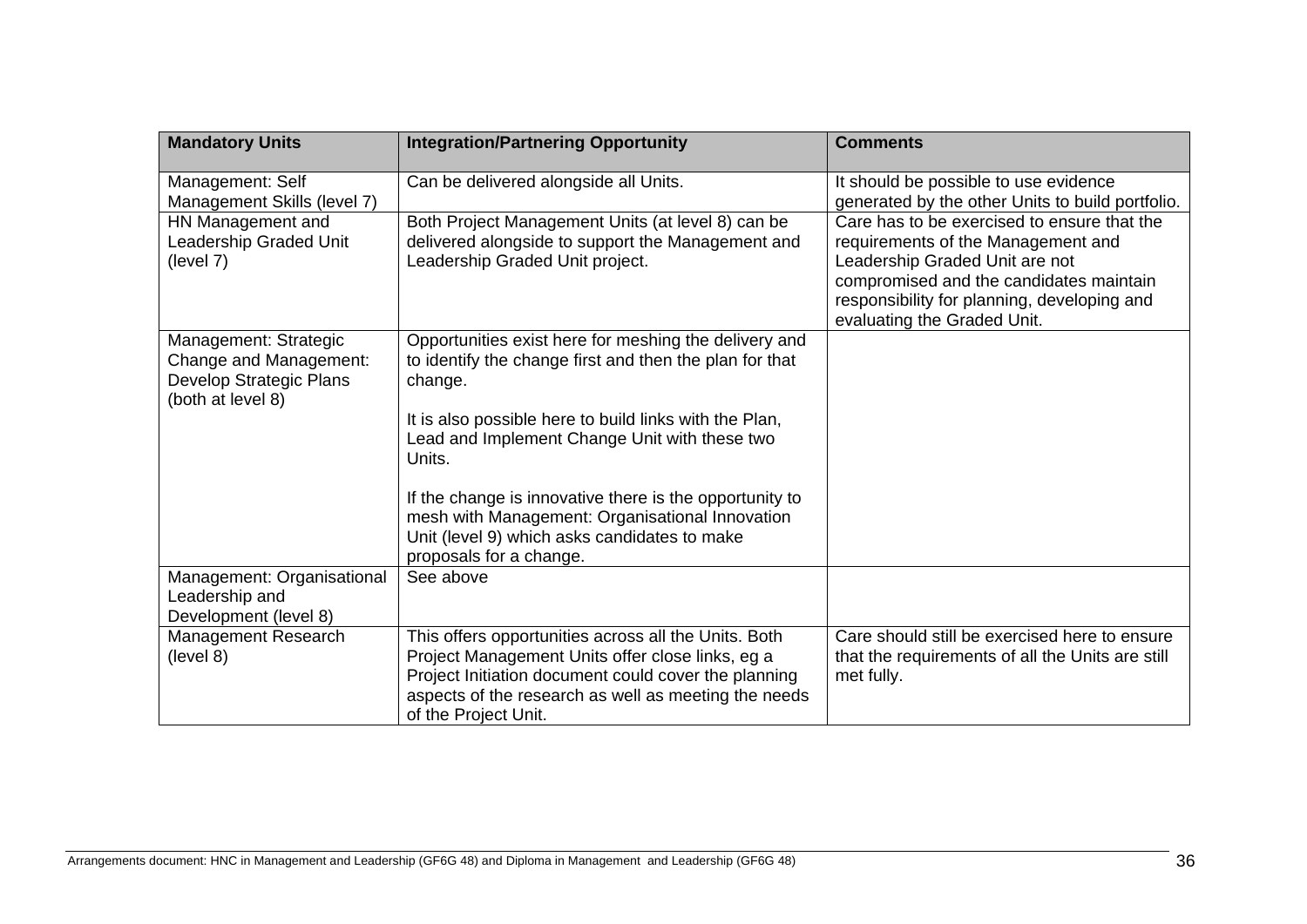## **Appendix 2: Core Skills Signposting and Embedding**

*NB: Please note that the signposting guidance that follows is indicative only and depends on the teaching/assessment approaches adopted for the mandatory Units of the HNC/Diploma in Management and Leadership.* 

Arrangements document: HNC in Management and Leadership (GF6G 48) and Diploma in Management and Leadership (GF6G 48)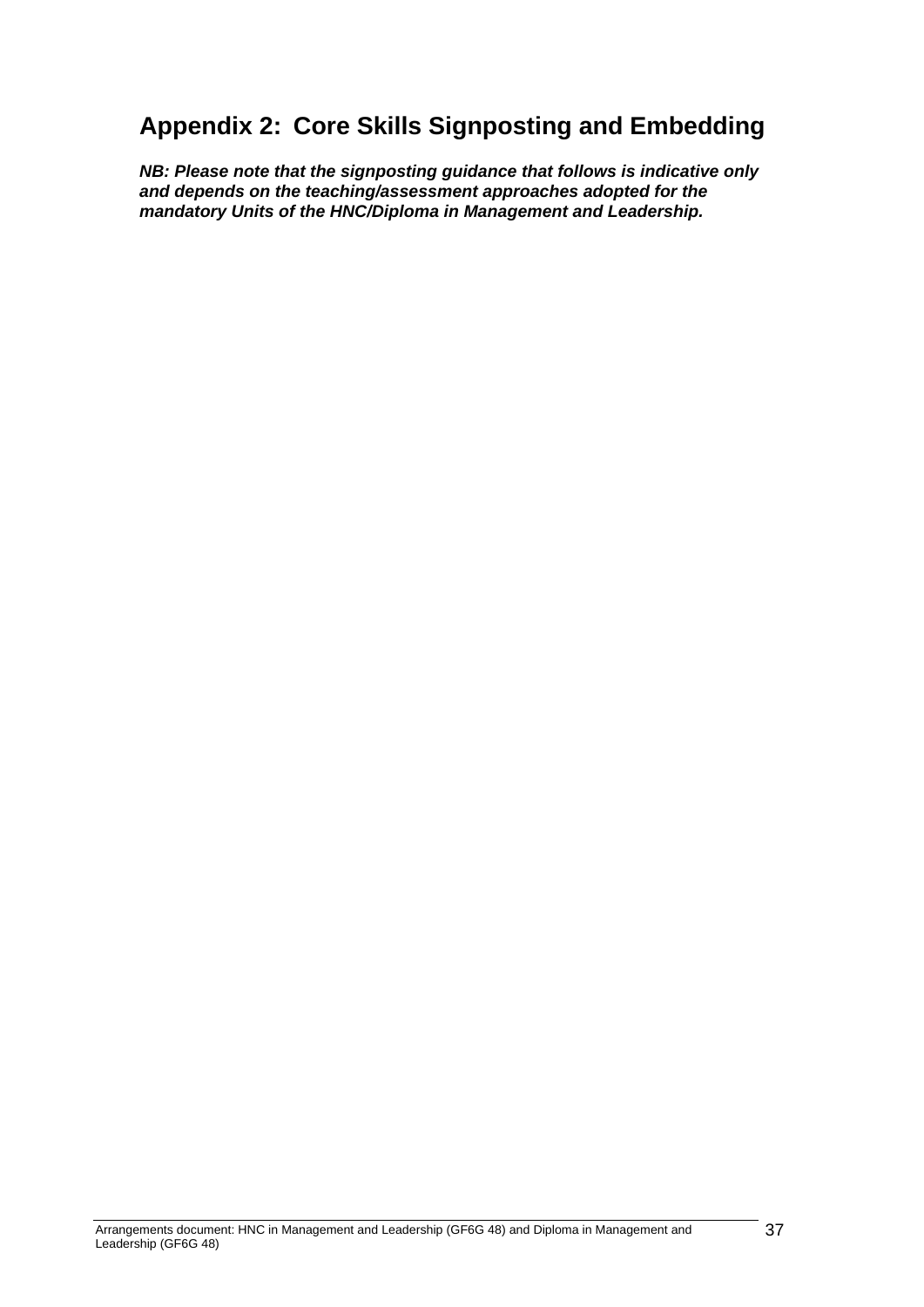## **Communication (SCQF level 6)**

## **Skill component: Written Communication (Reading)**

| <b>Core Units</b>                                          | <b>Knowledge and Skills/Evidence</b>                                                                                                                                                                                                                                                                                                                                                                                                                                                                                                                                      |
|------------------------------------------------------------|---------------------------------------------------------------------------------------------------------------------------------------------------------------------------------------------------------------------------------------------------------------------------------------------------------------------------------------------------------------------------------------------------------------------------------------------------------------------------------------------------------------------------------------------------------------------------|
| Management:<br>Leadership at<br><b>Work</b>                | Candidates have to understand current managerial thinking on<br>leadership approaches and team development. This requires<br>reading written text which explores leadership from different<br>prespectives and may also present a structured and detailed<br>argument for or against particular approaches. Candidates may<br>summarise their understanding by posting messages to other<br>through a VLE, in a blog or in a written report.                                                                                                                              |
| Management:<br>Develop Self<br>Management<br><b>Skills</b> | Candidates have to become familiar with current thinking on self-<br>awareness such as the work-life balance, the ethical aspects of<br>self-awareness and techniques of self-awareness. They need to<br>read written text which explores different perspectives as well as<br>presenting a structured, detailed argument for or against particular<br>approaches. They may summarise their understanding by posting<br>messages on a VLE, in a blog or in a written report.                                                                                              |
| Management:<br>Plan, Lead and<br>Implement<br>Change       | Candidates have to know current thinking on change and leading<br>change. They need to read written text which explores change<br>management from different perspectives, as well as presenting a<br>structured, detailed argument for or against particular approaches.<br>They could summarise their understanding by posting messages<br>on a VLE, in a blog or through the production of a written report.                                                                                                                                                            |
| Managing and<br>Working with<br>People                     | Candidates must be aware of current good practice in managing<br>people. They need to read written text which explores different<br>aspects of current human resource management (HRM) practice<br>and which deal with principles of HRM. These will draw attention<br>to different approaches and place different emphases on different<br>aspects. Texts are also likely to present structured, detailed<br>explanations and arguments. Candidates could summarise their<br>understanding by posting messages on a VLE, in a blog or in a<br>written report.            |
| Manage<br>Operational<br><b>Resources</b>                  | Candidates have to understand current managerial thinking on<br>managing operations and operational management in general.<br>They have to read written text which explores different aspects of<br>operations management and which is likely to draw attention to<br>different approaches and place different emphases on different<br>aspects. Texts are also likely to present structured, detailed<br>explanations and arguments. Candidates can summarise their<br>understanding by posting messages through a VLE or in a blog or<br>by producing a written report. |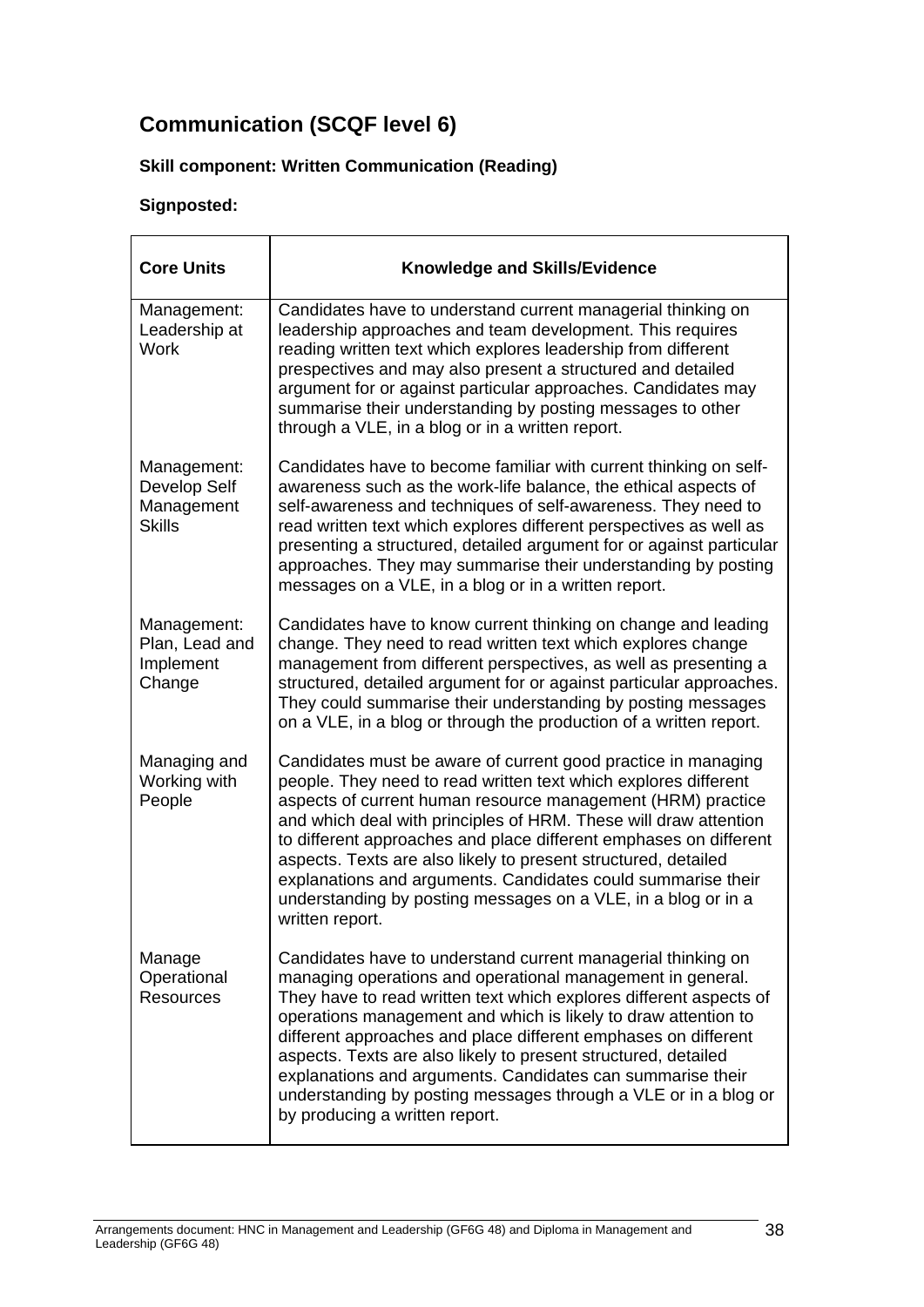| <b>Core Units</b>                                              | <b>Knowledge and Skills/Evidence</b>                                                                                                                                                                                                                                                                                                                                                                                                                                                                                                                                                                                                                                                                             |
|----------------------------------------------------------------|------------------------------------------------------------------------------------------------------------------------------------------------------------------------------------------------------------------------------------------------------------------------------------------------------------------------------------------------------------------------------------------------------------------------------------------------------------------------------------------------------------------------------------------------------------------------------------------------------------------------------------------------------------------------------------------------------------------|
| Creating a<br>Culture of<br><b>Customer Care</b>               | Candidates have to understand current ideas of excellent<br>customer care and how this can be implemented. This involves<br>them reading written text which explores customer services issues<br>and which is likely to include detailed argument for or against<br>particular aspects of customer service. They could summarise<br>their understanding by posting messages through a VLE or in a<br>blog or by a written report.                                                                                                                                                                                                                                                                                |
| Management:<br>Develop<br><b>Strategic Plans</b>               | Candidates have to understand current thinking on strategic<br>planning and how to prepare and analyse a strategic plan. This<br>involves them reading written text which explores, for example,<br>different planning techniques and assesses the overall value of<br>strategic planning which can be a contentious issue. Candidates<br>are therefore exposed to structured, detailed argument for or<br>against particular approaches. They could summarise their<br>understanding by posting messages through a VLE or in a blog or<br>in a written report.                                                                                                                                                  |
| Management:<br>Organisational<br>Leadership and<br>Development | Candidates have to understand current thinking on vision and<br>organisational leadership including appropriate theoretical ideas<br>and models. This involves reading written text, including diagrams<br>and charts and which uses sophisticated language to convey<br>sustained argument. In order to generate evidence for this Unit<br>candidates have to respond to questions in controlled<br>conditions. This will require them to read about a particular<br>organisational context which will be complex and involve specialist<br>vocabulary. In order to provide responses to the questions,<br>candidates will have to extract suitable information and ensure<br>that it is fit for their purpose. |
| Management:<br>Strategic<br>Change                             | Candidates have to become familiar with current thinking on<br>strategy and how to generate and assess options for strategic<br>change. They are required to read written text which explores<br>strategic leadership from different perspectives and which may<br>also present a structured, detailed argument for or against<br>particular approaches. They could summarise their understanding<br>by posting messages through a VLE or in a blog or in a written<br>report.                                                                                                                                                                                                                                   |
| Management<br>Research                                         | Candidates have to understand current thinking on both research<br>methodology and on the research topic, for which they have<br>provided a literature review. This involves them reading written<br>text and summarising their findings in a structured and coherent<br>fashion. The literature review is an Evidence Requirement for<br>the Unit but candidates could summarise their understanding, eg<br>by posting messages through a VLE or in a blog or in a written<br>report.                                                                                                                                                                                                                           |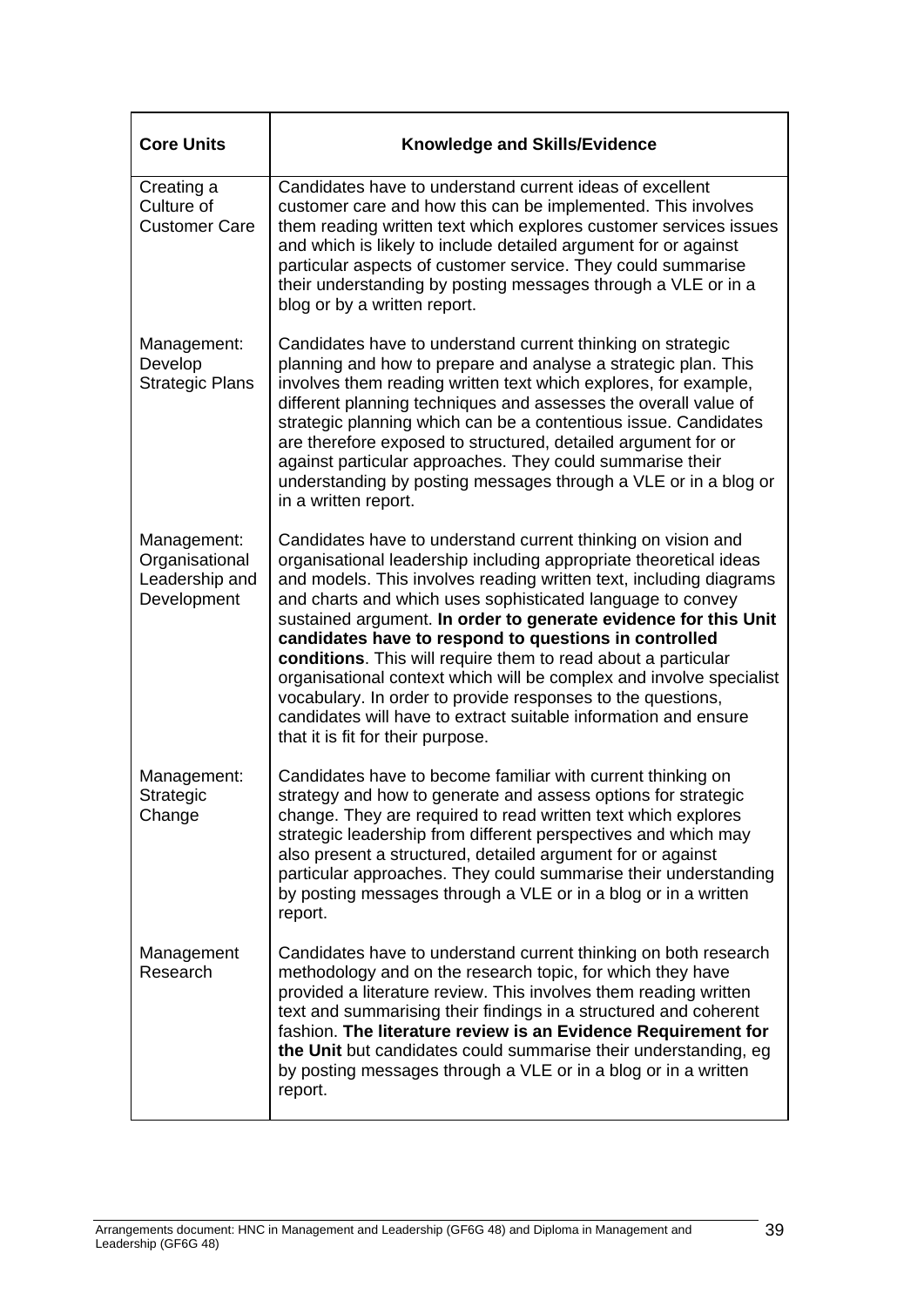## **Written Communication (Writing)**

## **Skill component: Produce well-structured Written Communication on complex topics**

| <b>Unit</b>                                                      | Knowledge/Skills/Evidence                                                                                                                                                                                                                                                                                                                                                                                                                                                                                                                                                                      |
|------------------------------------------------------------------|------------------------------------------------------------------------------------------------------------------------------------------------------------------------------------------------------------------------------------------------------------------------------------------------------------------------------------------------------------------------------------------------------------------------------------------------------------------------------------------------------------------------------------------------------------------------------------------------|
| Management:<br>Leadership at<br><b>Work</b>                      | Candidates have to produce evidence to demonstrate that they have<br>achieved both Outcomes. This may take the form of a management<br>report where they present their analysis in a suitable manner, using a<br>recognised format. Other ways that written evidence can be<br>presented includes personal reports or contributions to an on-line<br>forum. Whichever approach is used, candidates organise a<br>substantial body of material and make use of complex language and<br>specialist vocabulary.                                                                                   |
| Management:<br>Developing<br>Self<br>Management<br><b>Skills</b> | Candidates have to generate evidence to demonstrate that they have<br>achieved both Outcomes of this Unit. They have to produce a<br>personal development plan, devising clear personal and career<br>objectives. They have to evaluate and reflect upon their plan by<br>drawing reasoned conclusions on what worked well and what lessons<br>can be learned for future. A portfolio method of assessment is<br>particularly suited to this Unit and they can also contribute to<br>discussion forums, writing blogs and wikis, etc.                                                          |
| Management:<br>Plan, Lead<br>and<br>Implement<br>Change          | Candidates will have to generate evidence to demonstrate that they<br>have achieved all Outcomes, which may take the form of a<br>management report outlining and justifying a plan for leading change.<br>In this, they are expected to present their analysis in a suitable<br>manner using a recognised format. Alternative ways to present written<br>evidence include personal reports or contributions to an online forum.<br>Whatever approach is adopted, candidates have to organise a<br>substantial body of material and make use of complex language and<br>specialist vocabulary. |
| Managing<br>and Working<br>with People                           | To complete Outcome 2, candidates may provide evidence in the<br>form of a management report where they present their evaluation of<br>performance management in a suitable manner, using a recognised<br>format. Other ways to present written evidence include personal<br>reports, a blog, responses to questions or by contributions to an<br>online forum. Whatever approach is adopted, candidates have to<br>organise a substantial body of material and make use of complex<br>language and specialist vocabulary.                                                                     |
| Manage<br>Operational<br><b>Resources</b>                        | In Outcome 1, candidates could provide evidence in the form of a<br>management report where they present their analysis in a suitable<br>manner using a recognised format. Other forms of written evidence<br>include personal reports, an article for a business magazine or by<br>contributions to an online forum. Whatever approach is adopted,<br>candidates have to organise a substantial body of material and make<br>use of complex language and specialist vocabulary.                                                                                                               |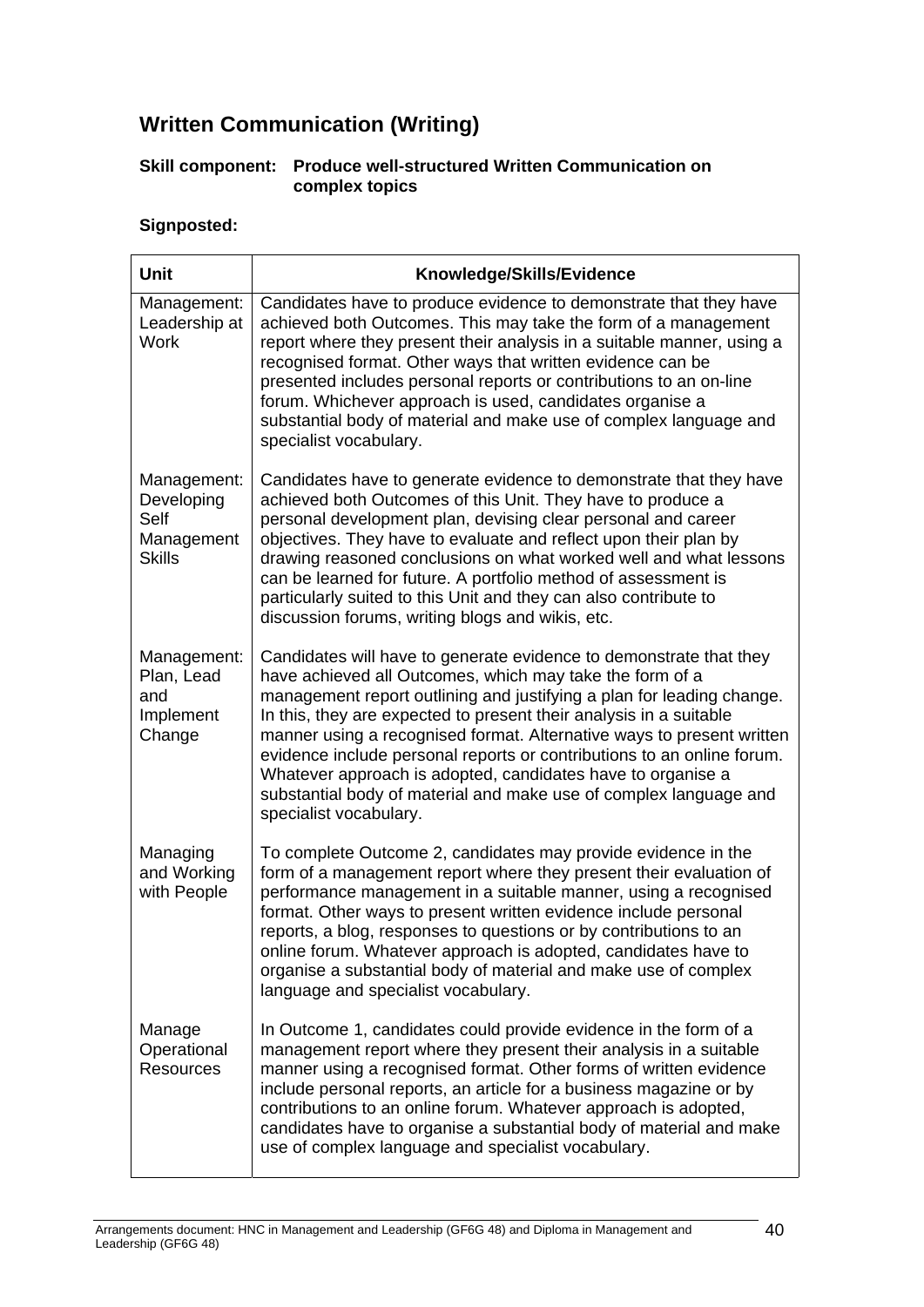| Unit                                                              | Knowledge/Skills/Evidence                                                                                                                                                                                                                                                                                                                                                                                                                                                                                                                                                                                                                                                                                                                                              |
|-------------------------------------------------------------------|------------------------------------------------------------------------------------------------------------------------------------------------------------------------------------------------------------------------------------------------------------------------------------------------------------------------------------------------------------------------------------------------------------------------------------------------------------------------------------------------------------------------------------------------------------------------------------------------------------------------------------------------------------------------------------------------------------------------------------------------------------------------|
| Creating a<br>Culture of<br>Customer<br>Care                      | To complete the Unit, candidates have to demonstrate that they have<br>achieved both Outcomes. This could take the form of a management<br>report, where they present their analysis in a suitable manner using a<br>recognised format. There are alternative ways to present written<br>evidence, eg by personal reports or by contributions to an online<br>forum. Whatever approach is adopted, candidates have to organise a<br>substantial body of material and make use of complex language and<br>specialist vocabulary.                                                                                                                                                                                                                                        |
| Management:<br><b>Graded Unit 1</b>                               | Planning, Developing and Evaluating the practical assignment will be<br>may be evidenced by extended formal reports, including graphic<br>communication as appropriate.                                                                                                                                                                                                                                                                                                                                                                                                                                                                                                                                                                                                |
| Management:<br>Develop<br>Strategic<br>Plans                      | Candidates have to generate evidence to demonstrate that they have<br>achieved both Outcomes, which may take the form of a management<br>report presenting a strategic plan and justification of the way it has<br>been put together. Candidates are expected to make use of a<br>recognised format in the form of a plan. They could present their plan<br>as part of a management report which, again, would require them to<br>make use of a recognised format. There are alternative ways to<br>present written evidence such as by personal reports or by<br>contributions to an online forum. Whatever approach is adopted,<br>candidates are required to organise a substantial body of material<br>and make use of complex language and specialist vocabulary. |
| Management:<br>Organisational<br>Leadership<br>and<br>Development | Candidates have to generate evidence to demonstrate that they have<br>achieved both Outcomes. This is done in controlled conditions.<br>Candidates have to provide responses which analyse information<br>given to them and make use of complex language and specialist<br>vocabulary. Candidates also have to organise their responses and<br>structure them in a manner which directly meets the requirements of<br>the question.                                                                                                                                                                                                                                                                                                                                    |
| Management:<br>Strategic<br>Change                                | Candidates must generate evidence demonstrating that they have<br>achieved both Outcomes. This could take the form of a management<br>report which presents the results of an analysis of an organisation's<br>strategic position and proposes options for strategic change. In this,<br>they will be expected to present their analysis in a suitable manner<br>using a recognised format. There are alternative ways to present<br>written evidence, eg by personal reports or by contributions to an<br>online forum. Whatever approach is adopted, candidates need to<br>organise a substantial body of material and make use of complex<br>language and specialist vocabulary.                                                                                    |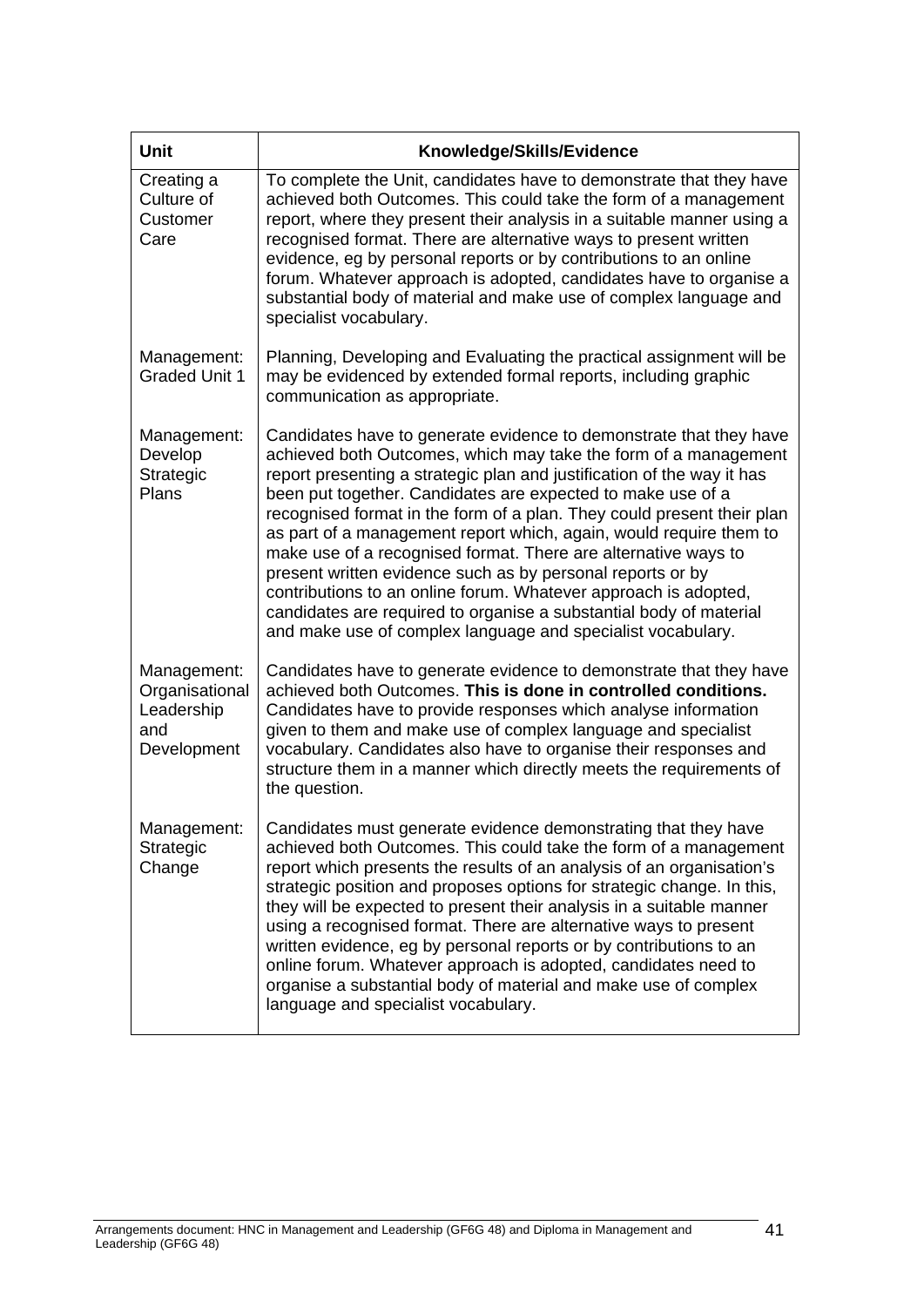| <b>Unit</b>            | Knowledge/Skills/Evidence                                                                                                                                                                                                                                                                                                                                                                                                                                                                                                                                                                                                                                           |
|------------------------|---------------------------------------------------------------------------------------------------------------------------------------------------------------------------------------------------------------------------------------------------------------------------------------------------------------------------------------------------------------------------------------------------------------------------------------------------------------------------------------------------------------------------------------------------------------------------------------------------------------------------------------------------------------------|
| Management<br>Research | Candidates have to generate evidence to demonstrate that they have<br>achieved both Outcomes. This could take the form of a management<br>report which presents the results of their analysis of their research<br>findings, draws conclusions and makes recommendations. And they<br>are expected to present their work in a suitable manner using a<br>recognised format. There are alternative ways to present written<br>evidence, eg by personal reports or by contributions to an online<br>forum. Whatever approach is adopted, candidates need to organise a<br>substantial body of material and make use of complex language and<br>specialist vocabulary. |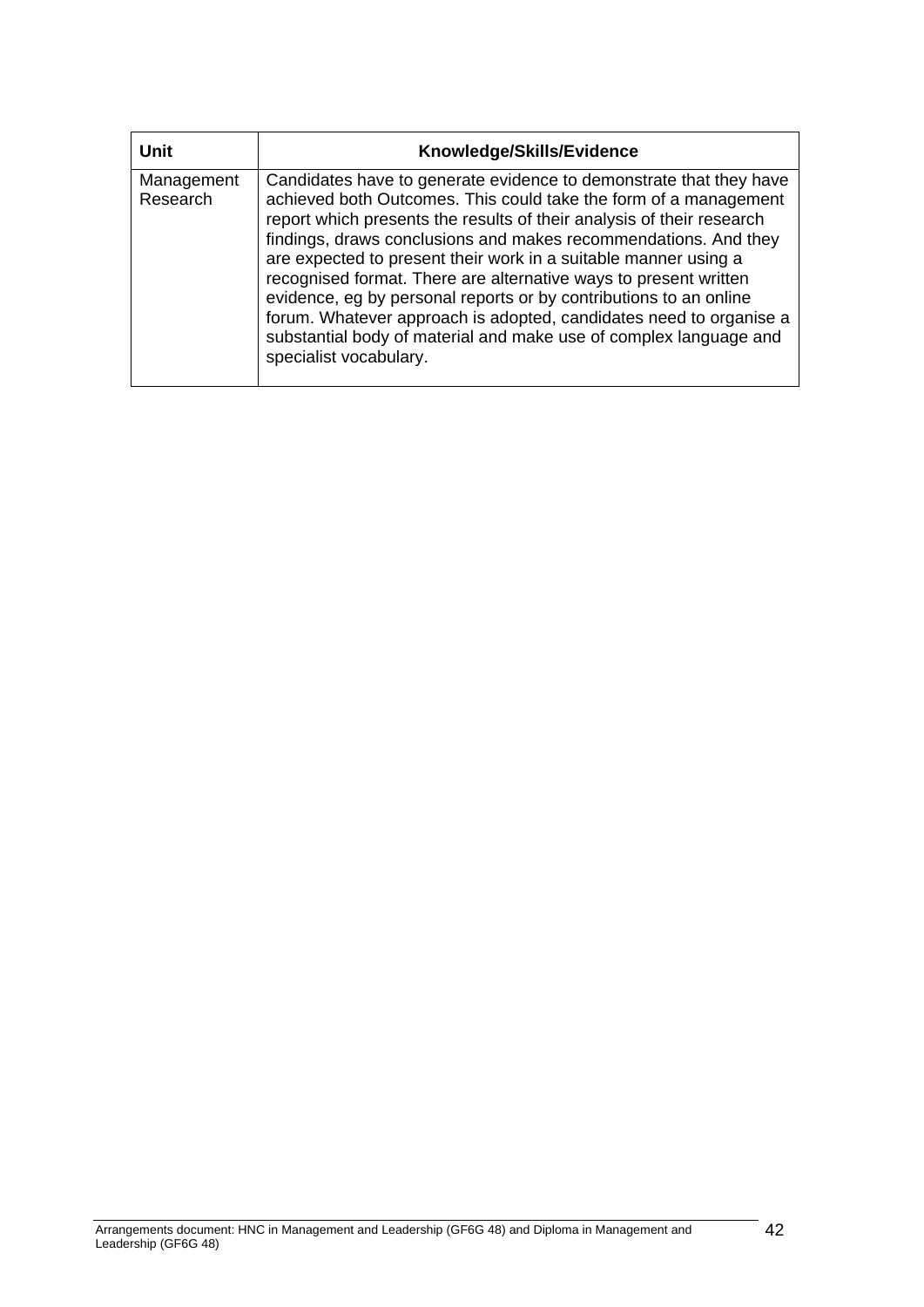## **Oral Communication**

### **Skill component: Produce and respond to oral Communication on a complex topic**

| Unit                                                             | Knowledge/Skills/Evidence                                                                                                                                                                                                                                                                                                                                                                                                                                                                                                                                                                                        |
|------------------------------------------------------------------|------------------------------------------------------------------------------------------------------------------------------------------------------------------------------------------------------------------------------------------------------------------------------------------------------------------------------------------------------------------------------------------------------------------------------------------------------------------------------------------------------------------------------------------------------------------------------------------------------------------|
| Management:<br>Leadership at<br><b>Work</b>                      | Candidates may give a presentation on leadership approaches (eg in<br>their place of work or to other members of their group) which conveys<br>essential relevant information and ideas. Candidates may also<br>respond to questions/queries from others. They can also contribute to<br>debates and discussion or participate in a viva - all of which requires<br>the use of vocabulary, register and sentence structure appropriate to<br>the audience.                                                                                                                                                       |
| Management:<br>Developing<br>Self<br>Management<br><b>Skills</b> | Candidates may give a presentation a range of issues, such as the<br>ways have developed their self-awareness; progress of their personal<br>development plans, etc. These may be given orally to other members<br>of the class group and candidates have to convey essential<br>information and ideas. Self-awareness is a complex topic and<br>candidates may also respond to questions/queries from others. They<br>can also contribute to debates and discussions or participate in a viva<br>- all of which requires the use of vocabulary, register and sentence<br>structure appropriate to the audience. |
| Management:<br>Plan, Lead<br>and<br>Implement<br>Change          | Candidates could give a presentation on ways of leading change,<br>perhaps in an organisation they know, to other members of the group<br>in a manner which conveys essential information and ideas. Change<br>management can be a very complex topic and candidates may also<br>respond to questions or queries from others. They can contribute to<br>debates and discussions or participate in a viva - all of which requires<br>the use of appropriate vocabulary, register and sentence structure.                                                                                                          |
| Managing<br>and Working<br>with People                           | It would be possible for candidates to give a presentation on any<br>aspect of managing and working with people to other members of the<br>group in a manner which conveys essential and relevant information<br>and ideas. In addition, candidates could respond to questions or<br>queries from others on the complex issues involved in managing and<br>working with people. Candidates could contribute to debates and<br>discussions or participate in a viva - all of which requires the use of<br>relevant vocabulary, register and sentence structure.                                                   |
| Manage<br>Operational<br><b>Resources</b>                        | Candidates could give a presentation on any aspect of managing<br>operations, including budgetary control, to other members of the<br>group in a manner which conveys essential information and ideas.<br>These can be very complex topics so candidates could respond to<br>questions/queries from others to convey understanding. Candidates<br>could also contribute to debates and discussions or participate in a<br>viva - all of which will require the use of vocabulary, register and<br>sentence structure appropriate to the audience.                                                                |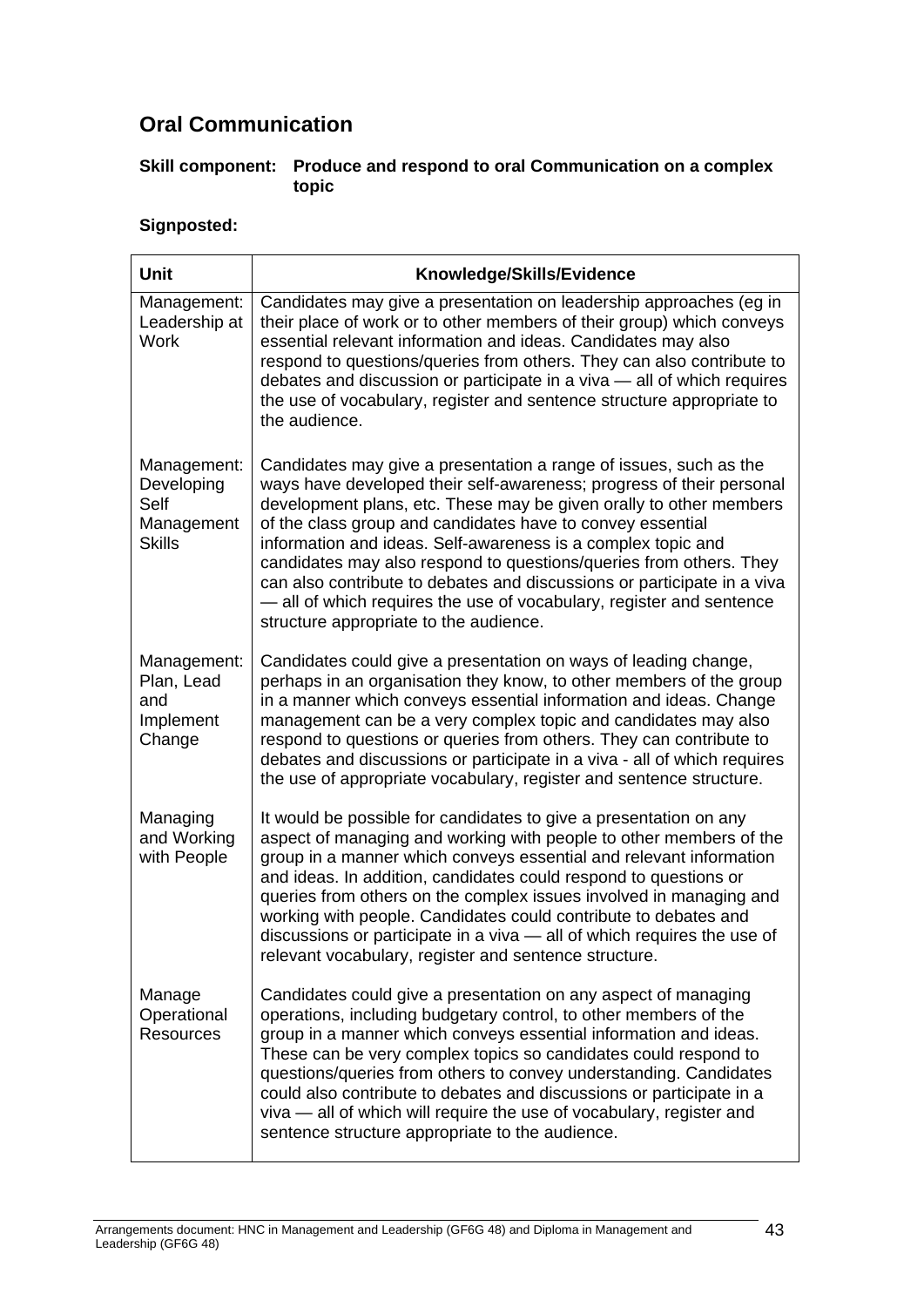| <b>Unit</b>                                                       | Knowledge/Skills/Evidence                                                                                                                                                                                                                                                                                                                                                                                                                                                                                                                                                                                                                                                           |
|-------------------------------------------------------------------|-------------------------------------------------------------------------------------------------------------------------------------------------------------------------------------------------------------------------------------------------------------------------------------------------------------------------------------------------------------------------------------------------------------------------------------------------------------------------------------------------------------------------------------------------------------------------------------------------------------------------------------------------------------------------------------|
| Creating a<br>Culture of<br>Customer<br>Care                      | It is possible for candidates to give a presentation on their<br>experiences of aspects of customer service work to other members<br>of the group in a manner which conveys essential information and<br>ideas. This involves the application of principles of customer service<br>so candidates could also respond to questions or queries from others<br>to demonstrate understanding. Candidates could also contribute to<br>debates and discussions or participate in a viva - all of which involves<br>the use of appropriate vocabulary, register and sentence structure.                                                                                                     |
| Management:<br>Develop<br>Strategic<br>Plans                      | Candidates could give a presentation to other members of the group<br>on strategic planning techniques used by organisations, including<br>examples known to them. This should be in a manner which conveys<br>essential information and ideas. This complex topic can involve<br>considering pros and cons of different techniques and linking them to<br>suitable theoretical approaches so candidates may also respond to<br>questions or queries from others to demonstrate understanding.<br>Candidates could contribute to debates and discussions or<br>participate in a viva - all of which requires the appropriate use of<br>vocabulary, register and sentence structure. |
| Management:<br>Organisational<br>Leadership<br>and<br>Development | Candidates could give a presentation on various aspects of both<br>Outcomes, eg development of leadership within their own<br>organization and factors affecting vision, in a manner which conveys<br>essential information and ideas. Organisational leadership and<br>development are complex issues and candidates so candidates<br>could respond to oral questions/queries from others to demonstrate<br>understanding. Candidates could also contribute to debates and<br>discussions or participate in a viva - all of which require the use of<br>appropriate vocabulary, register and sentence structure.                                                                   |
| Management:<br>Strategic<br>Change                                | Candidates may be asked to give a presentation on ways of<br>analysing the strategic position in an organisation (perhaps one that<br>they already know) in a manner which conveys essential information<br>and ideas. Strategic change is complex topic, involving examining<br>different theoretical approaches so candidates may also respond to<br>oral questions/queries from others to demonstrate understanding.<br>Candidates could contribute to debates and discussions or<br>participate in a viva - all of which require the use of appropriate<br>vocabulary, register and sentence structure.                                                                         |
| Management<br>Research                                            | A candidate presentation on various aspects of their research, eg<br>research methodology; analysis of results to other members of the<br>group in a manner which conveys essential information and ideas.<br>The research may be complex so candidates could also respond to<br>oral questions/queries from others to confirm understanding. It is also<br>possible for candidates to give a presentation (eg on their<br>recommendations) to senior management in an organisation.<br>Candidates could contribute to debates and discussions or<br>participate in a viva - all of which requires the use of appropriate<br>vocabulary, register and sentence structure.           |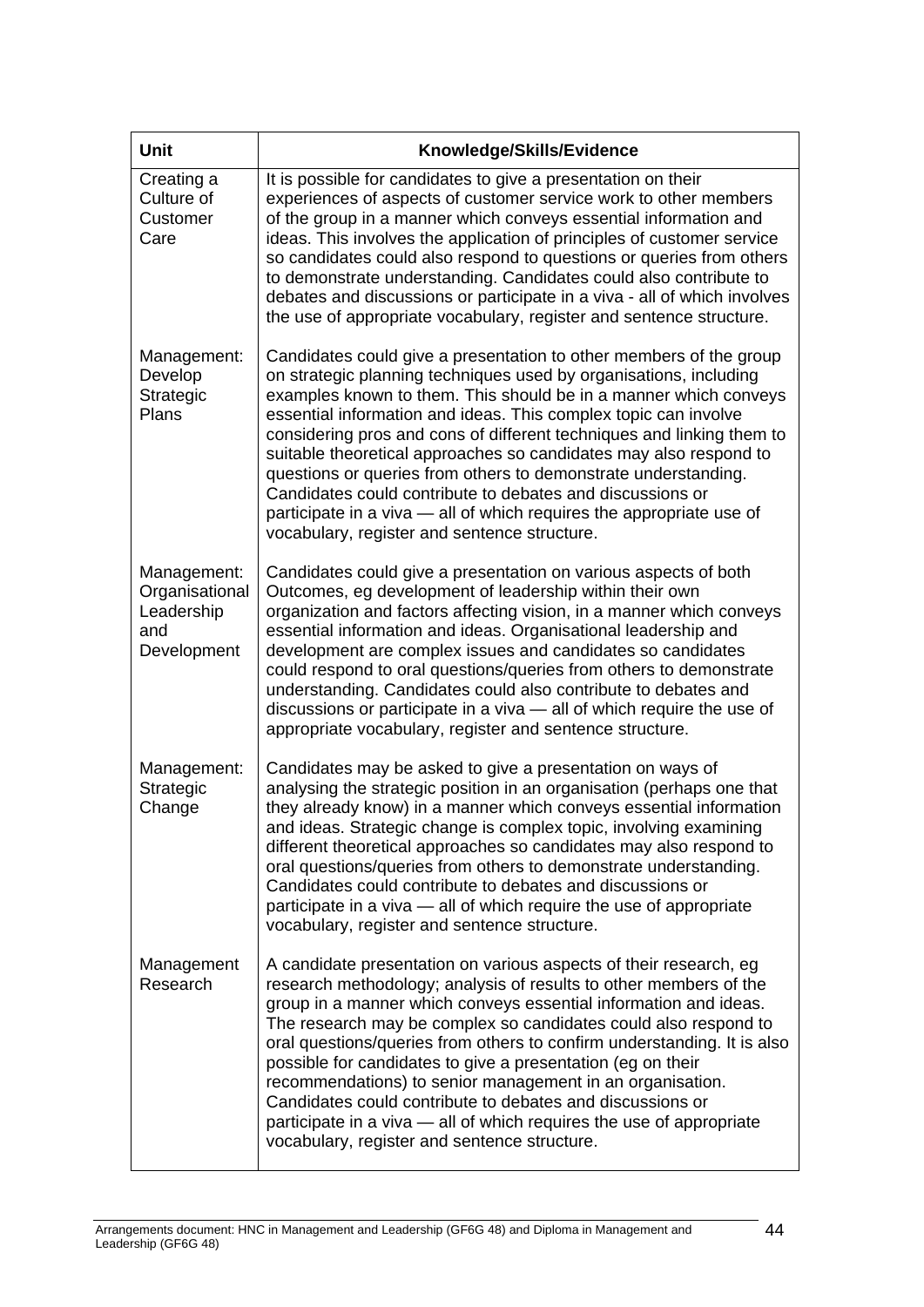## **Information and Communication Technology (SCQF level 6)**

Information and Communication Technology focuses on the ability to use IT to process information in ways which will be useful in work — it is not about developing IT specialists.

The Core Skill in ICT has two components:

- **Accessing Information**
- **Providing/Creating Information**

#### **Signposted:**

The mandatory Units can now offer a wide range of opportunities for developing the two components of the ITC Core Skill:

- A variety of tasks which require candidates to access information from the internet, eg research for management theories and approaches; a key aspect of Management Research Unit, etc. This also provides essential underpinning knowledge for the HN in Management and Leadership awards.
- $\bullet$  Flexibilities in the approaches that candidates can take to generate evidence, eg Web2 — use of VLEs; wikis; blogs; social bookmarking; podcasts; e-portfolios; presentations, etc.
- Professional presentation of reports and supporting materials which involve extensive access to and use of ICT.
- Management and security of information created are important aspects of good ICT practice.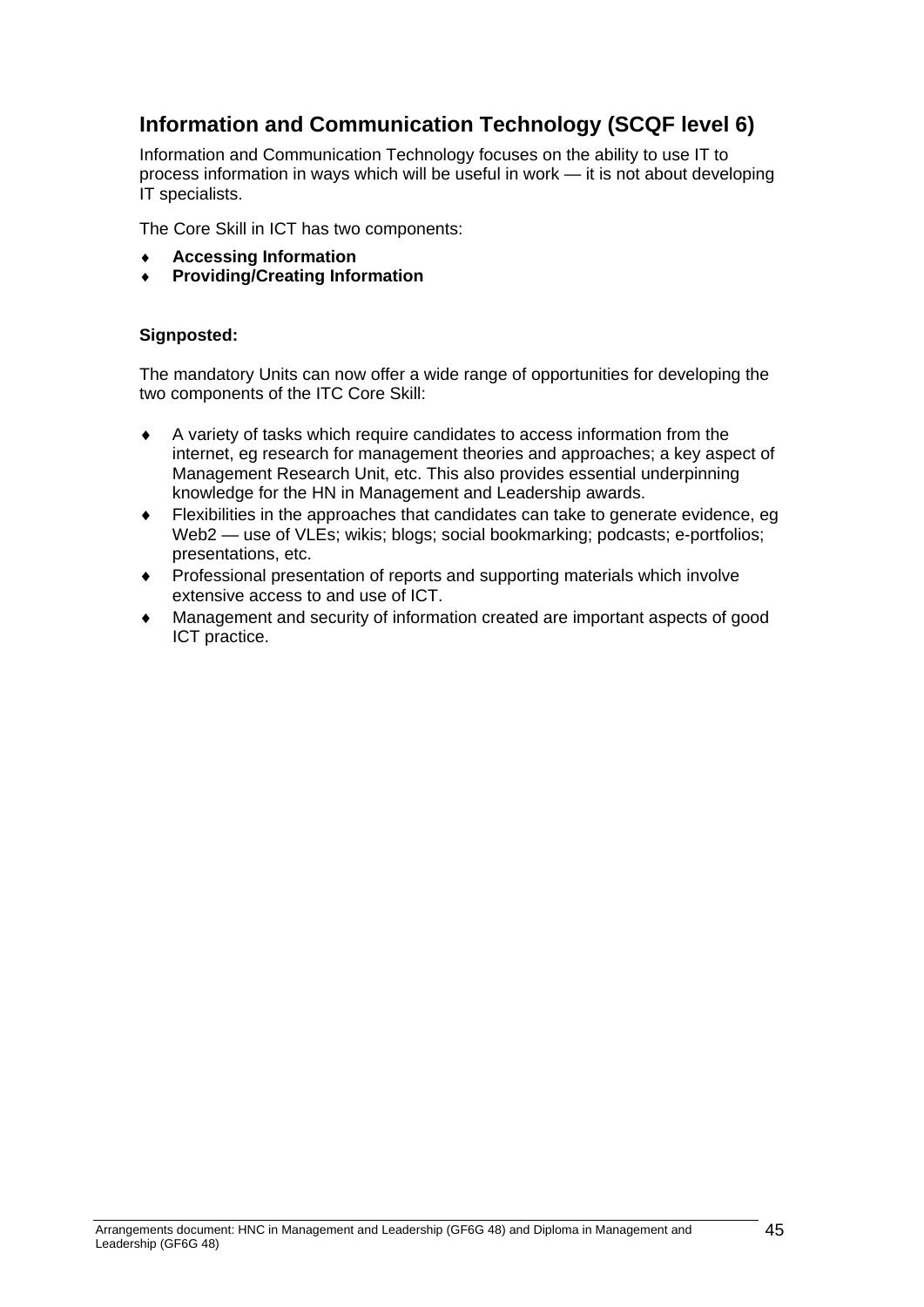## **Numeracy (SCQF level 6)**

## **Skill component** — **Using Number**

### **Apply a wide range of numerical skills**

| <b>Unit</b>                                                    | Knowledge/Skills/Evidence                                                                                                                                                                                                                               |  |  |  |
|----------------------------------------------------------------|---------------------------------------------------------------------------------------------------------------------------------------------------------------------------------------------------------------------------------------------------------|--|--|--|
| Manage<br>Operational<br>Resources                             | Analysing, recording and presenting financial data in an<br>appropriate format.                                                                                                                                                                         |  |  |  |
| Management:<br>Develop<br><b>Strategic Plans</b>               | Assessment of financial position of an organisation business,<br>including calculating profitability and financial safety and liquidity,<br>preparing project budgets, reporting on financial progress, market<br>information and participation trends. |  |  |  |
| Management:<br>Organisational<br>Leadership and<br>Development | Theoretical and underpinning knowledge for the Unit requires an<br>understanding of numerical concepts and analysis, including<br>qualitative and quantitative methods to measure achievement.                                                          |  |  |  |
| Management:<br><b>Strategic</b><br>Change                      | Assessment of risks and costs, benefits. Analysing financial data<br>in a range of business formats.                                                                                                                                                    |  |  |  |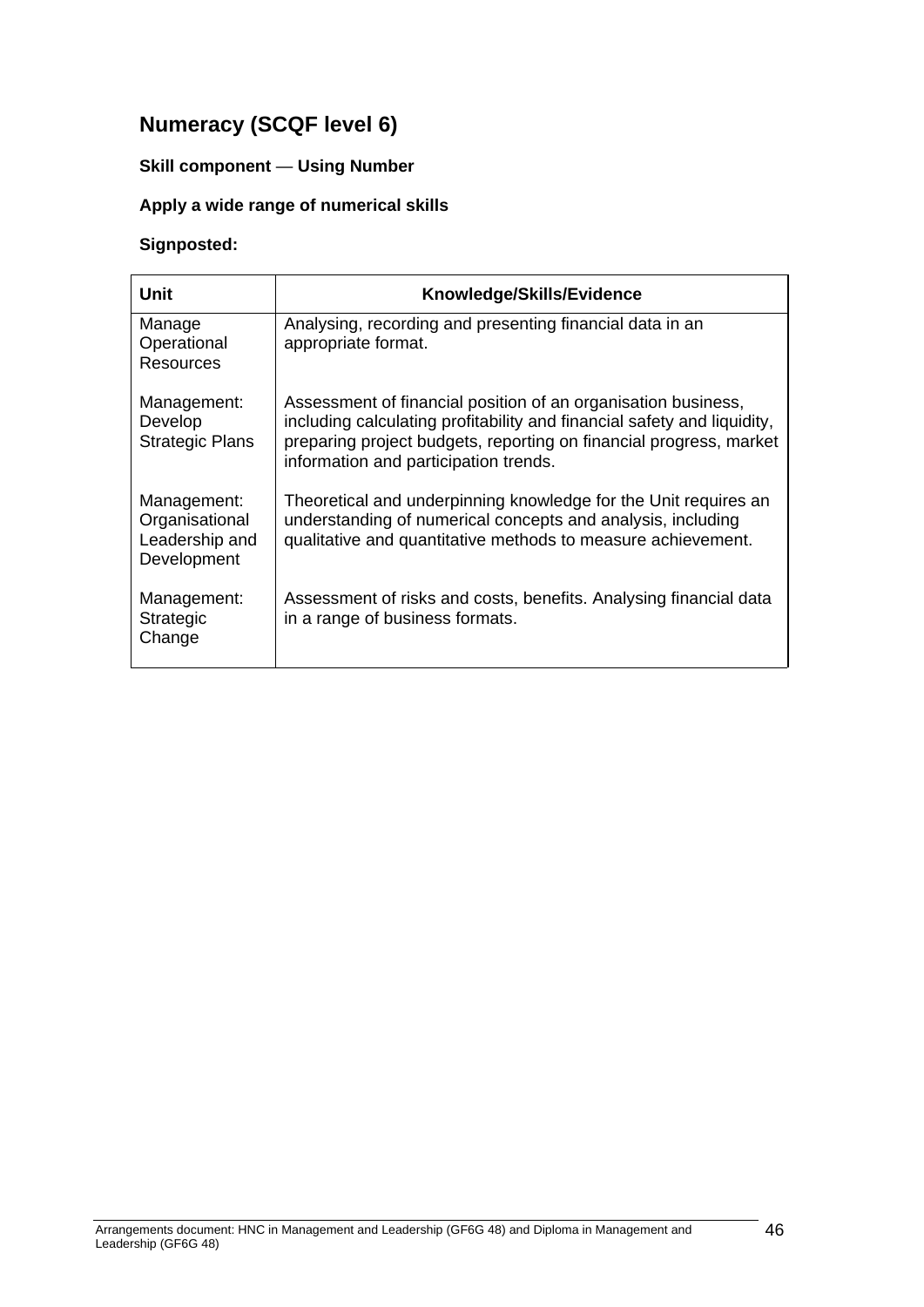## **Numeracy (SCQF level 6)**

## **Skill component** — **Using Numbers**

| Unit             | Knowledge/Skills/Evidence                                      |  |  |
|------------------|----------------------------------------------------------------|--|--|
| Manage           | Theoretical and underpinning knowledge for the Unit requires   |  |  |
| Operational      | an understanding of numerical concepts and analysis, including |  |  |
| <b>Resources</b> | demographic information and participation trends.              |  |  |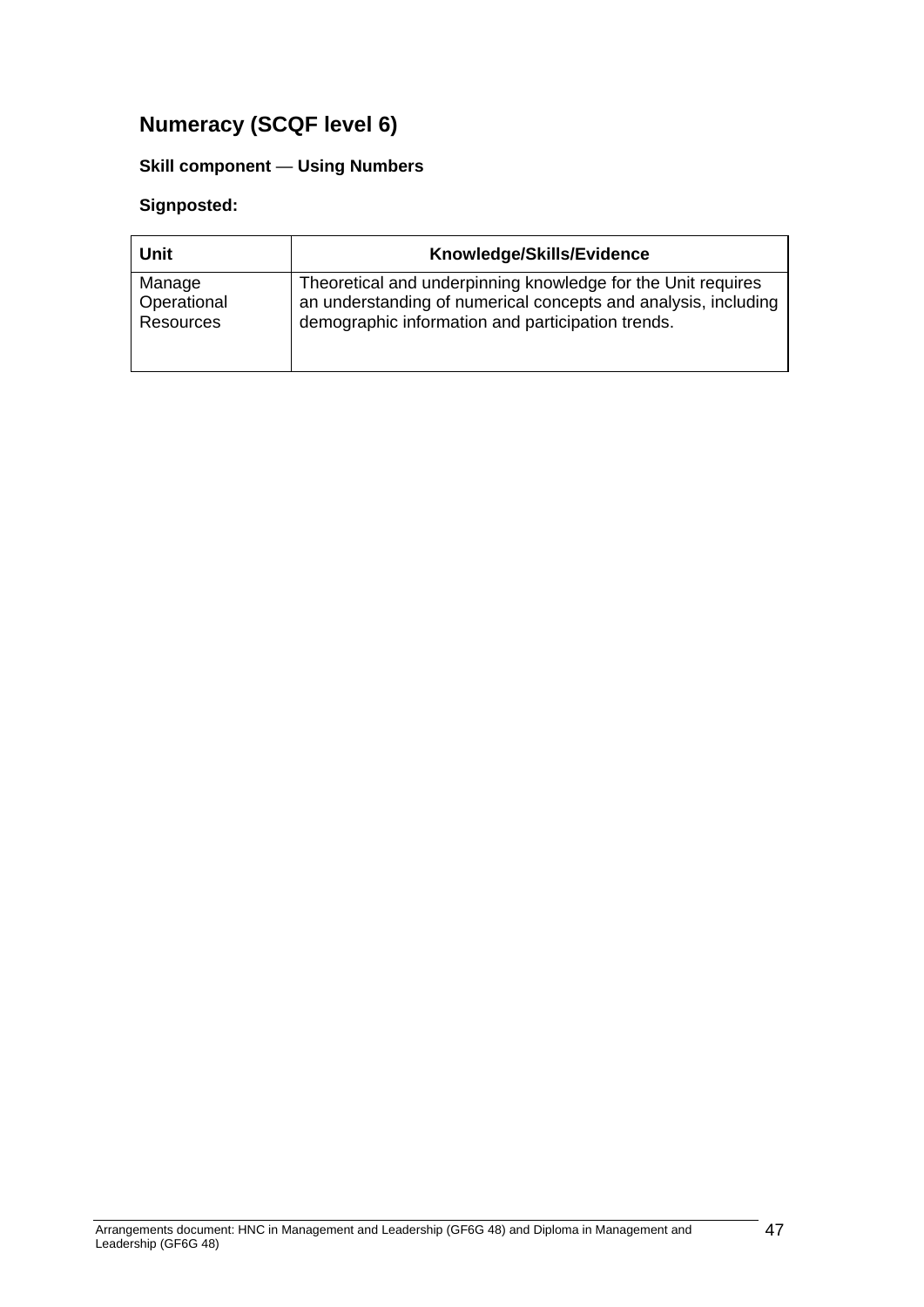## **Problem Solving (SCQF level 6)**

#### **Skill components**

#### **Critical Thinking**

Analyse a complex situation or issue

#### **Planning and Organising**

◆ Plan organise and complete a complex task

#### **Reviewing and Evaluating**

Review and evaluate a complex problem solving activity

#### **Embedded:**

#### **All Components: Critical Thinking; Planning and Organising; Reviewing and Evaluating**

| Unit                              | Knowledge/Skills/Evidence                                                                                                                                                                                                                  |  |
|-----------------------------------|--------------------------------------------------------------------------------------------------------------------------------------------------------------------------------------------------------------------------------------------|--|
| Management:<br><b>Graded Unit</b> | The Unit is undertaken in three stages, Planning, Implementing and<br>Evaluating an in-depth, complex practical assignment in Management.                                                                                                  |  |
|                                   | This Unit has the Core Skill of Problem Solving embedded in it. This<br>means that when candidates achieve the Unit, their Core Skills profile<br>will also be updated to show that they have achieved Problem Solving at<br>SCQF level 6. |  |

#### **Signposted:**

#### **Component: Critical Thinking**

| <b>Unit</b>                                            | Knowledge/Skills/Evidence                                                                                                                                                                                                                                                                                                                                                                                                                                                             |  |  |  |
|--------------------------------------------------------|---------------------------------------------------------------------------------------------------------------------------------------------------------------------------------------------------------------------------------------------------------------------------------------------------------------------------------------------------------------------------------------------------------------------------------------------------------------------------------------|--|--|--|
| Management:<br>Leadership at<br><b>Work</b>            | Candidates are to identify key factors in a team which will determine a<br>suitable approach to the leadership of that team. They have to assess<br>the relevance of these factors to the situation and make use of them, in<br>conjunction with appropriate management theories, to develop and justify<br>an effective team leadership approach.                                                                                                                                    |  |  |  |
| Management:<br>Plan Lead<br>and<br>Implement<br>Change | Candidates have to identify key factors which stimulate a change and<br>then determine a suitable approach to leading a change once it has been<br>decided to change. They have to assess the relevance of all the factors<br>which impinge on the change and decide on their relative importance.<br>Then they, in line with appropriate management theory, develop and<br>justify an approach to planning and leading the change which allows it to<br>be successfully implemented. |  |  |  |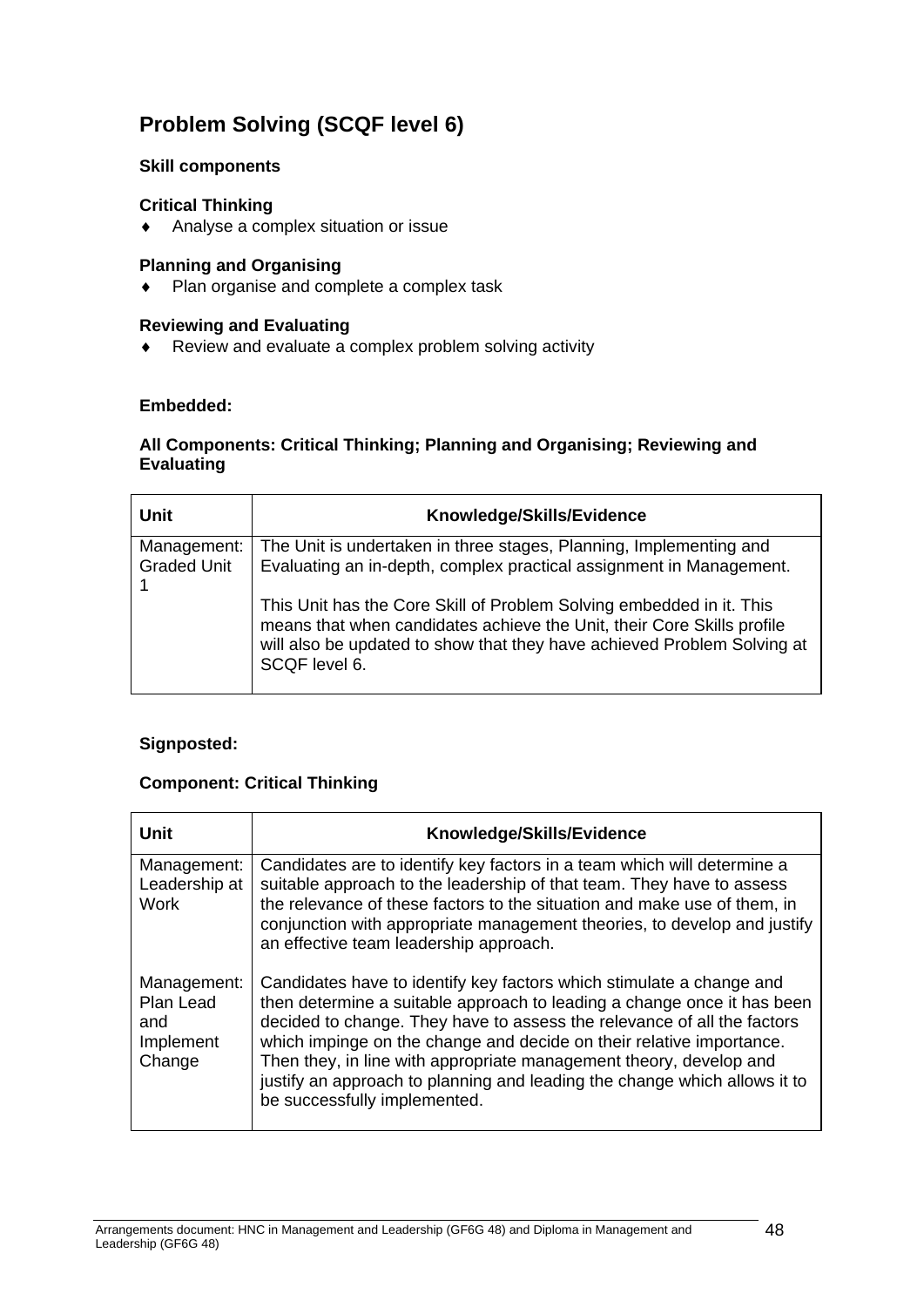| Unit                                                             | Knowledge/Skills/Evidence                                                                                                                                                                                                                                                                                                                                                                                                                                                                                                                                                            |  |
|------------------------------------------------------------------|--------------------------------------------------------------------------------------------------------------------------------------------------------------------------------------------------------------------------------------------------------------------------------------------------------------------------------------------------------------------------------------------------------------------------------------------------------------------------------------------------------------------------------------------------------------------------------------|--|
| Managing<br>and Working<br>with People                           | Candidates are to analyse and evaluate key aspects of managing people<br>and then consider how these can be applied in a specific organisational<br>context. They are to identify the main factors involved in the situation<br>from a HRM perspective and assess their significance and relevance. In<br>addition, they have to refer to appropriate good practice and relevant<br>concepts in order to make this assessment.                                                                                                                                                       |  |
| Culture of<br>Customer<br>Care                                   | To complete Outcome 2, candidates are to identify those factors in<br>customer service which will enable them to evaluate the customer care<br>strategy of an organisation. They have to assess the relevance of these<br>factors and apply customer service principles to judge the efficiency and<br>effectiveness of the strategy and make proposals for ensuring<br>continuous improvement. In this way they are able to develop and justify<br>an approach relevant to the organisation.                                                                                        |  |
| Manage<br>Operational<br>Resources                               | To complete the Unit, candidates are to analyse the key aspects of<br>operations management in a specific part of an organisation. They are to<br>identify the main factors involved in the situation from an operational<br>management perspective and then assess their significance and<br>relevance. They need to refer to appropriate theoretical ideas in order to<br>make this assessment and justify the approach to operational<br>management which they have identified.                                                                                                   |  |
| Management:<br>Developing<br>Self<br>Management<br><b>Skills</b> | Candidates have to use established techniques to enhance their own<br>self-awareness. They are expected to draw conclusions from this and<br>incorporate these into a personal development plan. They have to<br>assessing the relevance of their conclusions and consider how best to<br>make use of them in their plan. They are to provide reasons to justify the<br>way they have made use of these conclusions.                                                                                                                                                                 |  |
| Management:<br>Develop<br>Strategic<br>Plans                     | In order to complete the Unit, candidates have to identify key factors<br>which affect the development of a strategic plan and have to assess the<br>relevance of all these factors then decide on their relative importance.<br>On the basis of this, they have to devise and justify a development plan<br>to successfully implement a strategy which is suitable for the<br>organisation. In addition, they have to analyse the operation of the plan<br>which, again, will involve the identification of key factors and assessing<br>their relevance in a particular situation. |  |
| Management<br>Research                                           | In this Unit, candidates have to identify key factors in relation to their<br>research topic. In order to draw valid conclusions and make feasible<br>recommendations, they have to assess the relevance of all these factors<br>and decide on their relative importance. They also have to justify these<br>recommendations in terms of their analysis and show how they are<br>practical and realistic as far as the organisation is concerned.                                                                                                                                    |  |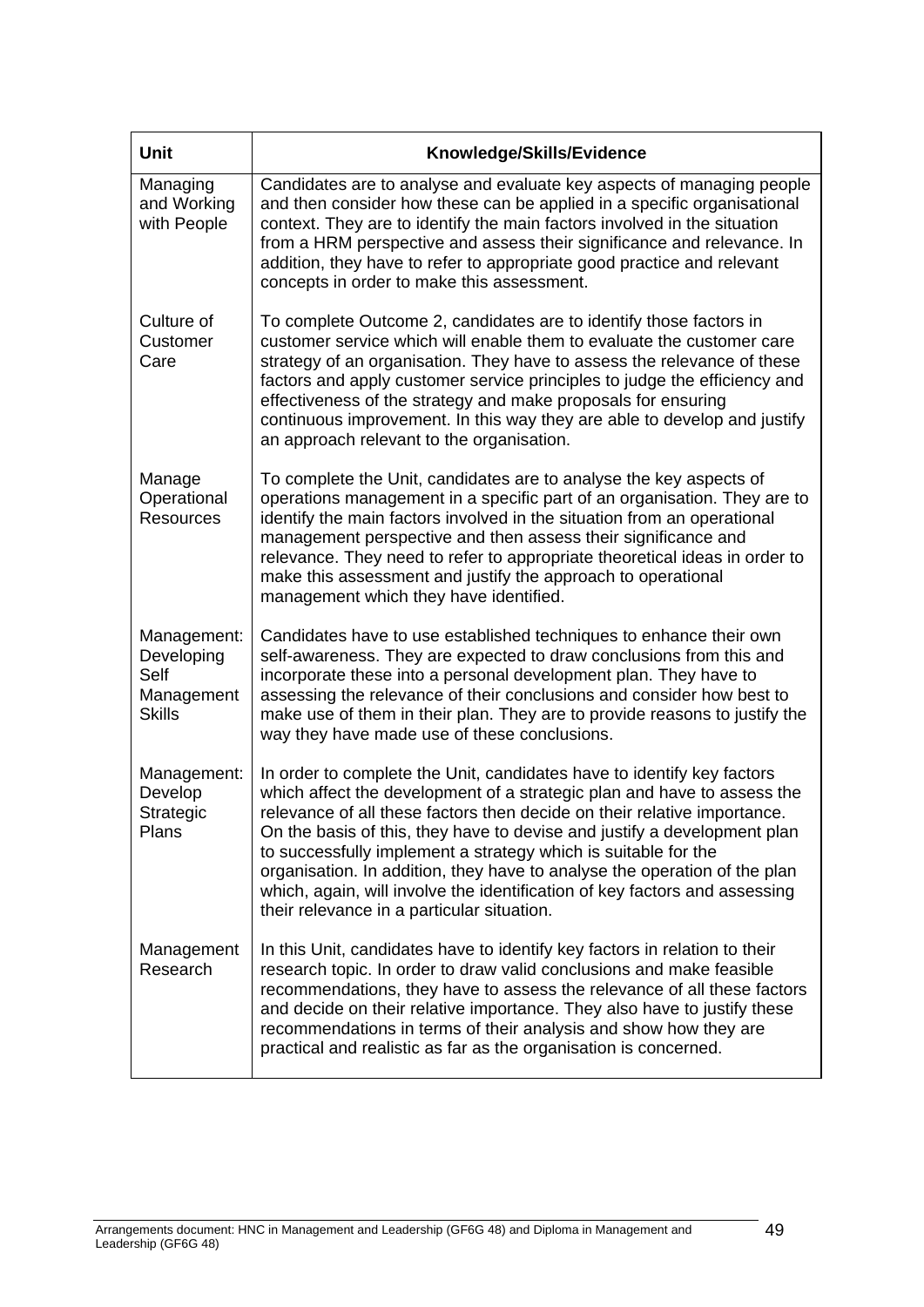| <b>Unit</b>                                                        | Knowledge/Skills/Evidence                                                                                                                                                                                                                                                                                                                                                                                                                                                             |  |  |  |
|--------------------------------------------------------------------|---------------------------------------------------------------------------------------------------------------------------------------------------------------------------------------------------------------------------------------------------------------------------------------------------------------------------------------------------------------------------------------------------------------------------------------------------------------------------------------|--|--|--|
| Management:<br>Strategic<br>Change                                 | Candidates have to identify key factors which influence the current<br>strategic position of an organisation; they also have to assess the<br>relevance of all these factors and decide on their relative importance.<br>Making use of appropriate theoretical models of strategy, they identify<br>and assess various options for strategic change. They will draw<br>conclusions on which option(s) are most suitable for the organisation<br>given its current strategic position. |  |  |  |
| Management:<br>Organisation<br>al Leadership<br>and<br>Development | When generating evidence for assessment, candidates have to identify<br>key factors in an organisation which impinge on vision and leadership<br>development. They are to assess the importance of these factors and<br>make use of this when responding to questions. Also, they are to justify<br>the points they make with reference to suitable theoretical ideas and<br>models and show how they are applicable in a particular organisational<br>context.                       |  |  |  |

## **Signposted:**

## **Component: Planning and Organising**

| <b>Unit</b>                                                      | Knowledge/Skills/Evidence                                                                                                                                                                                                                                                                                                                                                                                                                                                                                                                                                                                     |  |  |
|------------------------------------------------------------------|---------------------------------------------------------------------------------------------------------------------------------------------------------------------------------------------------------------------------------------------------------------------------------------------------------------------------------------------------------------------------------------------------------------------------------------------------------------------------------------------------------------------------------------------------------------------------------------------------------------|--|--|
| Management:<br>Plan Lead<br>and<br>Implement<br>Change           | Candidates have to prepare a plan to implement a change. The change<br>is likely to be complex so the plan will involve several different strands.<br>Through a resource audit, candidates are to identify the resources<br>required by the plan, which will involve some search activity to determine<br>the type and availability of resources needed. The resources will depend<br>on the change in question but will almost certainly include human and<br>physical resources and information.                                                                                                            |  |  |
| Management:<br>Developing<br>Self<br>Management<br><b>Skills</b> | In Outcome 2, candidates develop, implement and evaluate their own<br>personal development plan. They are required to identify the learning<br>resources that they will need in order for the plan to be implemented.<br>They are responsible for determining the personal development plan and<br>for carrying it out.                                                                                                                                                                                                                                                                                       |  |  |
| Management:<br>Develop<br>Strategic<br>Plans                     | In order to complete the Unit, candidates have to prepare a plan which<br>will enable a strategy to be implemented. Strategic action can be<br>complex and the strategic programme will involve a number of different<br>strands. When developing their strategic programme, candidates have to<br>identify the resources required and this will probably involve some<br>search activity to determine the type and availability of resources<br>needed. The resources will depend on the nature of the strategy but,<br>almost certainly, will include both human and physical resources and<br>information. |  |  |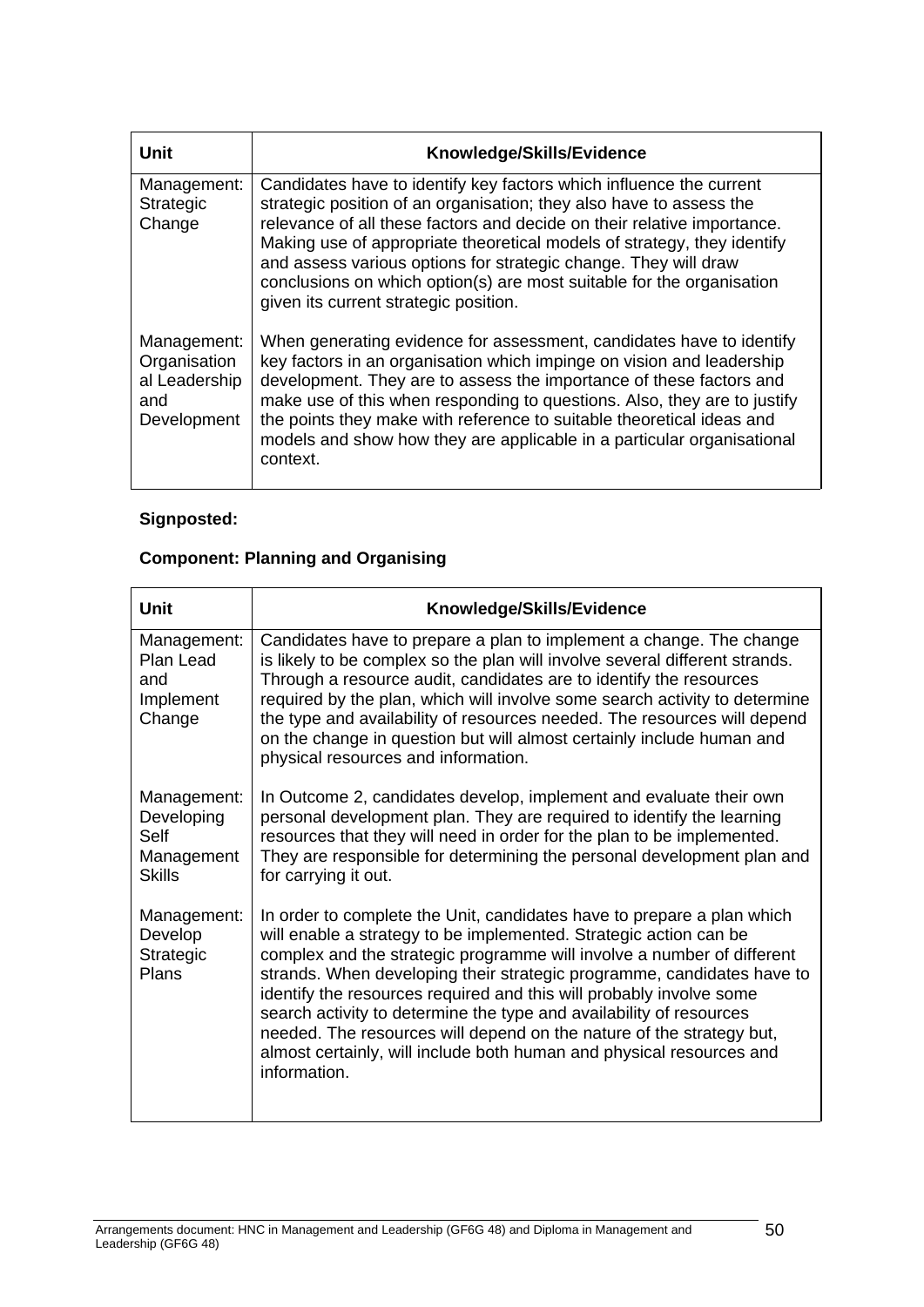| <b>Unit</b>            | Knowledge/Skills/Evidence                                                                                                                                                                                                                                                                                                                                                                                                                                                                       |  |  |
|------------------------|-------------------------------------------------------------------------------------------------------------------------------------------------------------------------------------------------------------------------------------------------------------------------------------------------------------------------------------------------------------------------------------------------------------------------------------------------------------------------------------------------|--|--|
| Management<br>Research | In this Unit, candidates have to plan their research. This involves a<br>number of different strands such as deciding on a topic, carrying out a<br>literature review, making arrangements for collecting data and so on.<br>Candidates have to identify the type and availability of resources<br>required by the research and this will involve some search activity.<br>Information is likely to be a key resource requirement but candidates<br>may also need human and physical resources. |  |  |

## **Signposted:**

## **Component: Reviewing and Evaluating**

| <b>Unit</b>                                                       | Knowledge/Skills/Evidence                                                                                                                                                                                                                                                                                                                                                                                                                                                                                             |  |
|-------------------------------------------------------------------|-----------------------------------------------------------------------------------------------------------------------------------------------------------------------------------------------------------------------------------------------------------------------------------------------------------------------------------------------------------------------------------------------------------------------------------------------------------------------------------------------------------------------|--|
| Management:<br>Developing<br>Self<br>Management<br><b>Skills</b>  | In Outcome 2, candidates review the way their personal development<br>plan has turned out and evaluate what has happened. To do this, they<br>make use of suitable evidence (including feedback from others) to draw<br>conclusions on what worked well and what lessons they can learn for<br>future personal development plans as part of their own continuous<br>personal development (CPD).                                                                                                                       |  |
| Managing and<br>Working with<br>People                            | Within Outcome 2, candidates are to evaluate the effectiveness of an<br>organisation's approaches to managing the performance of people. This<br>includes assessing the effectiveness of the organisation's performance<br>management system and the role of coaching and mentoring in<br>developing individuals.                                                                                                                                                                                                     |  |
| Creating a<br>Culture of<br>Customer<br>Care                      | As part Outcome 2, candidates are to evaluate the efficiency and<br>effectiveness of standards of customer service and an organisation's<br>customer care strategy. To do this, they are to make use of suitable<br>evidence and to draw conclusions. On the basis this, they are to make<br>proposals to ensure continuous improvement in customer care.                                                                                                                                                             |  |
| Management:<br>Strategic<br>Change                                | Candidates have to assess the relative worth of different options for<br>strategic change using a range of criteria including success criteria. The<br>options cover all aspects of the strategic situation of the organisation<br>and candidates have to identify and use suitable evidence to justify their<br>evaluation. Throughout candidates have to draw on the work they have<br>done for the Unit, which involves reviewing and evaluating the<br>usefulness of different theoretical models and approaches. |  |
| Management:<br>Organisational<br>Leadership<br>and<br>Development | Candidates must respond to questions in controlled conditions.<br>Some of these responses will require them to draw conclusions and<br>make recommendations, which have to be justified in the light of the<br>information available to candidates, some of which they may have<br>gathered themselves.                                                                                                                                                                                                               |  |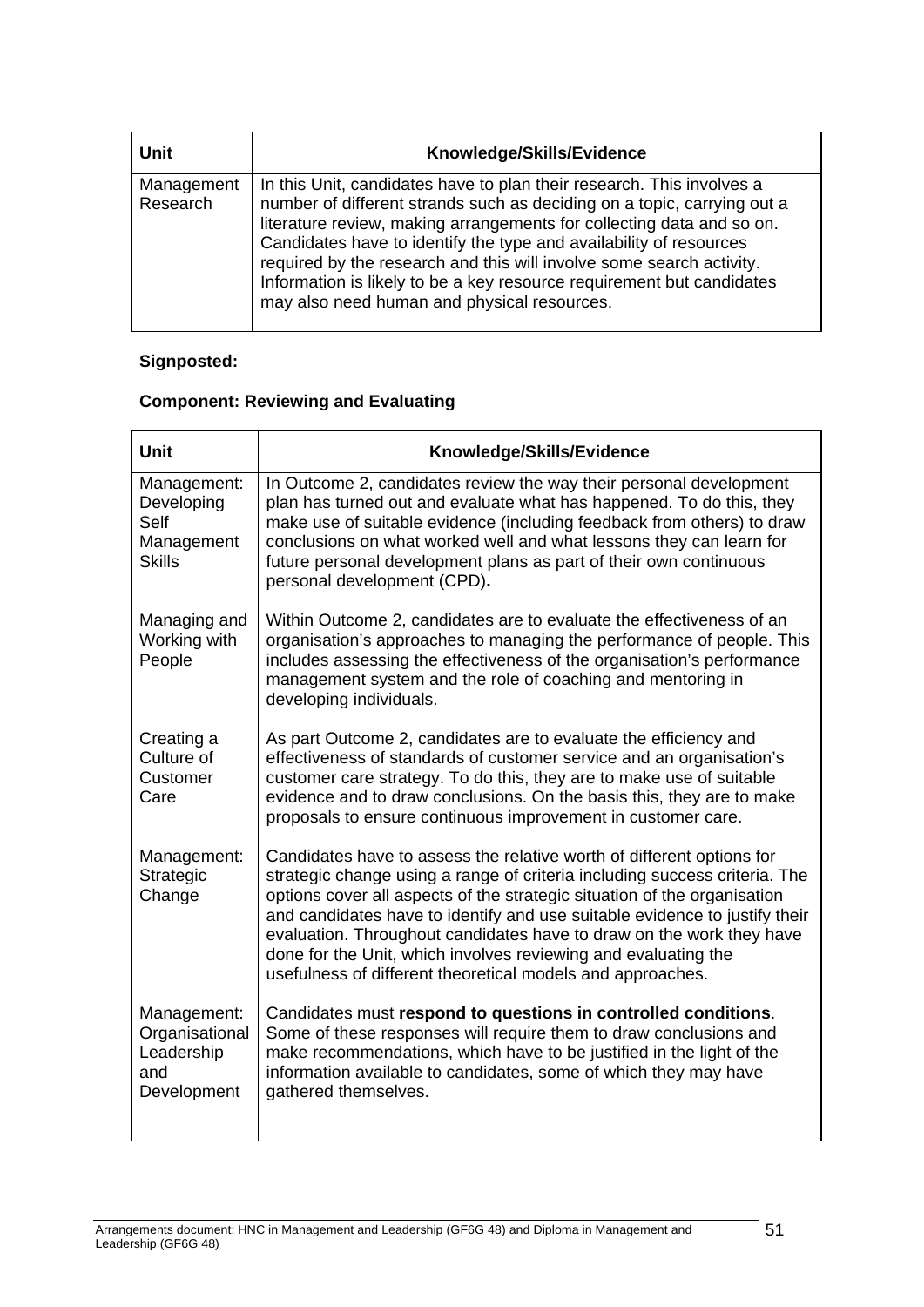| Unit                   | Knowledge/Skills/Evidence                                                                                                                                                                                                                                                |  |  |
|------------------------|--------------------------------------------------------------------------------------------------------------------------------------------------------------------------------------------------------------------------------------------------------------------------|--|--|
| Management<br>Research | Candidates have to draw conclusions and make recommendations. In<br>order to do this, they have to review their work and evaluate the results<br>of their work. Otherwise, they will not be able to make recommendations<br>which are realistic, practical and feasible. |  |  |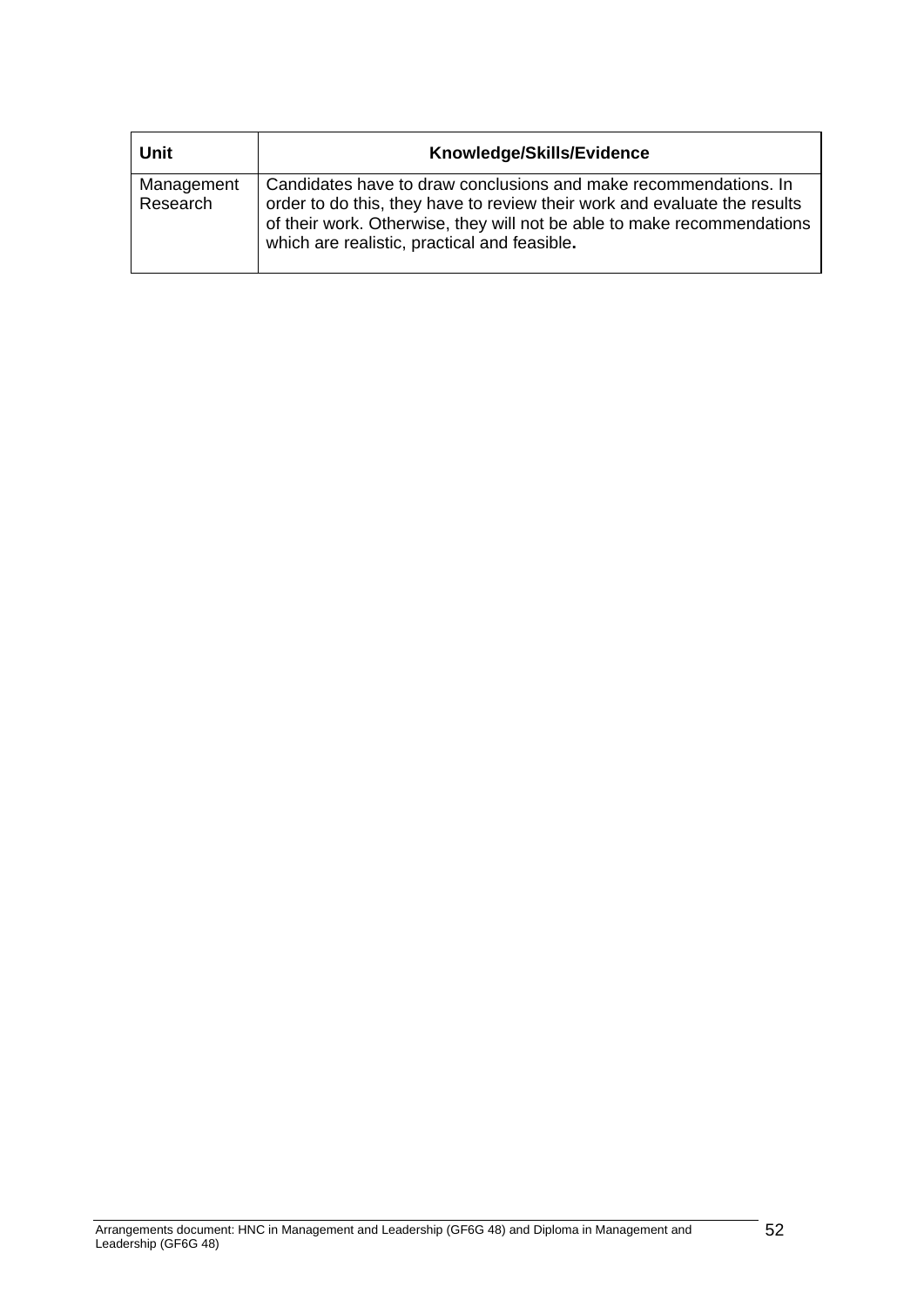## **Working with Others (SCQF level 6)**

## **Working co-operatively with others**

| <b>Unit</b>                                                       | Knowledge/Skills/Evidence                                                                                                                                                                                                     |  |  |
|-------------------------------------------------------------------|-------------------------------------------------------------------------------------------------------------------------------------------------------------------------------------------------------------------------------|--|--|
| Managing and<br>Working with<br>People                            | A range of scenarios requiring an understanding of encouraging best<br>practice in co-operative working is explored, including coaching,<br>mentoring and implementing disciplinary procedures. Evaluation is<br>continuous.  |  |  |
| Management:<br>Develop<br>Strategic<br><b>Plans</b>               | Significant theoretical underpinning knowledge is used to produce a<br>detailed response to industry case study on best practice in planning<br>and leading significant organisational change involving a range of<br>others. |  |  |
| Management:<br>Organisational<br>Leadership<br>and<br>Development | Advanced understanding of the tools and techniques used to foster co-<br>operative working and overcome potential barriers by negotiation,<br>persuasions and assertive behaviours underpins the competencies of<br>the Unit. |  |  |
| Management:<br>Strategic<br>Change                                | Underpinning knowledge on approaches to establishing and maintaining<br>relationships with others including involving and gaining commitment of<br>staff across an organisation.                                              |  |  |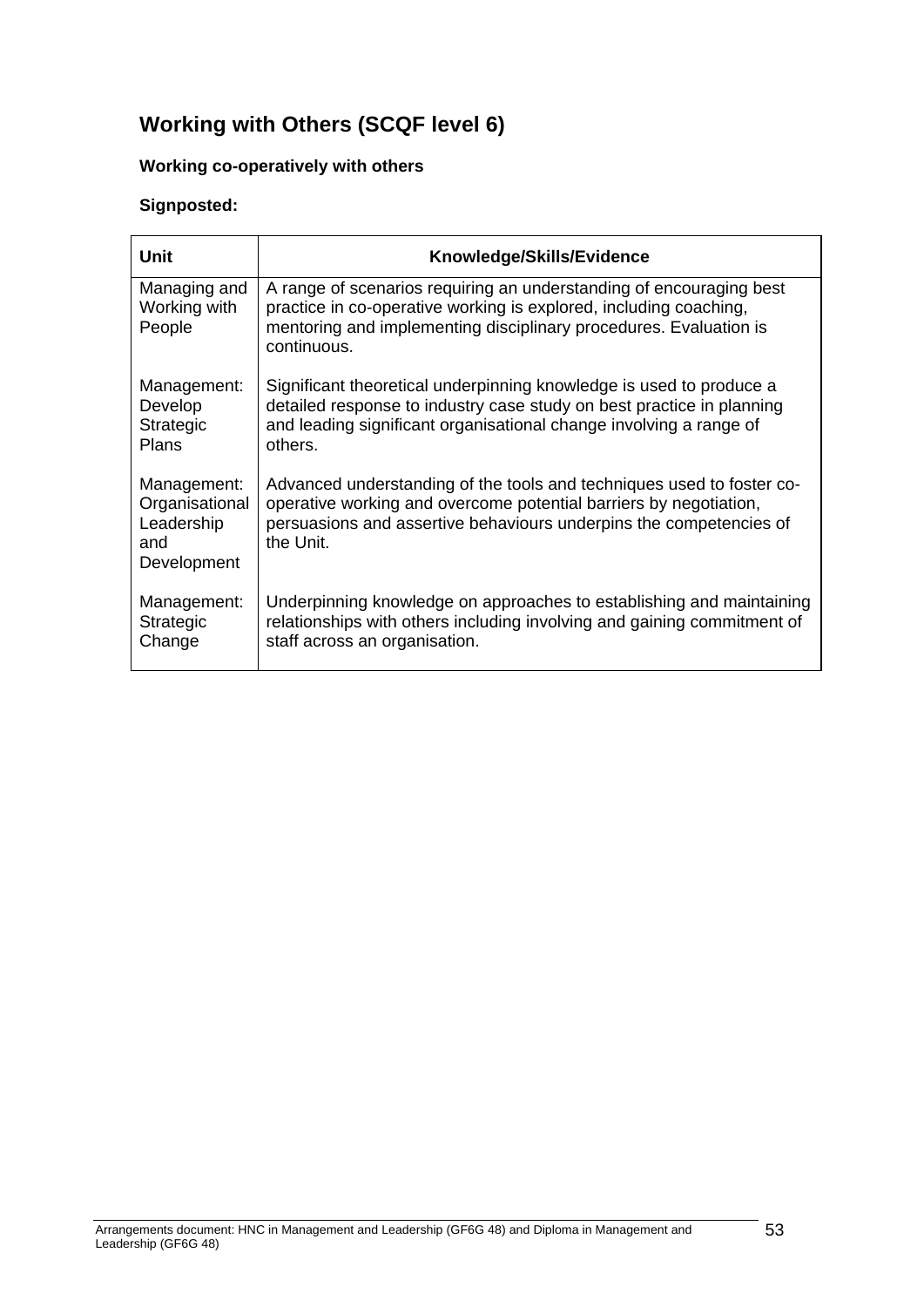# **Appendix 3: Summary of position paper**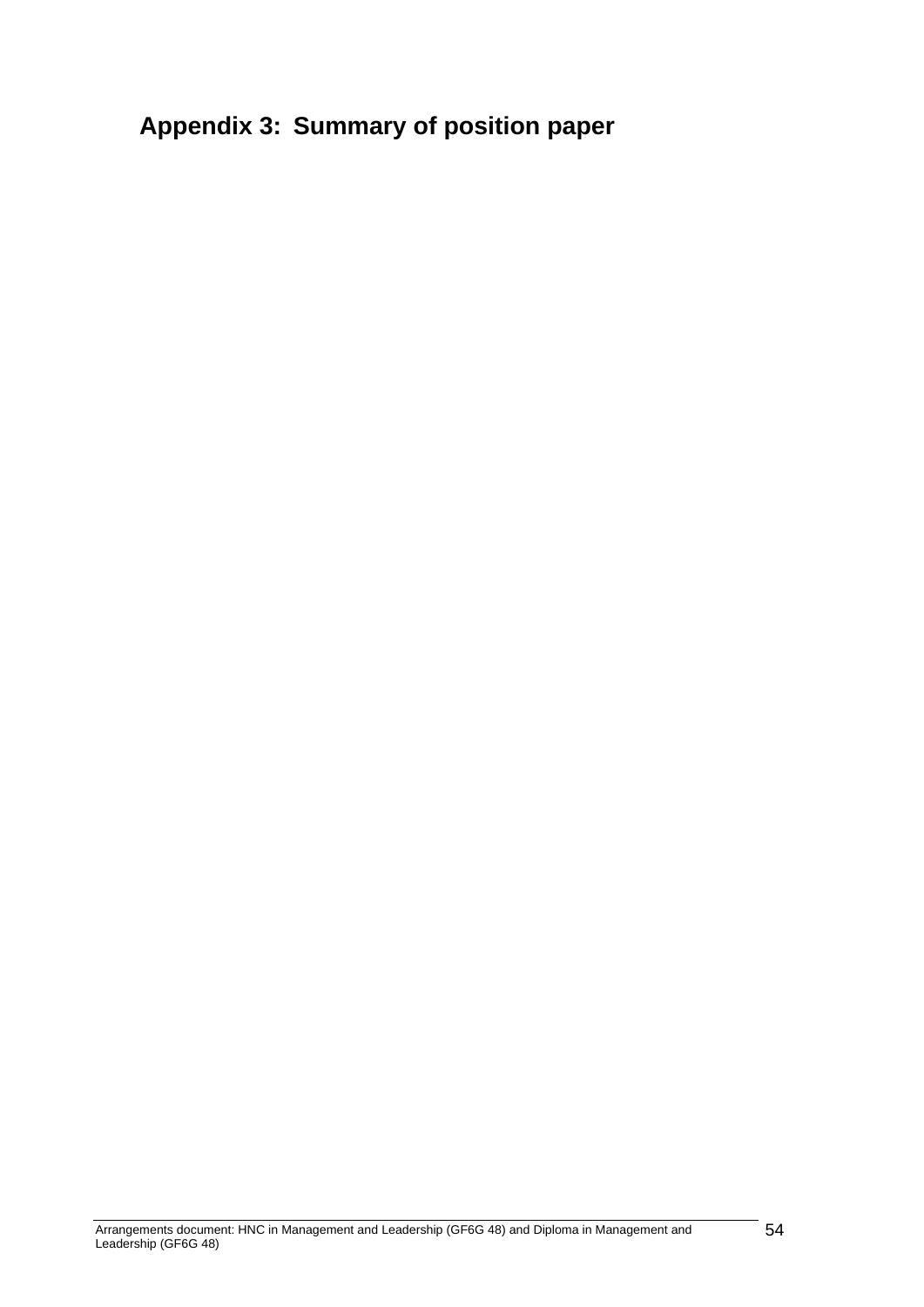### **Scottish Qualifications Authority**

#### **Position Paper on the HNC/Diploma in Management**

#### **1 Introduction**

This paper sets out proposals for the review of the HNC and Diploma in Management.

#### **2 Background**

The HNC and Diploma in Management were first introduced in 1989/90 and have been revised a number of times since. The most recent revision of the qualifications took place in 2004/2005 with the first delivery in August 2006. The HNC consists of 12 SQA credits and the Diploma 18 SQA credits (the HNC is subsumed within the Diploma).

Participation on the HNC and Diploma in Management has continued to decrease over recent years (around 600 candidates in 1987 to 60 in 2010) and now only five active centres (of 31 approved) despite SQA investing in comprehensive support material. Some centres are now delivering alternative courses offered by other awarding bodies the main ones being the ILM and the CMI. Both bodies offer a wide range of Management and Leadership qualifications, eg CMI's Certificate and Diploma in Management. The qualifications are also very flexible, for example, ILM's level 3 award for Effective Management contains 50 Units of which none are mandatory thereby allowing centres/employers the flexibility to design their own award. These qualifications like the SQA HNC/Diploma are premised on the same NOS and cover the same subject matter and in that regard are still viewed as comparable courses.

Discussions with centres, students and others involved suggest that one of the reasons for these defections may be the perceived, and for many real, view that the programmes are rigid in their approach to assessment resulting in over assessment of candidates and a programme that is inflexible and unable to meet the needs of candidates and delivering centres.

All centres offering the HNC/Diploma in Management do so, on a parttime basis and specifically target those already in employment. It is the employed position of this target group of aspirant managers or managers that is driving the need for greater flexibility. Centres are exploring new ways to deliver, including on-line and fast-track approaches, to meet market requirements and there appears to be a general opinion that the existing assessment structure hinders these developments.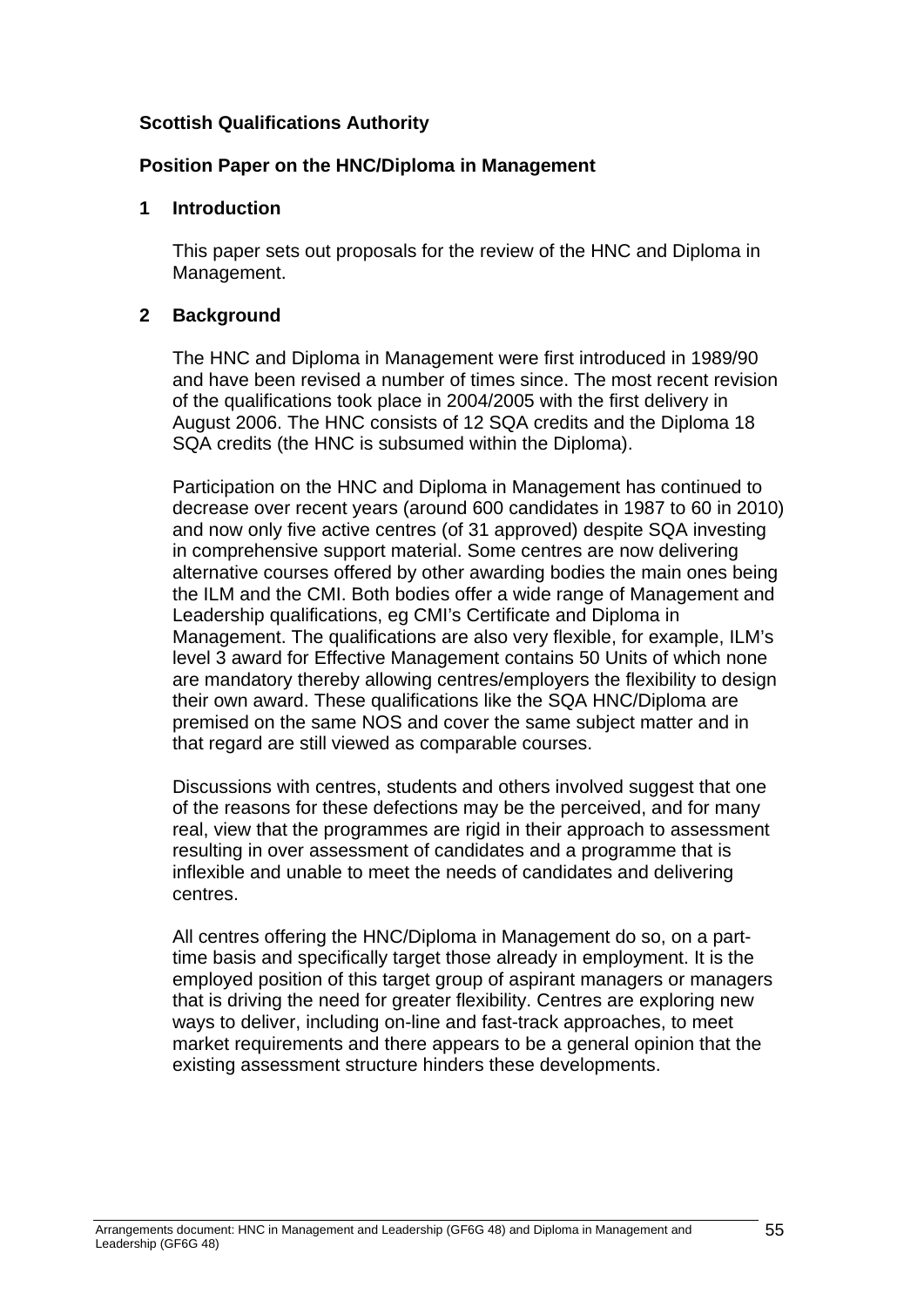A review of the mandatory Units in the HNC Management (9 SQA credits) highlights a programme which consists of:

- ◆ 25 Outcomes
- 61 Evidence Requirements
- 11 assessments of which six are case studies, two open-book exams (including financial), two reports (including Graded Unit), one portfolio,
- ◆ A total minimum word count of between 14,000-15,000 words excluding the examinations and portfolio

A similar breakdown of the Diploma Management mandatory Units (4 SQA credits) fares slightly better

- ◆ 10 Outcomes
- 26–29 Evidence Requirements
- four assessments of which two of which are closed-book exams, one report, one case study
- A total word count of 7,000 words excluding the exams.

The above totals do not include assessments within the required optional Units.

While the analysis above, may be of a general nature, and as a result, subject to criticism it does reinforce the view that the programme is over assessed. Few, however, have indicated that there are problems with the content of the programme. Any problems appear to lie with assessment. It is worth noting that the Unit Specifications suggest a degree of flexibility in how assessments may be conducted which is not reflected in the assessment exemplars. There is evidence to suggest that the assessment exemplars provided for Units are viewed by centres as the definitive assessment tool and are in the main adopted verbatim with limited consideration. The crude analysis, provided above indicates that the assessment strategies deployed in the exemplars consist of traditional approaches for Business Management courses and lack innovation and creativity.

While the award is seen as demanding it is well respected and is often used as a vehicle for students to gain 3rd year entry to a degree programme or even an MBA. However, universities appear to be pulling back from this informal agreement. Many universities are looking for 240 credit points for entry to 3rd year of related degree programmes and as a result, the Diploma is losing its standing with Universities.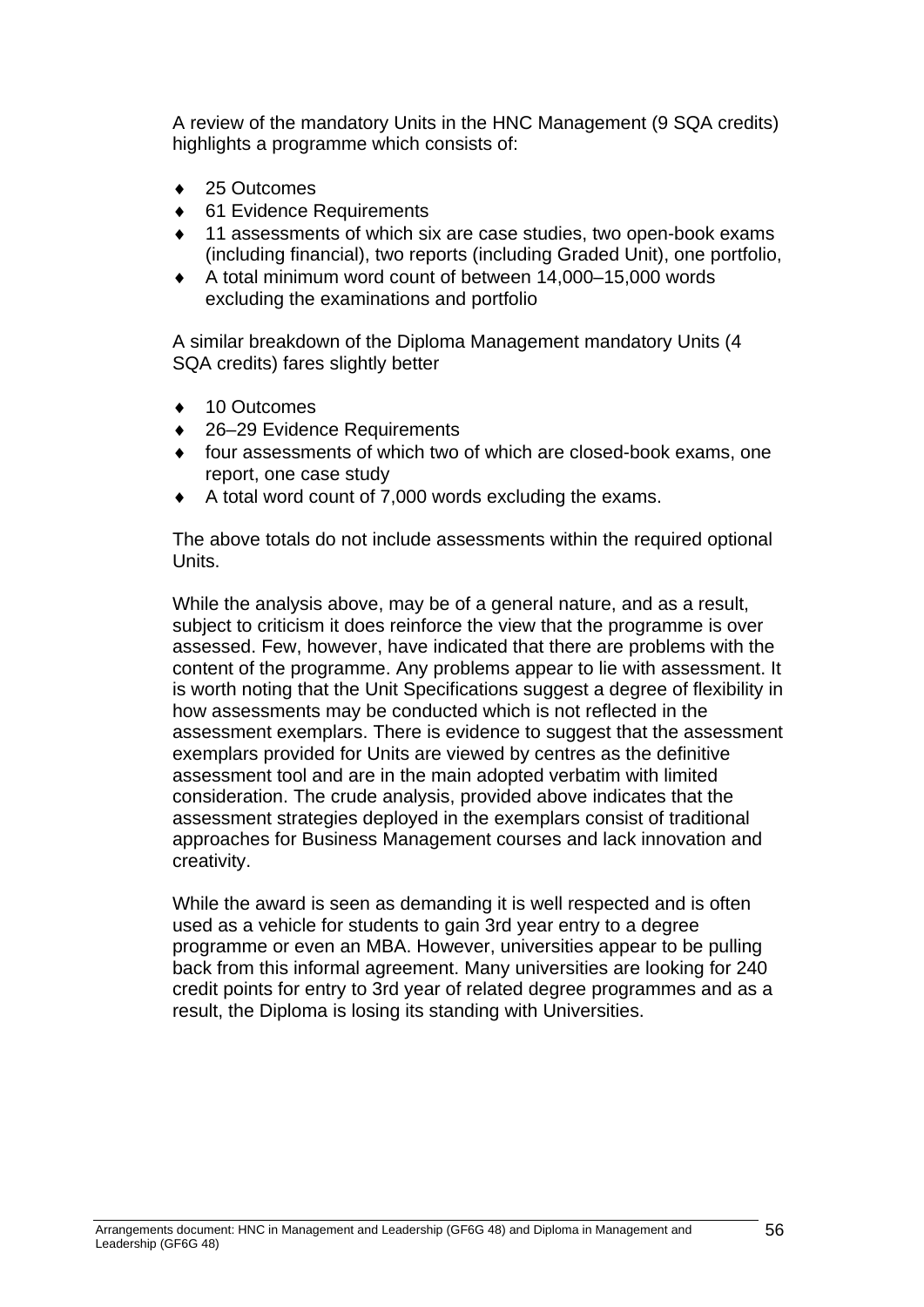### **3 Proposal**

This is an important sector in SQA's portfolio of qualifications. Almost all SSC action plans have highlighted there are gaps in the skills of managers and leaders within their sector and many specialist qualifications include management Units.

The restrictive nature of the Evidence Requirements makes it difficult to integrate assessments and centres appear to be slavishly following the assessment exemplars. It is therefore proposed that SQA undertake a review of the HNC/Diploma in Management focusing on the assessment of the Units but looking to trim some of the knowledge and skills items and/or include broader headings to create more flexibility. The review should also look to provide examples of how the delivery of Units could be integrated see annex (a) for suggestions on integration.

It is also suggested that revised assessment exemplars be developed and writers should be quided to consider more innovative assessment<sup>1</sup> put forward by Hounsell et al (2007):

- Presentations and other non-written assessments, eg viva, mini-viva, group presentation, individual presentation, production of artifact, eg poster, video, audio, role play, debate and discussion, residential periods.
- Portfolios and other unconventional writing assignments, eg eportfolios, learning journals, project documentation, diaries, reading logs, blogs and reflexive notebooks.
- Assessment of groups and collaboration, eg projects, posters, events, work based learning, residential exercises and field events.
- Student involvement in assessment, eg peer assessment.
- Use of new Technology, eg blogs, social media tools, VLE, e-portfolio, eg Mahara.

SQA should be involved in negotiations with Universities for 3rd year entry to related degree programmes to ensure the Diploma in Management is seen as at least equivalent to an HND in terms of entry to degree programmes.

### **4 Recommendation**

It is recommended that SQA establish a QDT to take forward the review of the HNC and Diploma in Management. The review should adopt a light touch with regards to the content of the Units, focusing on assessment and ways of integrating assessment across Units.

<sup>&</sup>lt;sup>1</sup> Innovative assessment across the disciplines An analytical review of the literature. The Higher Education Academy, Hounsell et al November 2007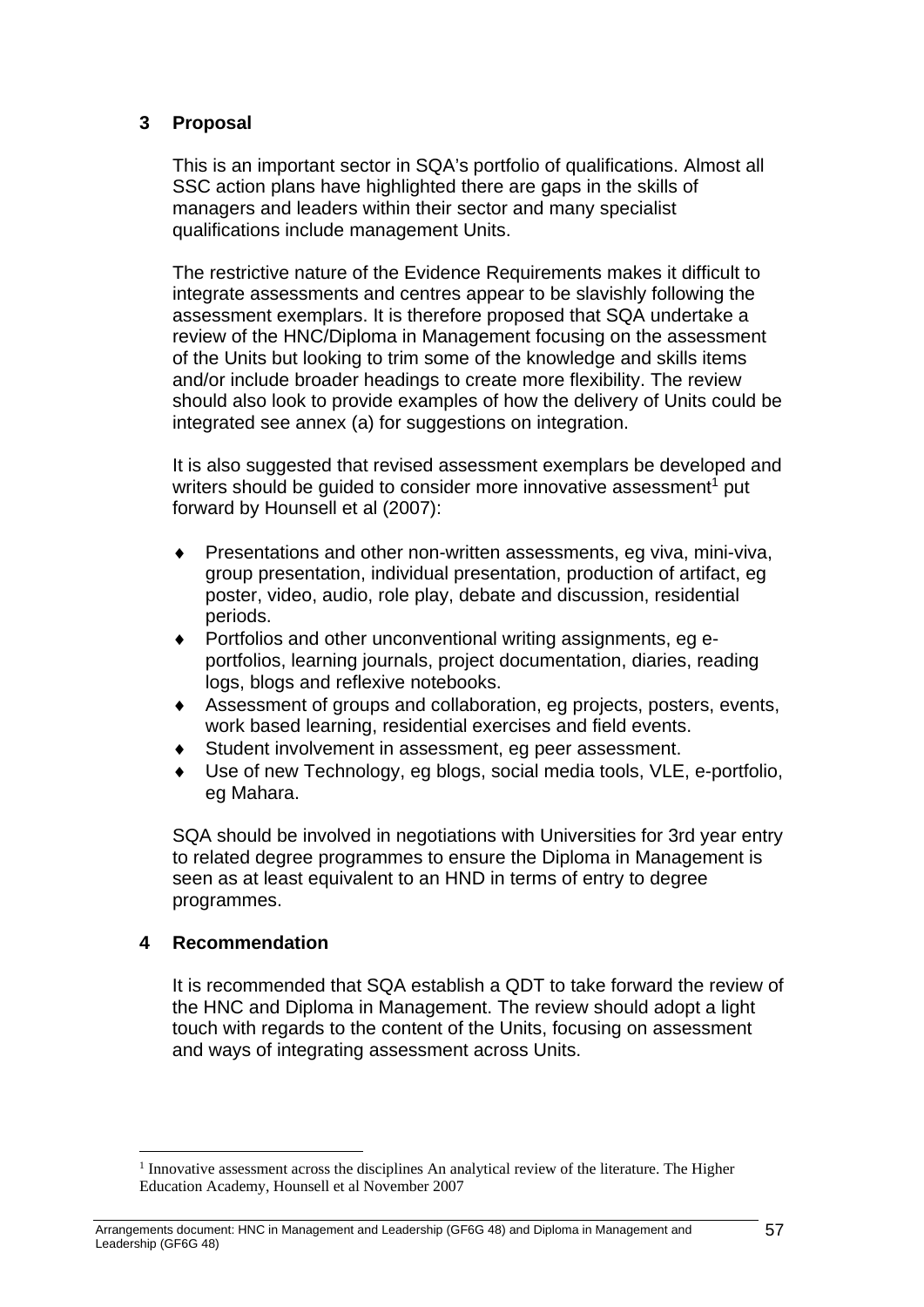## **Annex (a)**

## **Possible Opportunities for Integration**

| <b>Units</b>                                                                                                                                      | <b>Approach</b>                                                                                                                                                                                                                                                                  | <b>Comments</b>                                                                                                                                                                     |
|---------------------------------------------------------------------------------------------------------------------------------------------------|----------------------------------------------------------------------------------------------------------------------------------------------------------------------------------------------------------------------------------------------------------------------------------|-------------------------------------------------------------------------------------------------------------------------------------------------------------------------------------|
| <b>Graded Unit</b><br>Management:<br>Developing-Self<br><b>Management Skills</b><br>(DV86 34)                                                     | Full integration of Unit<br>٠<br>possible through portfolio<br>approach                                                                                                                                                                                                          | Creation of an<br>exemplar may be<br>required to<br>demonstrate how<br>this may be<br>achieved                                                                                      |
| Graded Unit (DW2X 34)<br>and matched Units, eg<br>Creating a Culture of<br><b>Customer Care;</b><br><b>Manage Operational</b><br><b>Resources</b> | Identify subject focus of GU<br>Create a literature review<br>$\bullet$<br>component either as part of<br>GU or as an appendix to the<br>GU which addresses the<br>requirements of the matched<br>Unit<br>Create mini viva to manage<br>any gaps                                 | Will require<br>modification of<br>Evidence<br>Requirements in<br>some Units to create<br>flexibility. Will also<br>require clear<br>marking matrices<br>from delivering<br>centres |
| Leadership at Work<br>(DV88 34) and Plan,<br>Lead and Implement<br>Change (DV8C 35)                                                               | Creation of single case study,<br>portfolio based approach or<br>residential weekend<br>Create marking matrix<br>٠<br>reflecting both Units<br>Use blogs, etc as a lead to<br>case study. Blogs will provide<br>DV88 34 requirements and<br>case answers DV8C 35<br>requirements | <b>Relaxation of</b><br>Evidence<br>Requirements to<br>enable sampling in<br>non-examined<br>setting                                                                                |
| <b>Managing and Working</b><br>with People (DV82 34)                                                                                              | Create single piece of work<br>oriented around performance<br>management<br>Use web 2.0 technologies to<br>build evidence<br>Use peer assessment to<br>reinforce some aspects of Unit<br>Possibility of Integrating<br>certain Outcomes with Graded<br>Unit                      | <b>Revisit Evidence</b><br>Requirements to<br>reduce loading                                                                                                                        |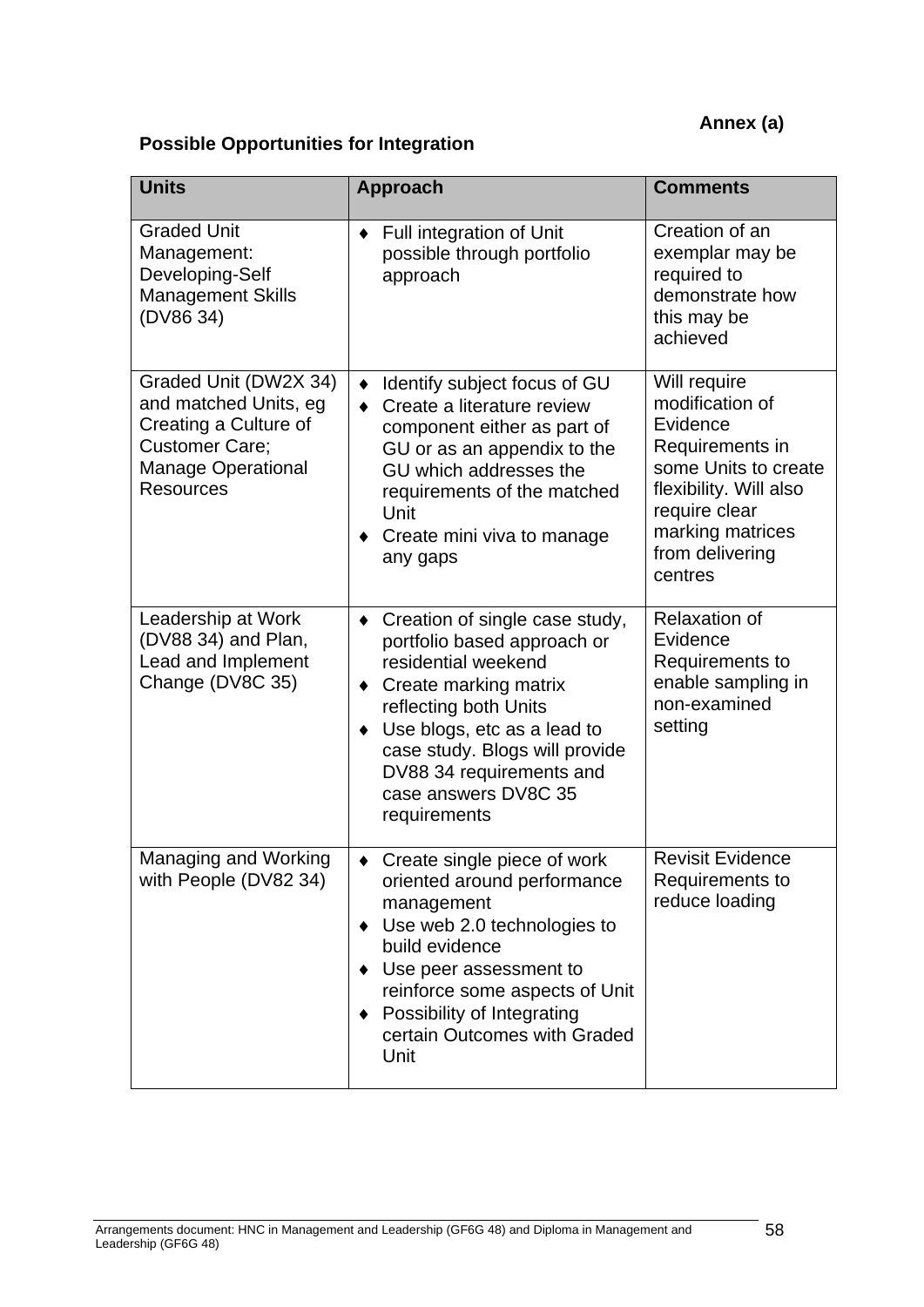| <b>Units</b>                                                           | <b>Approach</b>                                                                                                                                                                                                                                            | <b>Comments</b>                                                                                                                                                                     |
|------------------------------------------------------------------------|------------------------------------------------------------------------------------------------------------------------------------------------------------------------------------------------------------------------------------------------------------|-------------------------------------------------------------------------------------------------------------------------------------------------------------------------------------|
| Manage Operational<br>Resources (DV7X 34)                              | Look at current evidencing to<br>٠<br>enable greater flexibility, eg<br>create blog, e-portfolio<br>approach<br>Possibility of Integrating<br>٠<br>certain Outcomes with Graded<br>Unit                                                                    | <b>Rework Evidence</b><br>Requirements to<br>allow flexibility<br>required                                                                                                          |
| <b>Creating Culture of</b><br><b>Customer Care</b><br>(DJ42 34)        | Create single piece of work,<br>eg case study or investigative<br>report<br>Possibility of Integrating with<br><b>Graded Unit</b>                                                                                                                          | <b>Rework Evidence</b><br>Requirements to<br>allow flexibility<br>required                                                                                                          |
| Develop Strategic Plans<br>(DV87 36) and Strategic<br>Change (DV7W 36) | Create single piece of work,<br>eg case study or investigative<br>report<br>Use of Web 2.0 technologies<br>٠<br>to provide evidence<br>Possibility of Integrating with<br>Management Research                                                              | <b>Relaxation of</b><br>Evidence<br>Requirements to<br>enable sampling in<br>non-examined<br>setting                                                                                |
| Organisational<br>Leadership and<br>Development<br>(DV8A 36)           | Single investigative report<br>Assessed through web 2.0<br>approaches                                                                                                                                                                                      | <b>Relaxation of</b><br>Evidence<br>Requirements to<br>enable sampling in<br>non-examined<br>setting                                                                                |
| Management Research<br>(DV81 36)                                       | Identify subject focus<br>Create a literature review<br>component either as part of<br>Research report or as an<br>appendix to the research<br>report which addresses the<br>requirements of the matched<br>Unit<br>Create mini viva to manage<br>any gaps | Will require<br>modification of<br>Evidence<br>Requirements in<br>some Units to create<br>flexibility. Will also<br>require clear<br>marking matrices<br>from delivering<br>centres |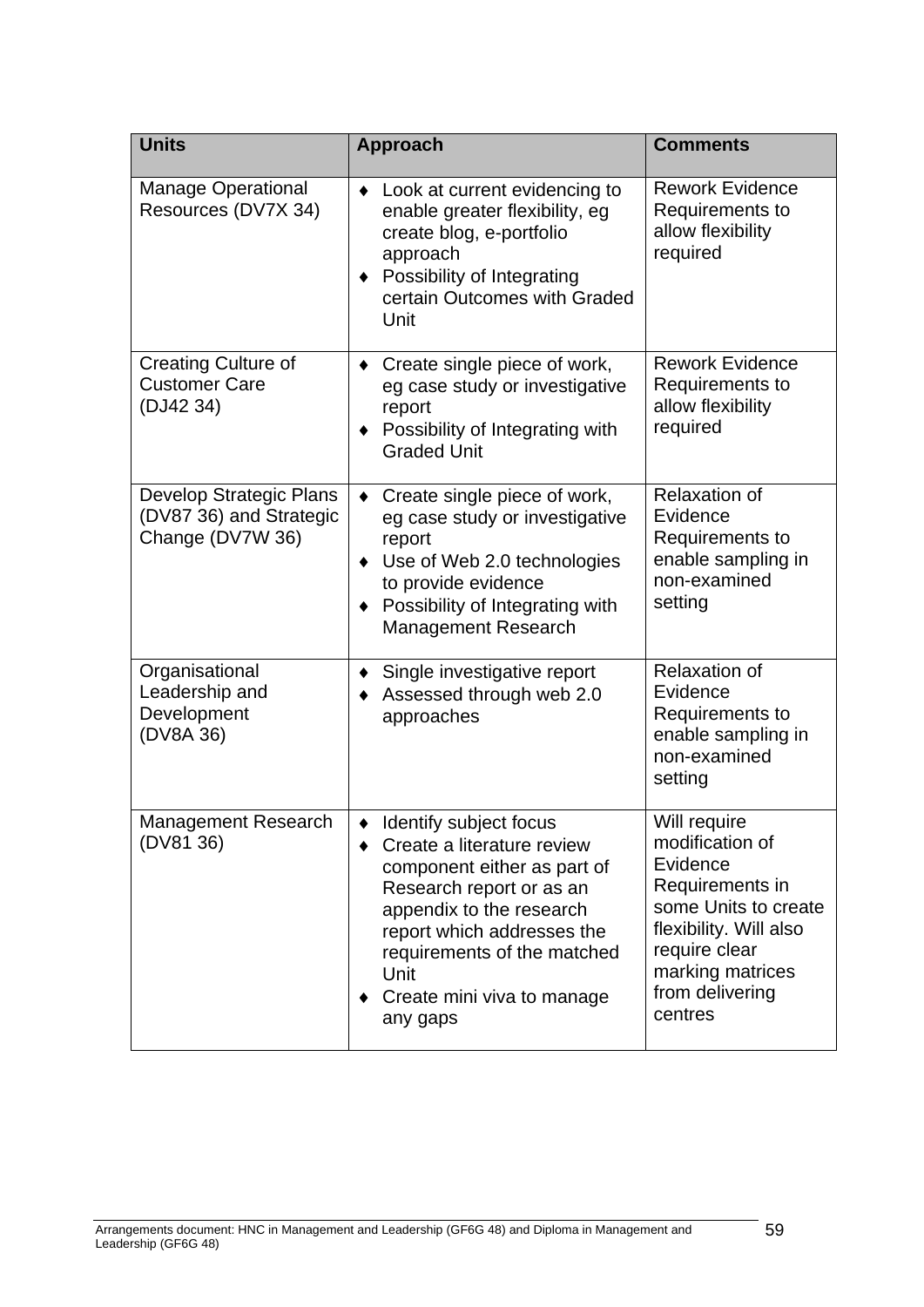**Appendix 4: Mapping of Mandatory Units to Management and Leadership National Occupational Standards (NOS)**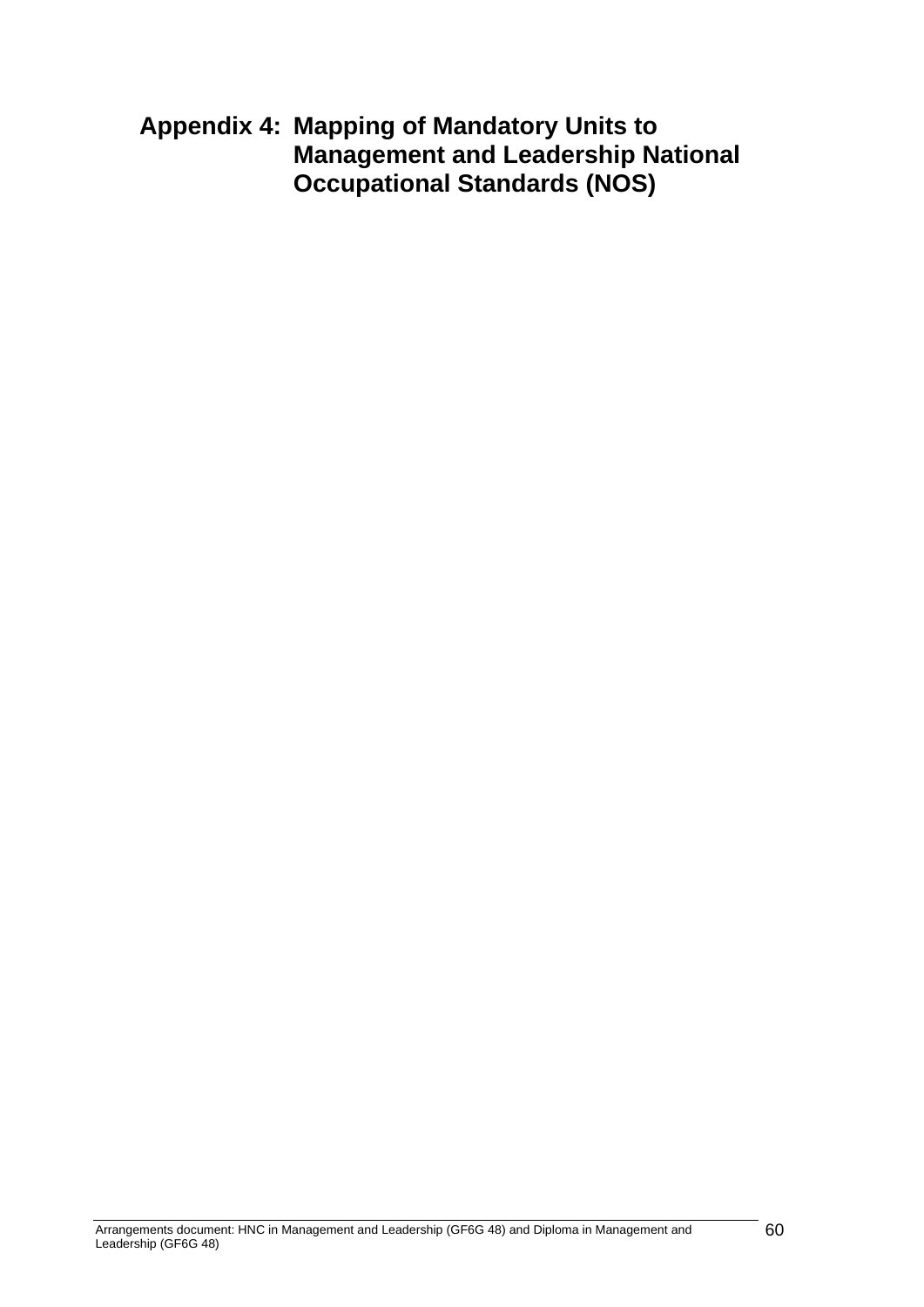|                | <b>Management and Leadership</b><br><b>Occupational Standard</b>                           | <b>HNC/Diploma in Management</b><br><b>Mandatory Unit</b>                                    | <b>Full or</b><br><b>Partial</b><br><b>Mapping</b> |
|----------------|--------------------------------------------------------------------------------------------|----------------------------------------------------------------------------------------------|----------------------------------------------------|
|                | A1 Manage your own resources                                                               | <b>Management: Developing</b><br><b>Self Management Skills</b>                               | Partial                                            |
|                | A2 Manage your own resources and<br>professional development                               | <b>Management: Developing</b><br><b>Self Management Skills</b>                               | Full                                               |
|                | A3 Develop your personal networks                                                          | Management: Leadership at<br><b>Work</b>                                                     | Partial                                            |
| <b>B1</b>      | Develop and implement<br>operational plans for your area<br>of responsibility              | <b>Manage Operational Resources</b>                                                          | Full                                               |
| B <sub>5</sub> | Provide leadership for your team                                                           | Management: Leadership at<br><b>Work</b>                                                     | Full                                               |
| B6             | Provide leadership in your area<br>of responsibility                                       | Management: Leadership at<br><b>Work</b>                                                     | Full                                               |
| B7             | Provide leadership for your<br>organisation                                                | <b>Management: Organisational</b><br><b>Leadership and Development</b>                       | Full                                               |
|                | B11 Promote equality of opportunity<br>and diversity in your area of<br>responsibility     | <b>Managing and Working with</b><br>People                                                   | Partial                                            |
| C4             | Lead change                                                                                | Management: Plan, Lead and<br><b>Implement Change</b>                                        | Partial                                            |
| C <sub>5</sub> | Plan change                                                                                | Management: Plan, Lead and<br><b>Implement Change</b>                                        | Partial                                            |
|                |                                                                                            | <b>Management: Develop Strategic</b><br><b>Plans</b>                                         | Full                                               |
| C <sub>6</sub> | Implement change                                                                           | Management: Plan, Lead and<br><b>Implement Change</b><br><b>Management: Strategic Change</b> | Partial                                            |
|                |                                                                                            |                                                                                              | Full                                               |
| D <sub>1</sub> | Develop productive working<br>relationships with colleagues                                | <b>Managing and Working with</b><br>People                                                   | Partial                                            |
| D <sub>3</sub> | Recruit, select and keep<br>colleagues                                                     | <b>Managing and Working with</b><br>People                                                   | Full                                               |
| D <sub>6</sub> | Allocate and monitor the<br>progress and quality of work in<br>your area of responsibility | Management: Leadership at<br><b>Work</b>                                                     | Partial                                            |
| E1             | Manage a budget                                                                            | <b>Manage Operational Resources</b>                                                          | Partial                                            |
| E4             | Promote the use of technology<br>within your organisation                                  | <b>Manage Operational Resources</b>                                                          | Partial                                            |
| E6             | Ensure health and safety<br>requirements are met in your<br>area of responsibility         | <b>Manage Operational Resources</b>                                                          | Partial                                            |
| F <sub>8</sub> | Work with others to improve<br>customer service                                            | <b>Creating a Culture of Customer</b><br>Care                                                | Partial                                            |
| F <sub>9</sub> | Build your organisation's<br>understanding of its market and<br>customers                  | <b>Creating a Culture of Customer</b><br>Care                                                | Partial                                            |
|                | F10 Develop a customer focused<br>organisation                                             | <b>Creating a Culture of Customer</b><br>Care                                                | Partial                                            |
|                | F11 Manage the achievement of<br>customer satisfaction                                     | <b>Creating a Culture of Customer</b><br>Care                                                | Partial                                            |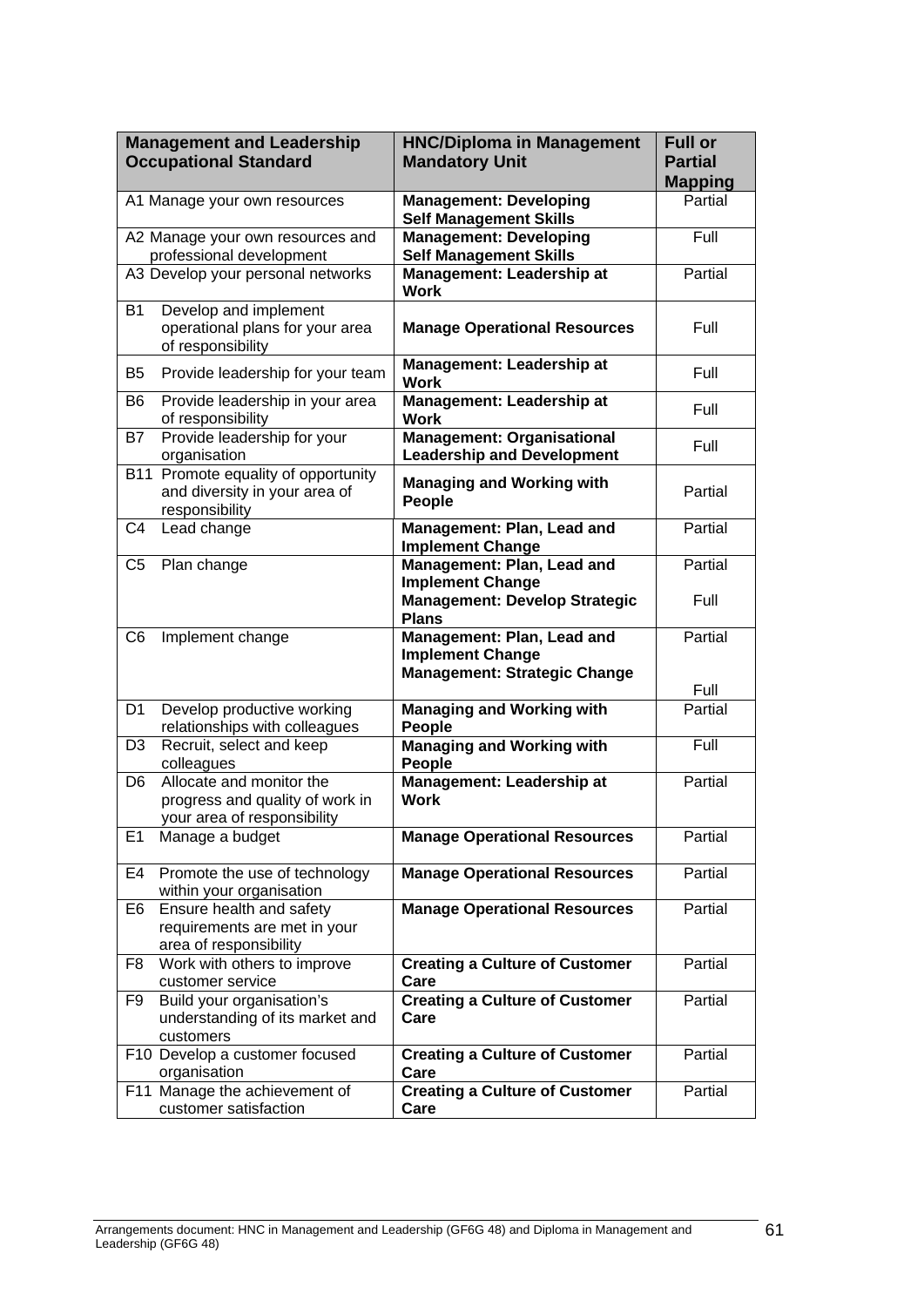#### **NB: Optional Units**

**Many optional Units map to specific Management and Leadership NOS in areas such as Finance, Project Management, Innovation, Equality and Diversity; Managing Risk; Marketing, etc.**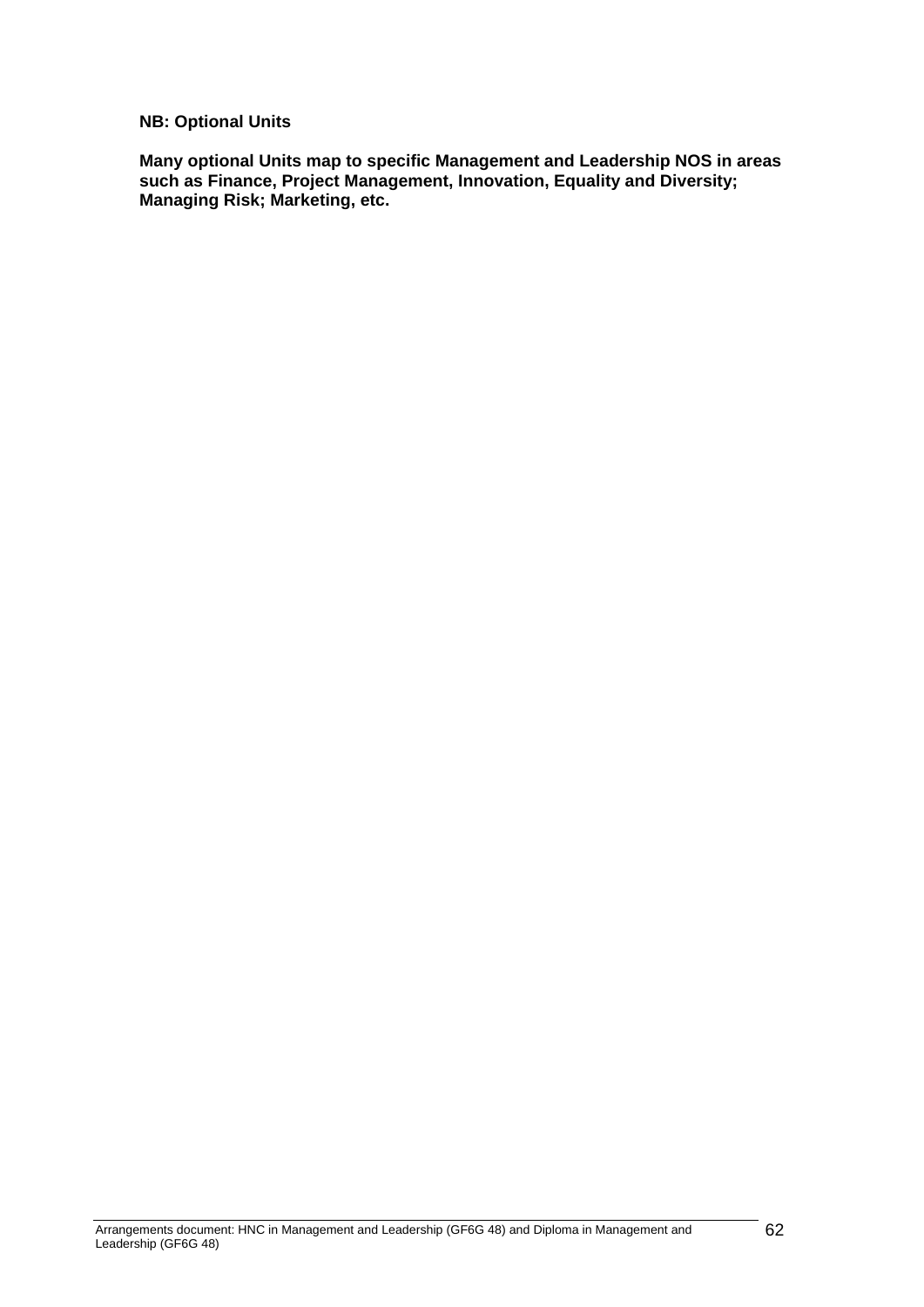## **Appendix 5: Suggested Assessment of Mandatory Units**

| <b>Unit title</b>                                           | <b>Outcome</b><br><b>Number</b> | <b>Suggested Assessment Methods</b>                                                                                                                                                                                   | <b>Possible Alternative Assessment</b><br>Methods (incl Web2.0 approaches)                                                                                                                                                       |
|-------------------------------------------------------------|---------------------------------|-----------------------------------------------------------------------------------------------------------------------------------------------------------------------------------------------------------------------|----------------------------------------------------------------------------------------------------------------------------------------------------------------------------------------------------------------------------------|
| Management: Developing<br>Self Management Skills<br>H1F1 34 | 1 and $2$                       | Integrated report or portfolio/e-portfolio of<br>evidence.                                                                                                                                                            | Personal statements; discussion fora;<br>social networking sites; wikis; blogs;<br>vivas; away days; residentials.                                                                                                               |
| Management: Leadership at<br>Work H1F2 34                   | 1 and $2$                       | Integrated report or portfolio/e-portfolio of<br>evidence.                                                                                                                                                            | Personal statements; discussion fora;<br>social networking sites; wikis; blogs;<br>vivas; away days; residentials; poster<br>displays.<br><b>NB:</b> Could link assessment with the Unit<br>Management: Plan, Lead and Implement |
|                                                             |                                 |                                                                                                                                                                                                                       | Change, eg a narrative report analysing<br>leadership then link to a particular team.                                                                                                                                            |
| Management: Plan Lead and<br>Implement Change H1F3 35       | 1 and $2$                       | Integrated report or portfolio/e-portfolio of<br>evidence. The report could include a plan<br>based on three broad categories - plan for<br>change; strategy to lead the change; strategy<br>to implement the change. | Personal statements; discussion fora;<br>social networking sites; wikis; blogs;<br>vivas; away days; residentials; plans for<br>change; resource audits.                                                                         |
|                                                             |                                 |                                                                                                                                                                                                                       | <b>NB:</b> Could link assessment with the Unit<br>Management: Leadership at Work, eg a<br>narrative report analysing leadership<br>then link to a particular team.                                                               |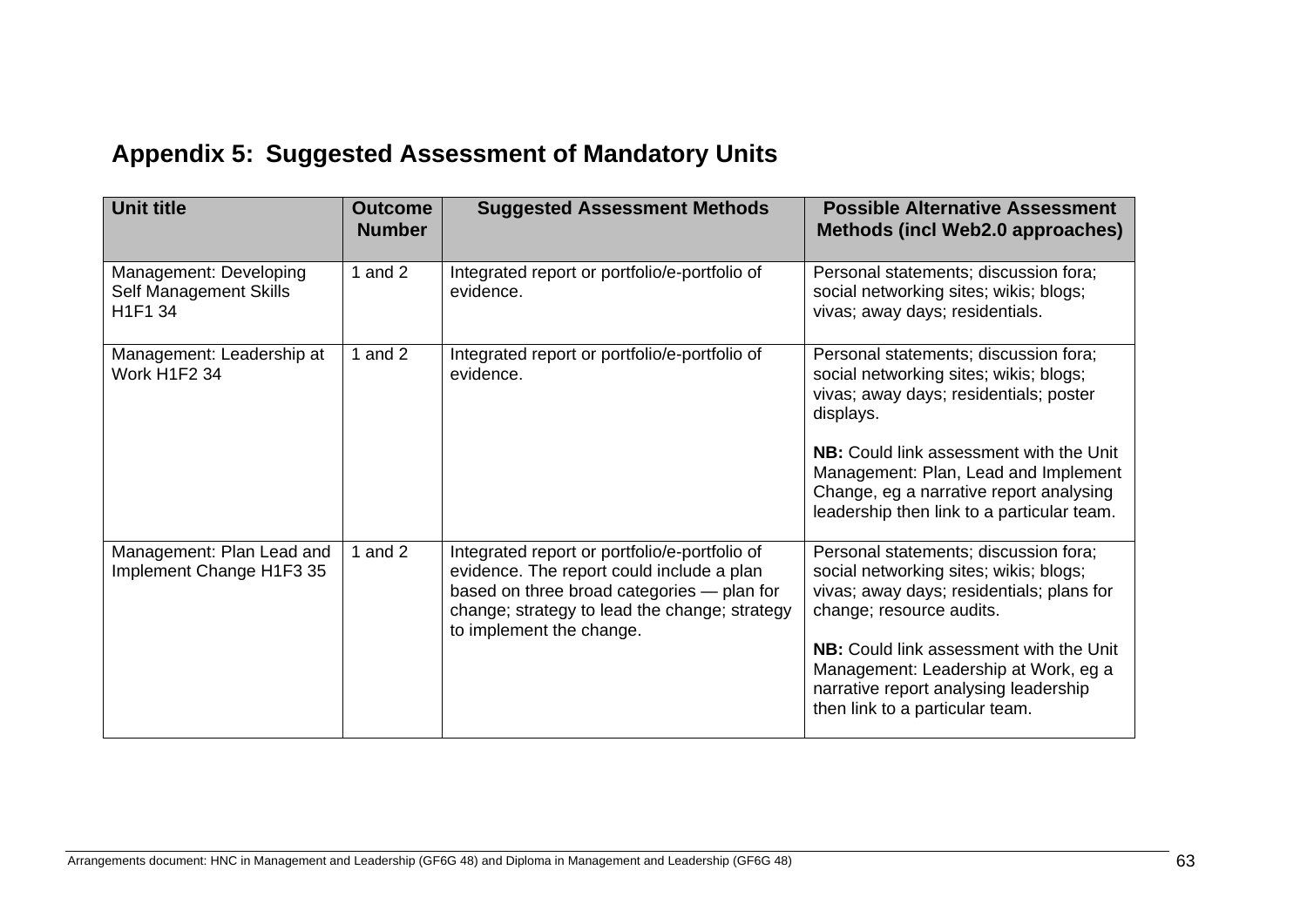| <b>Unit title</b>                               | <b>Outcome</b><br><b>Number</b> | <b>Suggested Assessment Methods</b>                            | <b>Possible Alternative Assessment</b><br>Methods (incl Web2.0 approaches)                                                                                                                                                                                                                                                                                                                                                                          |
|-------------------------------------------------|---------------------------------|----------------------------------------------------------------|-----------------------------------------------------------------------------------------------------------------------------------------------------------------------------------------------------------------------------------------------------------------------------------------------------------------------------------------------------------------------------------------------------------------------------------------------------|
| Managing and Working with<br>People H1F4 34     | 1 and $2$                       | Combined case study with a report or<br>portfolio/e-portfolio. | Personal statements; discussion fora;<br>social networking sites; wikis; blogs;<br>vivas; away days; residentials; materials<br>from candidate's own experience (eg on<br>performance review or coaching);<br>provide a commentary of stages of<br>recruitment and selection for a post of<br>their choice (Outcome 1) and a narrative<br>report on performance management<br>(Outcome 2); posters (eg on grievance or<br>disciplinary procedures). |
| <b>Manage Operational</b><br>Resources J1BY 34* |                                 | Report or portfolio/e-portfolio of evidence.                   | Personal statements; discussion fora;<br>social networking sites; wikis; blogs;<br>vivas; away days; residentials; posters<br>(eg on health and safety).<br>NB: Could be linked to part of the<br>assessment for the Unit Creating a<br>Culture of Customer Care at Work.                                                                                                                                                                           |
|                                                 | $\overline{2}$                  | Case study covering two consecutive budget<br>periods.         |                                                                                                                                                                                                                                                                                                                                                                                                                                                     |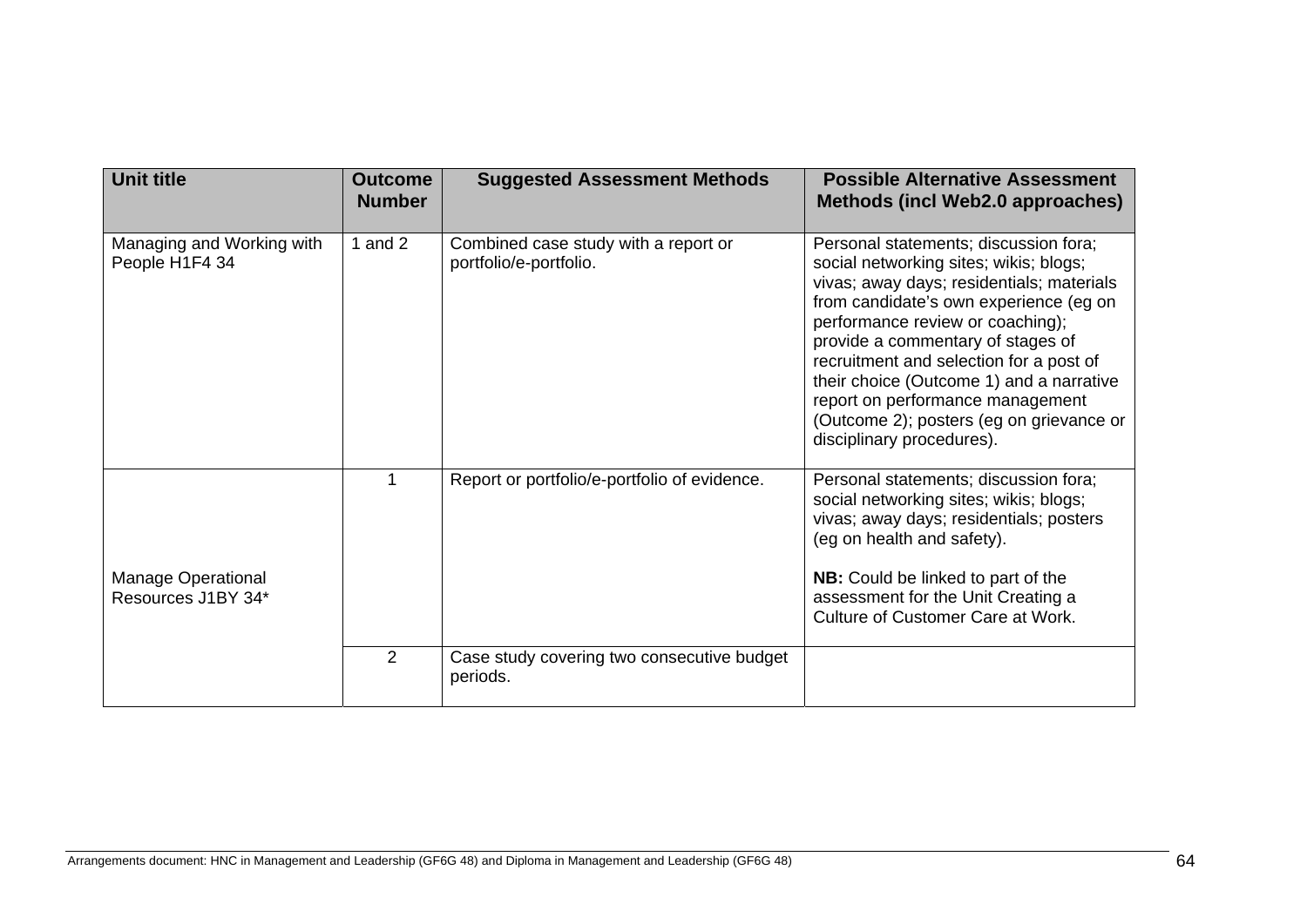| <b>Unit title</b>                                             | <b>Outcome</b><br><b>Number</b> | <b>Suggested Assessment Methods</b>                                                                                              | <b>Possible Alternative Assessment</b><br><b>Methods (incl Web2.0 approaches)</b>                                                                                                                                                                                    |
|---------------------------------------------------------------|---------------------------------|----------------------------------------------------------------------------------------------------------------------------------|----------------------------------------------------------------------------------------------------------------------------------------------------------------------------------------------------------------------------------------------------------------------|
| Creating a Culture of<br>Customer Care H1F0 34                | 1 and $2$                       | Integrated report based on case study or real<br>organisation or portfolio/e-porfolio.                                           | Personal statements; discussion fora;<br>social networking sites; wikis; blogs;<br>vivas; away days; residentials; posters<br>(eg customer service concepts and<br>principles).                                                                                      |
|                                                               |                                 |                                                                                                                                  | <b>NB:</b> Part of assessment for this Unit<br>could be linked to the assessment for the<br>Unit Manage Operational Resources.                                                                                                                                       |
| Management and<br>Leadership: Graded Unit 1<br><b>H1KT 34</b> |                                 | Project — practical assignment                                                                                                   | <b>NB:</b> Could link assessment with the Unit<br>Management: Developing Self<br>Management Skills.                                                                                                                                                                  |
| Management: Develop<br>Strategic Plans H1S7 35                | 1 and $2$                       | Integrated investigative report based on<br>response to questions (strategic plan and<br>commentary) or a portfolio/e-portfolio. | Personal statements; discussion fora;<br>social networking sites; wikis; blogs;<br>vivas; away days; residentials; strategic<br>plan; organisational audits (eg for HRM);<br>poster displays (eg strategy paradigms).                                                |
| Management: Strategic<br>Change H1S6 35                       | 1 and $2$                       | Holistic report or narrative based on<br>responses to questions or portfolio/e-<br>portfolio.                                    | Personal statements; discussion fora;<br>social networking sites; wikis; blogs;<br>vivas; away days; residentials;<br>statements to senior management (eg<br>strategic options; organisational<br>capabilities/competences; analysis of<br>rival organisations, etc) |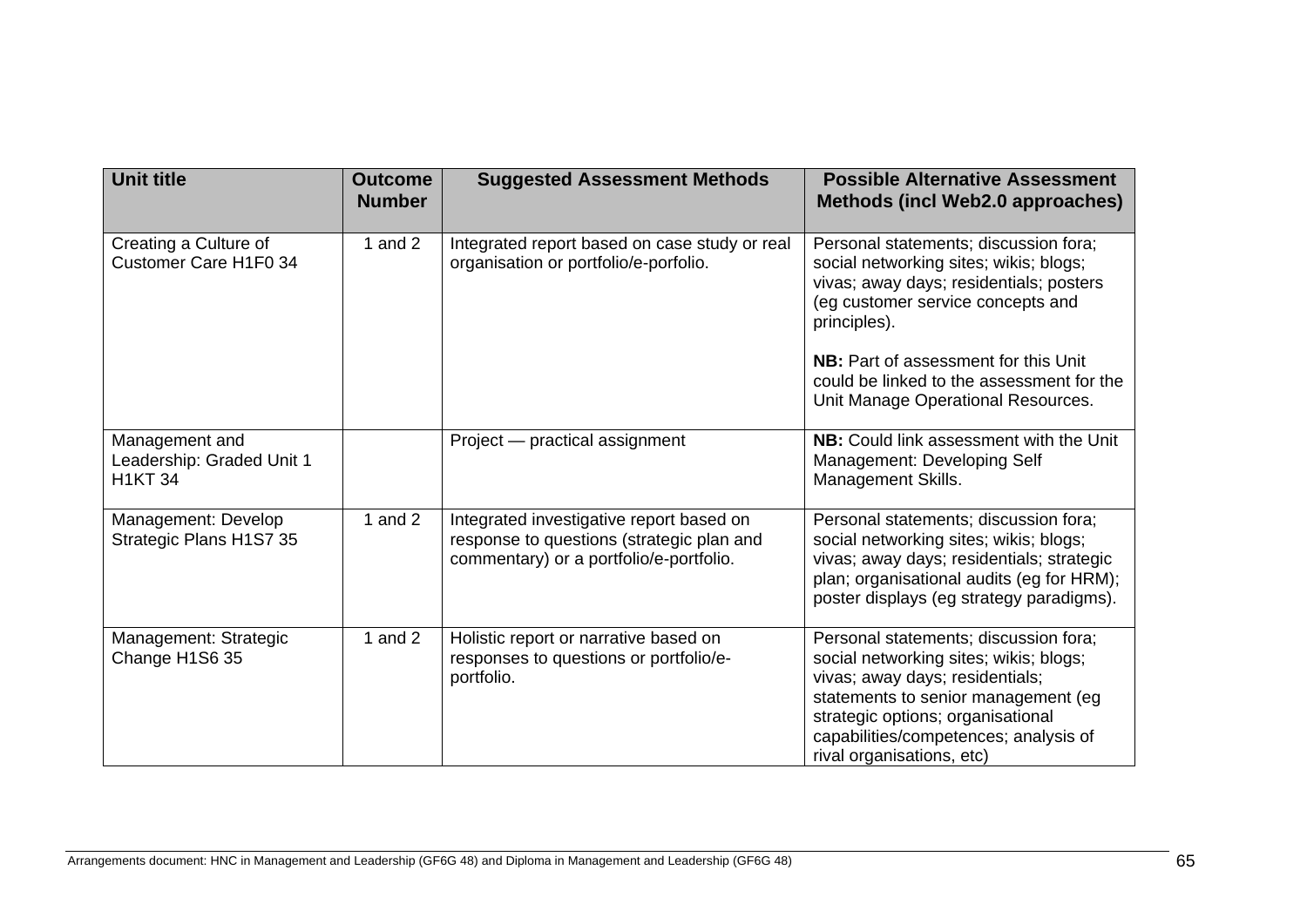| <b>Unit title</b>                                                   | <b>Outcome</b><br><b>Number</b> | <b>Suggested Assessment Methods</b>                                                                                                         | <b>Possible Alternative Assessment</b><br>Methods (incl Web2.0 approaches)                                                                                                                                                                                                                                      |
|---------------------------------------------------------------------|---------------------------------|---------------------------------------------------------------------------------------------------------------------------------------------|-----------------------------------------------------------------------------------------------------------------------------------------------------------------------------------------------------------------------------------------------------------------------------------------------------------------|
| Management: Organisational<br>Leadership and<br>Development J1CO 35 | 1 and $2$                       | Compulsory assessment under controlled<br>conditions, with at least three skills and/or<br>knowledge items of both Outcomes covered.        |                                                                                                                                                                                                                                                                                                                 |
| Management Research<br>H <sub>1</sub> S <sub>9</sub> 35             | 1 and $2$                       | Fully referenced research report with<br>recommendations covering both Outcomes.<br>This could be supported by a portfolio/e-<br>portfolio. | Personal statements; discussion fora;<br>social networking sites; wikis; blogs;<br>vivas; away days; residentials; research<br>proposal in a given template; literature<br>review; research diary; recommendations<br>based on research; poster (eg research<br>methodologies or analysis of<br>investigation). |